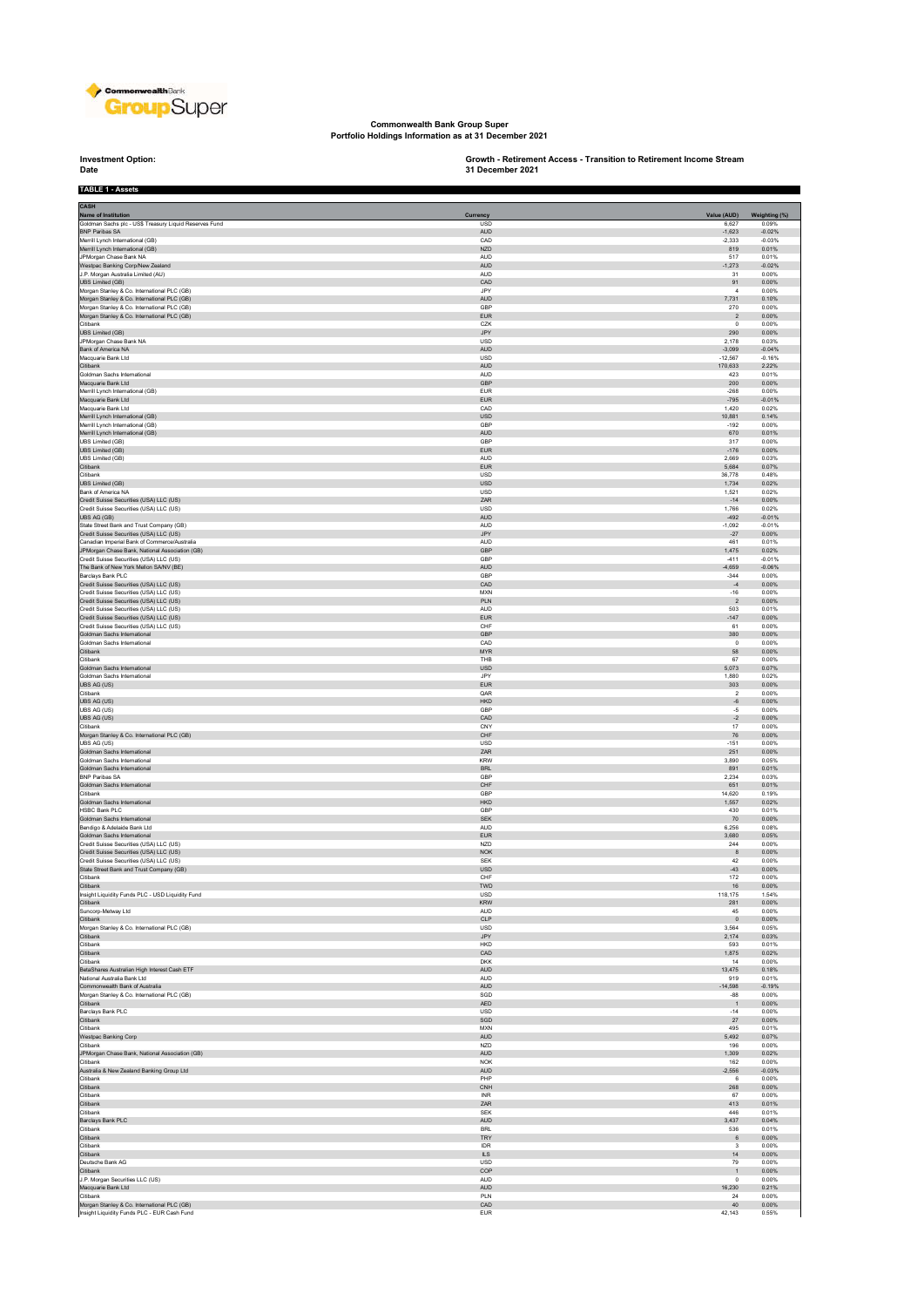| UBS AG (AU)                                                                           | <b>AUD</b>        | 68                   | 0.00%          |
|---------------------------------------------------------------------------------------|-------------------|----------------------|----------------|
| Bank of Queensland Ltd<br>Insight Liquidity Funds PLC - GBP Liquidity Fund            | <b>AUD</b><br>GBP | 7,433<br>169,238     | 0.10%<br>2.20% |
| BNP Paribas (GB)                                                                      | <b>USD</b>        | $-159$               | 0.00%          |
| Total                                                                                 |                   | 640,725              | 8.34%          |
| <b>FIXED INCOME</b><br>Investment in non-associated entities;                         |                   |                      |                |
| Held directly or by associated entities or by PSTs                                    |                   |                      |                |
| Externally managed                                                                    |                   | Value (AUD)          | Weighting (%)  |
| Name of Fund Manager<br>Telefonica Europe BV                                          |                   | 240                  | 0.00%          |
| Firstmac Mortgage Funding Trust No. 4 Series 2021-2                                   |                   | 855                  | 0.01%          |
| Kraft Heinz Foods Co<br>Freddie Mac STACR REMIC Trust 2020-DNA5                       |                   | 176<br>$75\,$        | 0.00%<br>0.00% |
| FP Turbo Series 2021-1 Trust                                                          |                   | 939                  | 0.01%          |
| Triton Bond Trust 2021 in respect of Series 1<br>Santander UK Group Holdings PLC      |                   | 1,106<br>590         | 0.01%<br>0.01% |
| AMP Life Ltd                                                                          |                   | 386                  | 0.01%          |
| Bendigo & Adelaide Bank Ltd                                                           |                   | 265                  | 0.00%<br>0.00% |
| Pioneer Natural Resources Co<br>Paragon Mortgages No 12 PLC                           |                   | 35<br>777            | 0.01%          |
| WestConnex Finance Co Pty Ltd                                                         |                   | 3,011                | 0.04%          |
| Bellis Acquisition Co PLC<br>Galaxy Pipeline Assets Bidco Ltd                         |                   | 95<br>700            | 0.00%<br>0.01% |
| AIG Global Funding                                                                    |                   | 55                   | 0.00%          |
| European Investment Bank<br>Quintiles IMS Inc                                         |                   | 750<br>103           | 0.01%<br>0.00% |
| Akelius Residential Property Financing BV                                             |                   | 176                  | 0.00%          |
| Teledyne Technologies Inc                                                             |                   | 304                  | 0.00%          |
| Peruvian Government International Bond<br>Hewlett Packard Enterprise Co               |                   | $25\,$<br>362        | 0.00%<br>0.00% |
| CANPACK SA / Eastern PA Land Investment Holding LLC                                   |                   | 108                  | 0.00%          |
| National Express Group PLC<br>Allianz SE                                              |                   | 434<br>306           | 0.01%<br>0.00% |
| Citigroup Commercial Mortgage Trust 2017-P7                                           |                   | 77                   | 0.00%          |
| Scania CV AB                                                                          |                   | 207                  | 0.00%          |
| Banco Santander SA<br>Freddie Mac STACR Remic Trust 2020-DNA2                         |                   | 1,995<br>205         | 0.03%<br>0.00% |
| Ingevity Corp                                                                         |                   | 106                  | 0.00%          |
| CFCRE Commercial Mortgage Trust 2016-C6<br>Huarong Finance 2019 Co Ltd                |                   | 99<br>142            | 0.00%<br>0.00% |
| Mexico Government International Bond                                                  |                   | 430                  | 0.01%          |
| JPMorgan Chase Bank NA<br>Vistra Operations Co LLC                                    |                   | 340<br>190           | 0.00%<br>0.00% |
| Steele Creek CLO 2019-1 LTD                                                           |                   | 399                  | 0.01%          |
| Romanian Government International Bond                                                |                   | 617                  | 0.01%          |
| Westpac Banking Corp<br>Pinewood Finance Co Ltd                                       |                   | 4,800<br>153         | 0.06%<br>0.00% |
| Heathrow Funding Ltd                                                                  |                   | 164                  | 0.00%          |
| Societe Generale SA<br>Standard Chartered PLC                                         |                   | 393<br>566           | 0.01%<br>0.01% |
| <b>UBS AG/London</b>                                                                  |                   | 508                  | 0.01%          |
| ONE Gas Inc                                                                           |                   | 306                  | 0.00%          |
| Volksbank Wien AG<br>DBS Group Holdings Ltd                                           |                   | 334<br>749           | 0.00%<br>0.01% |
| GTA Finance Co Pty Ltd                                                                |                   | 255                  | 0.00%          |
| Light Trust 2018-1<br>PUMA Series 2014-2                                              |                   | 373<br>549           | 0.00%<br>0.01% |
| BPCE SA                                                                               |                   | 631                  | 0.01%          |
| ZF Finance GmbH<br><b>BANK 2017-BNK6</b>                                              |                   | 256<br>230           | 0.00%<br>0.00% |
| Morgan Stanley Capital I Trust 2021-L5                                                |                   | 301                  | 0.00%          |
| Western Sydney University                                                             |                   | 297                  | 0.00%          |
| Verus Securitization Trust 2021-8<br><b>Tudor Rose Mortgages</b>                      |                   | ${\bf 72}$<br>683    | 0.00%<br>0.01% |
| Newmont Mining Corp                                                                   |                   | 91                   | 0.00%          |
| CIP Funding Pty Ltd<br>Heimstaden Bostad AB                                           |                   | 261                  | 0.00%<br>0.01% |
| Bayerische Landesbank                                                                 |                   | 919<br>164           | 0.00%          |
| Progress Residential 2021-SFR11 Trust                                                 |                   | 93                   | 0.00%          |
| Fannie Mae<br><b>CSMC 2021-NQM8</b>                                                   |                   | $\overline{1}$<br>72 | 0.00%<br>0.00% |
| Western Digital Corp.                                                                 |                   | 55                   | 0.00%          |
| Berry Global Inc<br>Mercury NZ Ltd                                                    |                   | 309<br>264           | 0.00%<br>0.00% |
| Electricite de Franc                                                                  |                   | 439                  | 0.01%          |
| Harbour                                                                               |                   | 780                  | 0.01%<br>0.00% |
| International Flavors & Fragrances Inc<br>Anheuser-Busch InBev SA/NV                  |                   | 294<br>158           | 0.00%          |
| Connecticut Avenue Securities Trust 2021-R03                                          |                   | 85                   | 0.00%          |
| JDE Peet's BV<br>Japan Government Two Year Bond                                       |                   | 107<br>4,619         | 0.00%<br>0.06% |
| Springleaf Finance Corp                                                               |                   | 81                   | 0.00%          |
| Magnetite XVI Ltd<br><b>Thailand Government Bond</b>                                  |                   | 1,902<br>916         | 0.02%<br>0.01% |
| Province of British Columbia Canada                                                   |                   | 382                  | 0.00%          |
| General Motors Financial Co Inc<br>Province of Quebec Canada                          |                   | 1.961<br>225         | 0.03%<br>0.00% |
| Patrizia                                                                              |                   | 1,141                | 0.01%          |
| Haus European Loan Conduit No 39 DAC                                                  |                   | 410                  | 0.01%          |
| Finsbury Square<br>Colombia Government International Bond                             |                   | 661<br>131           | 0.01%<br>0.00% |
| MF1 2021-FL6 Ltd                                                                      |                   | 252                  | 0.00%          |
| Macquarie Bank Ltd/London<br>DEXUS Finance Pty Ltd                                    |                   | 1,581<br>270         | 0.02%<br>0.00% |
| Computershare US Inc                                                                  |                   | 266                  | 0.00%          |
| Silver Arrow Australia Series 2019-1 Trust                                            |                   | 348                  | 0.00%<br>0.00% |
| Driver Australia Six Trust<br><b>Bank of Montreal</b>                                 |                   | 317<br>1.873         | 0.02%          |
| METRO Finance 2020-1 Trust                                                            |                   | 364                  | 0.00%          |
| Canadian Imperial Bank of Commerce<br>Hongkong & Shanghai Banking Corp Ltd/Sydney The |                   | 791<br>523           | 0.01%<br>0.01% |
| Export-Import Bank of Korea                                                           |                   | 263                  | 0.00%          |
| ConQuest 2019-2 Trust<br>Korea Development Bank/The                                   |                   | 1,062<br>787         | 0.01%<br>0.01% |
| ING Bank Australia Ltd                                                                |                   | 263                  | 0.00%          |
| Zip Master Trust Series 2021-1                                                        |                   | 1,650                | 0.02%          |
| Banco Mercantil del Norte SA/Grand Cayman<br>Salute Series 2021-1                     |                   | $145\,$<br>194       | 0.00%<br>0.00% |
| Vermilion Bond Trust 2021 in respect of Series 1                                      |                   | 723                  | 0.01%          |
| Solaris Trust 2021-1<br>Barclays PLC                                                  |                   | 208<br>1,682         | 0.00%<br>0.02% |
| Toyota Finance Australia Ltd                                                          |                   | 1.426                | 0.02%          |
| Firstmac Mortgage Funding Trust No. 4 Series 2-2020<br>Zip Master Trust Series 2020-1 |                   | 599<br>637           | 0.01%<br>0.01% |
| Realty Income Corp                                                                    |                   | 282                  | 0.00%          |
| QBE Insurance Group Ltd                                                               |                   | 1,616                | 0.02%          |
| Progress 2019-1 Trust<br><b>Lukoil Securities BV</b>                                  |                   | 472<br>459           | 0.01%<br>0.01% |
| Moody's Corp                                                                          |                   | 184                  | 0.00%          |
| <b>TOTAL SA</b><br><b>Vicinity Centres Trust</b>                                      |                   | 293<br>2,500         | 0.00%<br>0.03% |
| Enel SpA                                                                              |                   | 540                  | 0.01%          |
| NXP BV / NXP Funding LLC / NXP USA Inc                                                |                   | 182                  | 0.00%          |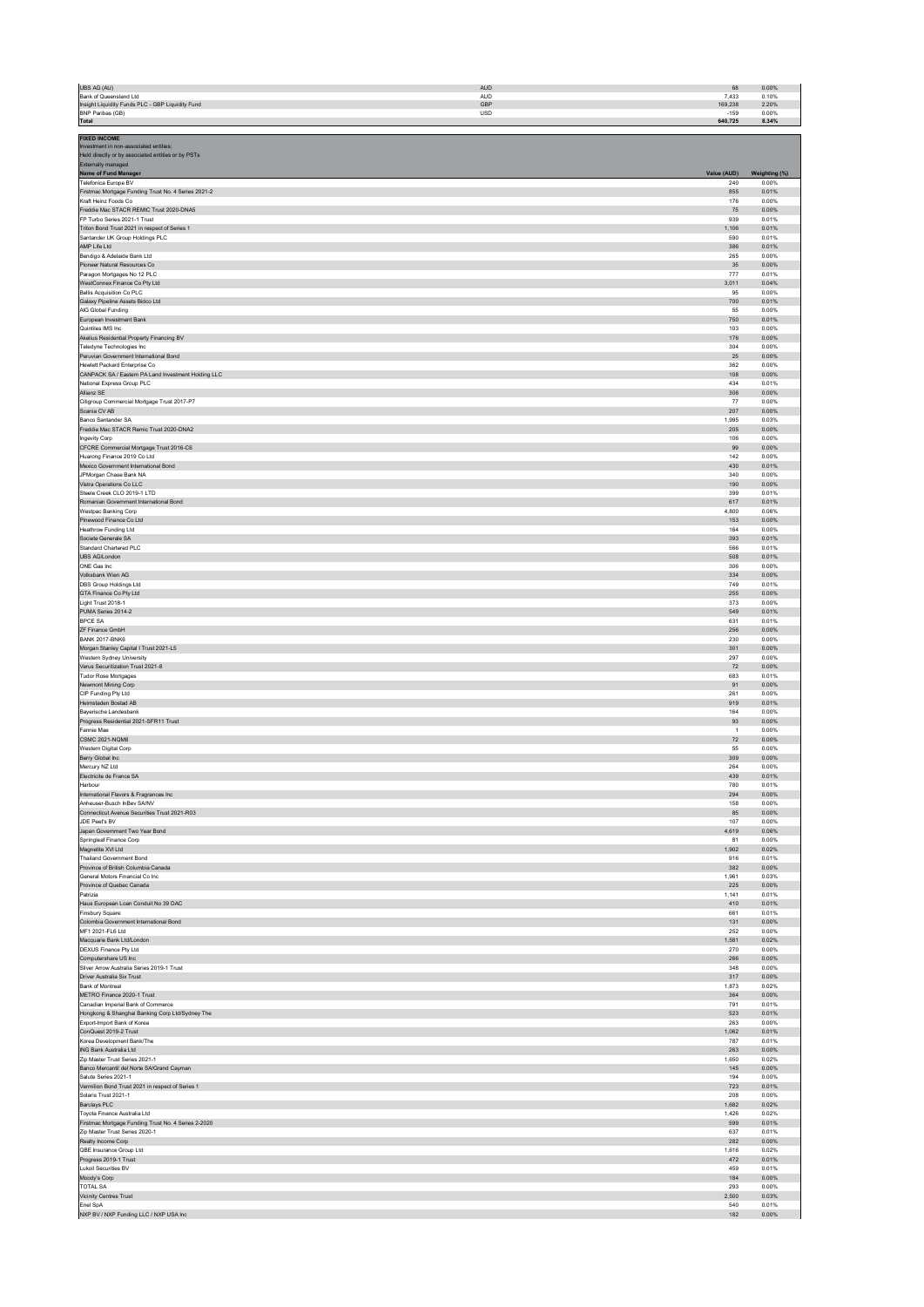|                                                                                 | 196                      | 0.00%                   |
|---------------------------------------------------------------------------------|--------------------------|-------------------------|
| Bundesrepublik Deutschland Bundesanleihe<br>Toronto-Dominion Bank/The           | 6.692<br>1.229           | 0.09%<br>0.02%          |
| Boeing Co/The                                                                   | 443                      | 0.01%                   |
| Light Trust 2019-1                                                              | 1,134                    | 0.01%                   |
| iShares China CNY Bond UCITS ETF                                                | 6,430                    | 0.08%                   |
| Mileage Plus Holdings LLC / Mileage Plus Intellectual Property                  | 1,086                    | 0.01%                   |
| Accore I tri<br>American Airlines Inc                                           | 1,716                    | 0.02%                   |
| iShares USD High Yield Corp Bond ESG UCITS ETF                                  | 2,604                    | 0.03%                   |
| Banijay Entertainment SASU                                                      | 287                      | 0.00%                   |
| Summer BC Holdco B SARL                                                         | 876                      | 0.01%                   |
| Ziggo BV                                                                        | 449<br>2.384             | 0.01%<br>0.03%          |
| UniCredit SpA                                                                   | 2,132                    | 0.03%                   |
| Intesa Sanpaolo SpA<br>Vmed O2 UK Financing I PLC                               | 1.966                    | 0.03%                   |
| Vertical Midco GmbH                                                             | 725                      | 0.01%                   |
| CPPIB Capital Inc.                                                              | 190                      | 0.00%                   |
| Ameren Corp                                                                     | $37\,$                   | 0.00%                   |
| Legal & General Group PLC                                                       | 154                      | 0.00%                   |
| DTE Energy Co                                                                   | 119                      | 0.00%                   |
| Sydney Airport Finance Co Pty Ltd                                               | 575                      | 0.01%                   |
| Schroder ISF Asian Credit Opportunities                                         | 23,144                   | 0.30%                   |
| <b>APT Pipelines Ltd</b>                                                        | 1,085                    | 0.01%                   |
| Ale Direct Property Trust                                                       | 793<br>1,095             | 0.01%<br>0.01%          |
| SGSP Australia Assets Pty Ltd<br>Edith Cowan University                         | 213                      | 0.00%                   |
| Verizon Communications Inc.                                                     | 2.173                    | 0.03%                   |
| FCC Aqualia SA                                                                  | 161                      | 0.00%                   |
| Aurizon Finance Ptv Ltd                                                         | 384                      | 0.00%                   |
| Sumitomo Chemical Co Ltd                                                        | 16,910                   | 0.22%                   |
| Mizuho Bank Ltd/Sydney                                                          | 15,373                   | 0.20%                   |
| Ensemble Investment Corp SA                                                     | 7,152                    | 0.09%                   |
| GPT Wholesale Office Fund No 1                                                  | 274                      | 0.00%                   |
| AFG 2021-2 Trust                                                                | 804                      | 0.01%                   |
| Banco Bilbao Vizcaya Argentaria SA                                              | 1,544<br>6,878           | 0.02%<br>0.09%          |
| Japan Government Ten Year Bond<br>DBNGP Finance Co Pty Ltd                      | 210                      | 0.00%                   |
| Bank of Nova Scotia/The                                                         | 459                      | 0.01%                   |
| Blackstone Property Partners Europe Holdings Sarl                               | 718                      | 0.01%                   |
| CYBG PLC                                                                        | 343                      | 0.00%                   |
| Heimstaden Bostad Treasury BV                                                   | 227                      | 0.00%                   |
| APPF Commercial Finance Pty Ltd                                                 | 360                      | 0.00%                   |
| Tesco Corporate Treasury Services PLC                                           | 242                      | 0.00%                   |
| DWPF Finance Pty Ltd                                                            | 188                      | 0.00%                   |
| Babcock International Group PLC                                                 | 167                      | 0.00%                   |
| European Financial Stability Facility                                           | 132                      | 0.00%                   |
| Indonesia Government International Bond                                         | 1,760                    | 0.02%                   |
| Fidelity National Information Services Inc                                      | 83                       | 0.00%                   |
| IHO Verwaltungs GmbH<br>Anneuser-Busch Cos LLC / Anneuser-Busch InBey Worldwide | 338<br>70                | 0.00%<br>0.00%          |
| Inc<br>Valeant Pharmaceuticals International Inc                                | 287                      | 0.00%                   |
| Minerals Technologies Inc                                                       | 307                      | 0.00%                   |
| La Mondiale SAM                                                                 | 82                       | 0.00%                   |
| METLIFE SECURITIZATION TRUST 2019-1                                             | 255                      | 0.00%                   |
| Avolon Holdings Funding Ltd                                                     | 116                      | 0.00%                   |
| DP World Crescent Ltd                                                           | 172                      | 0.00%                   |
| Bank 2019-BNK19                                                                 | 66                       | 0.00%                   |
| Korea Treasury Bond                                                             | 1,173                    | 0.02%                   |
| Mitsubishi UFJ Financial Group Inc                                              | 249                      | 0.00%                   |
| Calpine Corp                                                                    | 89                       | 0.00%                   |
| ABN AMRO Bank NV                                                                | 178                      | 0.00%                   |
| Mill City Mortgage Loan Trust 2017-2<br>STACR Trust 2018-HRP1                   | 75<br>186                | 0.00%<br>0.00%          |
| Medtronic Global Holdings SCA                                                   | 124                      | 0.00%                   |
| Logicor Financing Sarl                                                          | 422                      | 0.01%                   |
| Level 3 Financing Inc                                                           | 291                      | 0.00%                   |
| Stratton Mortgage Funding 2019-1 PLC                                            | 662                      | 0.01%                   |
| General Motors Co<br>Pension Insurance Corp PLC                                 | 156<br>166               | 0.00%<br>0.00%          |
| <b>BANK 2018-BNK10</b>                                                          | 125                      | 0.00%                   |
| Brazilian Government International Bond                                         | 140                      | 0.00%                   |
| CSAIL 2018-C14 Commercial Mortgage Trust                                        | 150                      | 0.00%                   |
|                                                                                 | 266                      | 0.00%                   |
| Credit Suisse AG/New York NY                                                    |                          | 0.01%                   |
| Citibank                                                                        | 685                      |                         |
| Citizens Bank NA/Providence RI                                                  | 183                      | 0.00%                   |
| Playtech Plc                                                                    | 293<br>88                | 0.00%<br>0.00%          |
| National Retail Properties Inc.<br>WP Carey Inc                                 | 109                      | 0.00%                   |
| Wells Fargo Commercial Mortgage Trust 2021-C59                                  | 299                      | 0.00%                   |
| Durst Organization Inc/The                                                      | 379                      | 0.00%                   |
| Centene Corp                                                                    | 92                       | 0.00%                   |
| AIB Group PLC                                                                   | 1,788                    | 0.02%                   |
| MPT Operating Partnership LP / MPT Finance Corp                                 | 469                      | 0.01%                   |
| Adevinta ASA<br>Gatwick Funding Ltd                                             | 85<br>98                 | 0.00%<br>0.00%          |
| Dell Bank International DAC                                                     | 546                      | 0.01%                   |
| Nexi SpA                                                                        | 101                      | 0.00%                   |
| Broadcom Inc                                                                    | 425                      | 0.01%                   |
| CSC Holdings LLC<br>Freddie Mac Stacr Remic Trust 2020-DNA1                     | 151<br>155               | 0.00%<br>0.00%          |
| Croatia Government International Bond                                           | 163                      | 0.00%                   |
| MasTec Inc                                                                      | 305                      | 0.00%                   |
| Wells Fargo Commercial Mortgage Trust 2019-C53                                  | 381                      | 0.00%                   |
| Volvo Treasury AB                                                               | 371                      | 0.00%                   |
| Russian Foreign Bond - Eurobond                                                 | 1.269                    | 0.02%                   |
| American International Group Inc<br>Sirius XM Radio Inc                         | 19<br>295                | 0.00%<br>0.00%          |
| Cantor Commercial Real Estate Lending 2019-CF2                                  | 183                      | 0.00%                   |
| BP Capital Markets PLC                                                          | 483                      | 0.01%                   |
| United Airlines Inc                                                             | 205                      | 0.00%                   |
| SASOL Financing USA LLC                                                         | 157                      | 0.00%                   |
| United Technologies Corp<br>CVS Health Corp                                     | $\overline{7}$<br>$72\,$ | 0.00%<br>0.00%          |
| Occidental Petroleum Corp                                                       | 216                      | 0.00%                   |
| Wintershall Dea Finance BV                                                      | 83                       | 0.00%                   |
| Prosus NV                                                                       | 283                      | 0.00%                   |
| Deutsche Telekom International Finance BV                                       | 370                      | 0.00%                   |
| Virgin Media Secured Finance PLC                                                | 102<br>107               | 0.00%<br>0.00%          |
| Aviation Capital Group LLC<br>Telecom Italia SpA/Milano                         | 153                      | 0.00%                   |
| Seagate HDD Cayman                                                              | 354                      | 0.00%                   |
| Freddie Mac STACR REMIC Trust 2020-HQA4                                         | 62                       | 0.00%                   |
| Marble Point Clo X Ltd                                                          | 218                      | 0.00%                   |
| Zurich Finance Ireland Designated Activity Co                                   | 197                      | 0.00%                   |
| Samhallsbyggnadsbolaget i Norden AB<br>ADO Properties SA                        | 265<br>140               | 0.00%<br>0.00%          |
| <b>BANK 2018-BNK14</b>                                                          | 113                      | 0.00%                   |
| Crown City CLO II                                                               | 400                      | 0.01%                   |
| Benchmark 2019-B13 Mortgage Trust                                               | 125                      | 0.00%                   |
| BENCHMARK 2018-B6 Mortgage Trust                                                | 112                      | 0.00%                   |
| Mirvac Group Finance Ltd                                                        | 605<br>191               | 0.01%<br>0.00%          |
| Freeport-McMoRan Inc<br>SFR Group SA                                            | 1,419                    | 0.02%                   |
| Delta Air Lines Inc / SkyMiles IP Ltd                                           | 1,128                    | 0.01%                   |
| Wesfarmers Ltd                                                                  | 381                      | 0.00%                   |
| Macquarie Group Ltd                                                             | 106                      | 0.00%                   |
| <b>Ireland Government Bond</b>                                                  | 382<br>139               | 0.00%                   |
| Simon Property Group LP<br>American Express Co<br>Credit Suisse Group AG        | 56<br>549                | 0.00%<br>0.00%<br>0.01% |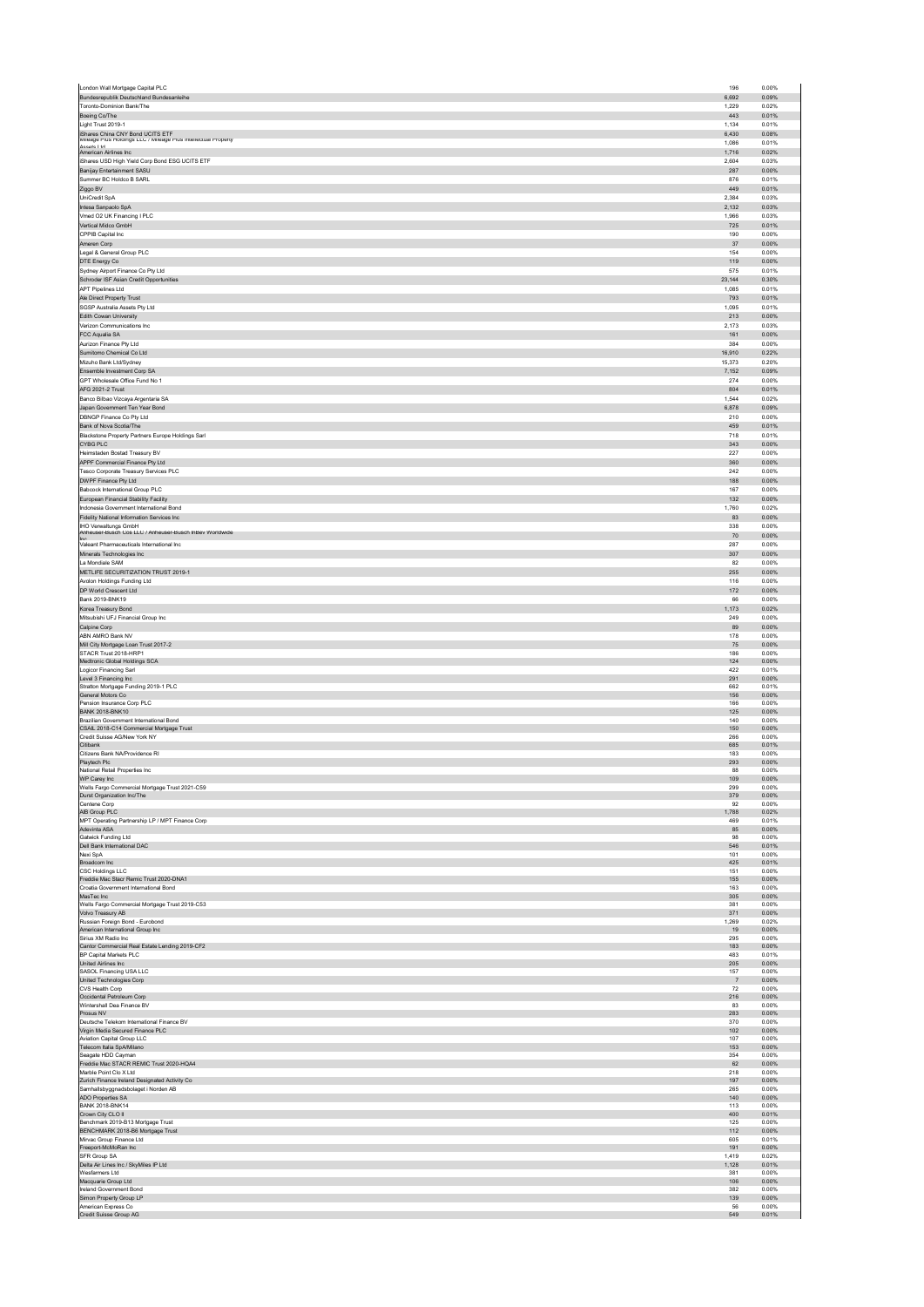| HCA Inc                                                                            | 121        | 0.00%          |
|------------------------------------------------------------------------------------|------------|----------------|
| ETSA Utilities Finance Pty Ltd                                                     | 665        | 0.01%          |
| Mattel Inc                                                                         | 74         | 0.00%          |
| Fannie Mae Connecticut Avenue Securities                                           | 488        | 0.01%          |
| Progress 2012-2 Trust                                                              | 409        | 0.01%          |
| Finsbury Square 2018-2 PLC                                                         | 260        | 0.00%          |
| Credit Agricole SA                                                                 | 191        | 0.00%          |
| European Union                                                                     | 2,100      | 0.03%          |
| Qatar Petroleum                                                                    | 467        | 0.01%          |
| Victoria Power Networks Finance Pty Ltd                                            | 1.855      | 0.02%          |
| Fonterra Co-operative Group Ltd                                                    | 304        | 0.00%          |
| Scentre Group Trust 1 / Scentre Group Trust 2                                      | 292        | 0.00%          |
| MPLX LP                                                                            | 369        | 0.00%          |
| TORRENS Series 2014-1 Trust                                                        | 480        | 0.01%          |
| Diameter Capital Partners LP                                                       | 871        | 0.01%          |
| New Zealand Government Bond                                                        | 2,294      | 0.03%          |
| WSO Finance Pty Ltd                                                                | 1.054      | 0.01%          |
| Pacific Gas & Electric Co                                                          | 317        | 0.00%          |
| Benchmark 2021-B26 Mortgage Trust                                                  | 262        | 0.00%          |
| CNH Industrial Capital Australia Pty Ltd                                           | 314        | 0.00%          |
| Air Canada                                                                         | 105        | 0.00%          |
| Mueller Water Products Inc                                                         | 77         | 0.00%          |
| Woodside Finance Ltd                                                               | 859        | 0.01%          |
| Landwirtschaftliche Rentenbank                                                     | 1,992      | 0.03%          |
| Charter Communications Operating LLC / Charter<br>Communications Operating Capital | 570        | 0.01%          |
| PACCAR Financial Pty Ltd                                                           | 799        | 0.01%          |
| IDOL 2015-1 Trust                                                                  | 261        | 0.00%          |
| BioPharma Credit PLC/The Fund                                                      | 3,223      | 0.04%          |
| Essilor International Cie Generale d'Optique SA                                    | 295        | 0.00%          |
| Cheniere Energy Partners LP                                                        | 133        | 0.00%          |
| Wellfleet CLO X LTD                                                                | 2,095      | 0.03%          |
| Westpac Banking Corp/New Zealand                                                   | 1,595      | 0.02%          |
| Progress 2014-1 Trust                                                              | 578        | 0.01%          |
| Republic of South Africa Government International Bond                             | 207        | 0.00%          |
| Portugal Obrigacoes do Tesouro OT                                                  | 460        | 0.01%          |
| Sabine Pass Liquefaction LLC                                                       | 364        | 0.00%          |
| Lloyds Banking Group PLC                                                           | 747        | 0.01%          |
| Lincoln Financing SARL                                                             | 334        | 0.00%          |
| Western Australian Treasury Corp                                                   | 5,126      | 0.07%          |
| HSBC Holdings PLC                                                                  | 612        | 0.01%          |
| Insurance Australia Group Ltd                                                      | 1,688      | 0.02%          |
| Progress 2020-1 Trust                                                              | 454        | 0.01%          |
| National Highways Authority of India                                               | 450        | 0.01%          |
| AusNet Services Holdings Pty Ltd                                                   | 1,931      | 0.03%          |
| Macquarie Bank Ltd                                                                 | 3,171      | 0.04%          |
| Qatar Government International Bond                                                | 375        | 0.00%          |
| Transurban Queensland Finance Pty Ltd                                              | 1.322      | 0.02%          |
| South Australian Government Financing Authority                                    | 16,505     | 0.21%          |
| Ausgrid Finance Pty Ltd                                                            | 2,379      | 0.03%          |
| Enel Finance International NV                                                      | 158        | 0.00%          |
| Zip Master Trust Series 2021-2                                                     | 1,043      | 0.01%          |
| CPIF Finance Pty Ltd                                                               | 1,563      | 0.02%          |
| Australia Treasury Bill                                                            | 60,146     | 0.78%          |
| Energy Partnership Gas Pty Ltd                                                     | 412        | 0.01%          |
| ConnectEast Finance Pty Ltd                                                        | 274        | 0.00%          |
| Inflation Linked Korea Treasury Bond                                               | 434        | 0.01%          |
| Scentre Group Trust 2                                                              | 2.457      | 0.03%          |
| ArcelorMittal                                                                      | 76         | 0.00%          |
| Roval Bank of Scotland Group PLC                                                   | 1.408      | 0.02%          |
| Malaysia Government Bond                                                           | 630        | 0.01%          |
| SMART ABS Series 2019-1 Trust                                                      | 146        | 0.00%          |
| Medallion Trust Series 2012-1                                                      | 27         | 0.00%          |
| GPT Wholesale Shopping Centre Fund No 1                                            | 274        | 0.00%          |
| Targa Resources Partners LP / Targa Resources Partners<br>Finance Corp             | 123        | 0.00%          |
| Metro Finance 2021-1 Trust                                                         | 382        | 0.00%          |
| Charter Hall Exchange Finance Pty Ltd                                              | 1.496      | 0.02%          |
| Qantas Airways Ltd                                                                 | 838        | 0.01%          |
| VER Finco Pty Ltd                                                                  | 252        | 0.00%          |
| Italy Buoni Poliennali Del Tesoro                                                  | 4,704      | 0.06%          |
| Navient Student Loan Trust 2017-2                                                  | 815        | 0.01%          |
| AFG 2021-1 Trust                                                                   | 1.144      | 0.01%          |
| Metropolitan Life Global Funding I                                                 | 285        | 0.00%          |
| Fannie Mae Pool                                                                    | 2,704      | 0.04%          |
| Coles Group Treasury Pty Ltd                                                       | 1,892      | 0.02%          |
| Perth Airport Pty Ltd                                                              | 199        | 0.00%          |
| SLG Office Trust 2021-OVA                                                          | 260        | 0.00%          |
| Citycon OYJ                                                                        | 315        | 0.00%          |
| Air Lease Corp                                                                     | 608        | 0.01%          |
| Israel Government International Bond                                               | 206        | 0.00%          |
| Asian Development Bank                                                             | 662        | 0.01%          |
| Trinitas CLO XVI Ltd.                                                              | 2.632      | 0.03%          |
| Atkore International Group Inc                                                     | 78         | 0.00%          |
| Belden Inc.                                                                        | 214        | 0.00%          |
| Australia Government Bond                                                          | 240,576    | 3.13%          |
| <b>BWP Trust</b>                                                                   | 206        | 0.00%          |
| Pilgrim's Pride Corp                                                               | 76         | 0.00%          |
| Woolworths Group Ltd                                                               | 1,591      | 0.02%          |
| Vale Overseas Ltd                                                                  | 17         | 0.00%          |
| AGL CLO 5 Ltd                                                                      | 887        | 0.01%          |
| VICI Properties LP / VICI Note Co Inc                                              | 78         | 0.00%          |
| Freddie Mac Pool                                                                   | 2.071      | 0.03%          |
| ICG US CLO 2017-1 Ltd                                                              | 434        | 0.01%          |
| AbbVie Inc.                                                                        | 583        | 0.01%          |
| Liberty Interactive Corp QVC Group                                                 | 30         | 0.00%          |
| Primrose Residential 2021-1 DAC                                                    | 386        | 0.01%          |
| Cellnex Finance Co SA                                                              | 402        | 0.01%          |
| Abbott Ireland Financing DAC                                                       | 251        | 0.00%          |
| Australia & New Zealand Banking Group Ltd                                          | 813        | 0.01%          |
| Series 2018-1 REDS EHP Trust                                                       | 227        | 0.00%          |
| CaixaBank SA                                                                       | 525        | 0.01%          |
| Mahle GmbH                                                                         | 81         | 0.00%          |
| Newell Brands Inc<br>First-Citizens Bank & Trust Co.                               | 75         | 0.00%          |
| Optus Finance Pty Ltd                                                              | 363<br>386 | 0.00%<br>0.01% |
| Japan Government Forty Year Bond                                                   | 1,133      | 0.01%          |
| Volkswagen Financial Services Australia Pty Ltd                                    | 1.699      | 0.02%          |
| DowDuPont Inc                                                                      | 160        | 0.00%          |
| Volkswagen Bank GmbH                                                               | 87         | 0.00%          |
| Origin Energy Finance Ltd                                                          | 1.733      | 0.02%          |
| Sedibelo Platinum Mines Ltd                                                        | 41         | 0.00%          |
| Ivory Coast Government International Bond                                          | 259        | 0.00%          |
| Schroder International Selection Fund - Emerging Markets Debt                      | 9.773      | 0.13%          |
| Absolute Return<br>Schroder International Selection Fund - Global Corporate Bond   | 16,538     | 0.22%          |
| Caltex Australia Ltd                                                               | 2,098      | 0.03%          |
| Valeo SA                                                                           | 161        | 0.00%          |
| Comcast Corp                                                                       | 509        | 0.01%          |
| NSW Electricity Networks Finance Pty Ltd                                           | 1,651      | 0.02%          |
| AT&T Inc<br>BNY Mellon Global Funds PLC - Bny Mellon Efficient US Fallen           | 2,409      | 0.03%          |
| Angels Beta Fund                                                                   | 7,776      | 0.10%          |
| DCP Midstream Operating LP                                                         | 79         | 0.00%          |
| Morgan Stanley                                                                     | 193        | 0.00%          |
| Asciano Finance Ltd                                                                | 1,650      | 0.02%          |
| PACCAR Financial Corp                                                              | 180        | 0.00%          |
| Danske Bank A/S                                                                    | 498        | 0.01%          |
| Firstmac Mortgage Funding Trust No 4 Series 2-2014                                 | 285        | 0.00%          |
| Ford Motor Credit Co LLC                                                           | 799        | 0.01%          |
| Province of Ontario Canada                                                         | 889        | 0.01%          |
| BNY Mellon Efficient U.S. High Yield Beta Fund                                     | 5,223      | 0.07%          |
| <b>AECOM</b>                                                                       | 76         | 0.00%          |
| Becton Dickinson and Co                                                            | 241        | 0.00%          |
| Ginnie Mae                                                                         | $-1$       | 0.00%          |
| Dominican Republic International Bond                                              | 165        | 0.00%          |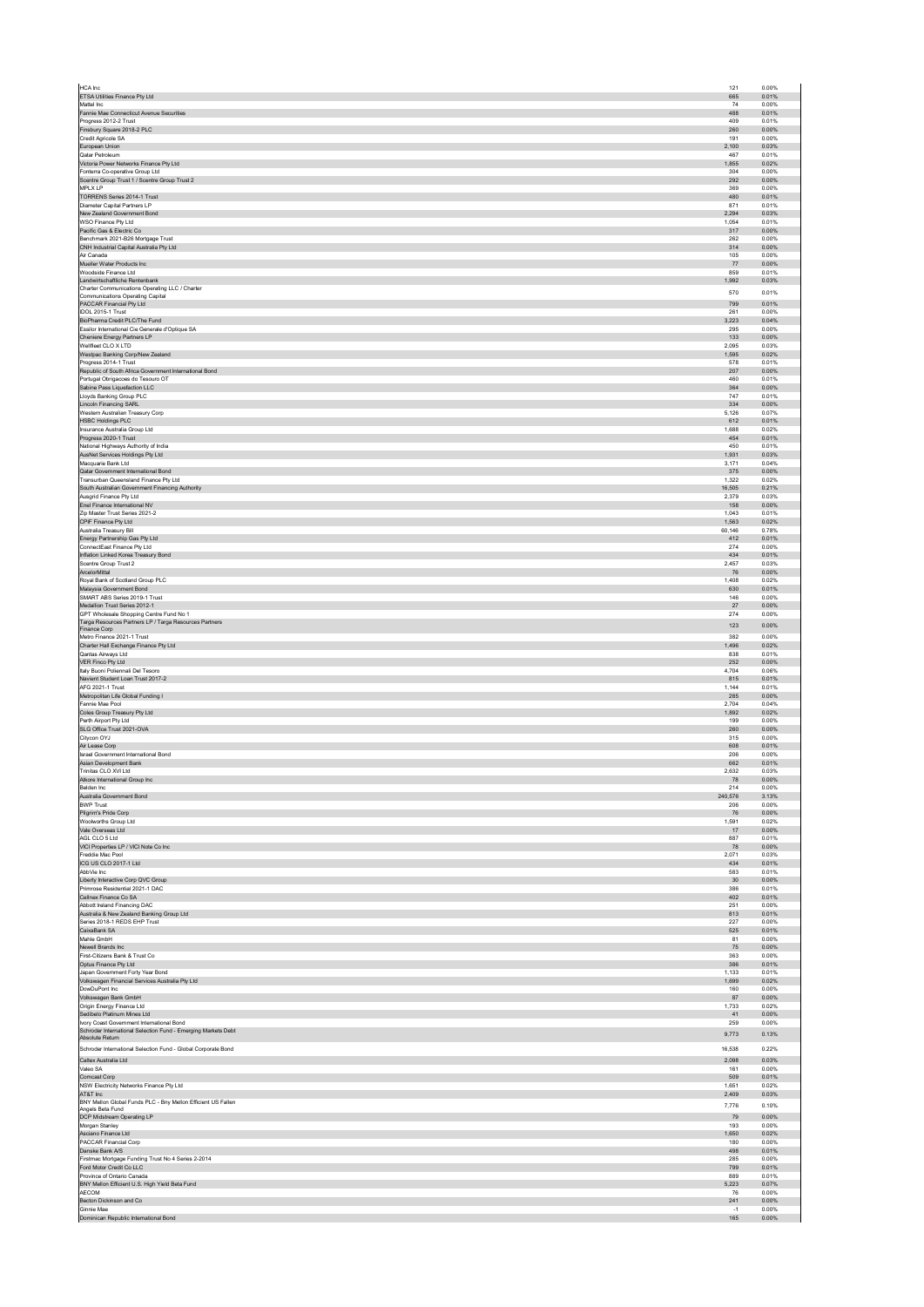| Idol 2014-1 Trust                                                             |                              |                                    | 616             | 0.01%          |
|-------------------------------------------------------------------------------|------------------------------|------------------------------------|-----------------|----------------|
| General Property Trust                                                        |                              |                                    | 580             | 0.01%          |
| Suncorp Group Ltd<br>Federal Home Loan Mortgage Corp                          |                              |                                    | 1.206<br>621    | 0.02%<br>0.01% |
| MSCI Inc.                                                                     |                              |                                    | 75              | 0.00%          |
| State of California                                                           |                              |                                    | 364             | 0.00%          |
| Series 2015-1 WST Trust<br>Lonsdale Finance Pty Ltd                           |                              |                                    | 123<br>2,928    | 0.00%<br>0.04% |
| T-Mobile USA Inc                                                              |                              |                                    | 518             | 0.01%          |
| <b>Iliad Holding SAS</b>                                                      |                              |                                    | 923             | 0.01%          |
| Series 2014-1 WST Trust<br>QPH Finance Co Pty Ltd                             |                              |                                    | 275<br>1,618    | 0.00%<br>0.02% |
| Progress 2021-1 Trust                                                         |                              |                                    | 667             | 0.01%          |
| CF Industries Inc                                                             |                              |                                    | 78              | 0.00%          |
| Ginnie Mae Il Pool<br>KREF 2021-FL2 Ltd                                       |                              |                                    | 4.837<br>361    | 0.06%<br>0.00% |
| Tasmanian Public Finance Corp                                                 |                              |                                    | 5,895           | 0.08%          |
| <b>HBS Trust 2017-1</b>                                                       |                              |                                    | 800             | 0.01%          |
| Towers Watson & Co<br>Norinchukin Bank/The                                    |                              |                                    | 569,561<br>321  | 7.41%<br>0.00% |
| State of Illinois                                                             |                              |                                    | 135             | 0.00%          |
| Trustee for Series 2021-1 Reds Ehp Trust/ The                                 |                              |                                    | 1,348           | 0.02%          |
| AGI Finance Ptv I td.                                                         |                              |                                    | 2.941<br>15,190 | 0.04%<br>0.20% |
| Kreditanstalt fuer Wiederaufbau<br>Hyundai Capital America                    |                              |                                    | 587             | 0.01%          |
| Higher Education Funding I                                                    |                              |                                    | 360             | 0.00%          |
| Arconic Inc<br>International Finance Corp                                     |                              |                                    | 73<br>14.931    | 0.00%<br>0.19% |
| Walgreens Boots Alliance Inc                                                  |                              |                                    | 325             | 0.00%          |
| BNP Paribas SA                                                                |                              |                                    | 862             | 0.01%          |
| Series 2021-1 Harvey Trust                                                    |                              |                                    | 489             | 0.01%          |
| Mortgage Funding 2008-1 PLC<br>Wells Fargo Commercial Mortgage Trust 2016-C37 |                              |                                    | $50\,$<br>67    | 0.00%<br>0.00% |
| Volkswagen International Finance NV                                           |                              |                                    | 458             | 0.01%          |
| WaMu Mortgage Pass-Through Certificates Series 2005-AR6<br>Trust              |                              |                                    | 83              | 0.00%          |
| United Energy Distribution Pty Ltd                                            |                              |                                    | 526             | 0.01%          |
| Netflix Inc.                                                                  |                              |                                    | 75              | 0.00%          |
| Bank of America Corp<br>IDOL 2013-2 Trust                                     |                              |                                    | 274<br>402      | 0.00%<br>0.01% |
| JPMorgan Chase & Co                                                           |                              |                                    | 346             | 0.00%          |
| Enterprise Products Operating LLC                                             |                              |                                    | 194             | 0.00%          |
| Mortgage House RMBS Series 2021-2<br>Thermo Fisher Scientific Finance I BV    |                              |                                    | 887<br>184      | 0.01%<br>0.00% |
| NBN Co Ltd                                                                    |                              |                                    | 1,977           | 0.03%          |
| Japan Government Twenty Year Bond                                             |                              |                                    | 2.934           | 0.04%          |
| Kingdom of Belgium Government Bond                                            |                              |                                    | 548             | 0.01%<br>0.01% |
| Precise Mortgage Funding 2017-1B PLC<br>Glencore Funding LLC                  |                              |                                    | 460<br>891      | 0.01%          |
| Madison Park Funding XXX LTD                                                  |                              |                                    | 1,366           | 0.02%          |
| French Republic Government Bond OAT<br>Iberdrola Finanzas SA                  |                              |                                    | 866<br>82       | 0.01%<br>0.00% |
| Commonwealth Bank of Australia                                                |                              |                                    | 360             | 0.00%          |
| Triton Bond Trust 2021-2 in respect of Series 1                               |                              |                                    | 895             | 0.01%          |
| Singapore Government Bond                                                     |                              |                                    | 435             | 0.01%          |
| Gazorom OAO Via Gaz Capital SA<br>Nederlandse Waterschapsbank NV              |                              |                                    | 281<br>845      | 0.00%<br>0.01% |
| Agence Francaise de Developpement                                             |                              |                                    | 401             | 0.01%          |
| Mexico City Airport Trust<br>Commerzbank AG                                   |                              |                                    | 299<br>517      | 0.00%<br>0.01% |
| iShares EUR High Yield Corp Bond ESG UCITS ETF                                |                              |                                    | 11.074          | 0.14%          |
| Australia Pacific Airports Melbourne Pty Ltd                                  |                              |                                    | 750             | 0.01%          |
| International Bank for Reconstruction & Development                           |                              |                                    | 1,236           | 0.02%          |
| Saudi Government International Bond<br>Llitst Finance Pty Ltd                 |                              |                                    | 143<br>372      | 0.00%<br>0.00% |
| Airservices Australia                                                         |                              |                                    | 535             | 0.01%          |
|                                                                               |                              |                                    |                 |                |
| Barclays Bank PLC                                                             |                              |                                    | 21,222          | 0.28%          |
| Credit Suisse Group Funding Guernsey Ltd                                      |                              |                                    | 166             | 0.00%          |
| Network Finance Co Pty Ltd<br>Series 2013-2 WST Trust                         |                              |                                    | 2,362<br>62     | 0.03%<br>0.00% |
| Aurizon Network Pty Ltd                                                       |                              |                                    | 945             | 0.01%          |
| Tryon Park CLO Ltd                                                            |                              |                                    | 709             | 0.01%          |
| PUMA SERIES 2021-2<br>ING Groep NV                                            |                              |                                    | 1,430<br>247    | 0.02%<br>0.00% |
| Australia & New Zealand Banking Group Ltd/United Kingdom                      |                              |                                    | 1,473           | 0.02%          |
| Schroder ISF Securitised Credit                                               |                              |                                    | 16,519          | 0.21%          |
| Queensland Treasury Corp                                                      |                              |                                    | 61,205          | 0.80%          |
| Treasury Corp of Victoria                                                     |                              |                                    | 21,822          | 0.28%          |
| Denmark Government Bond<br>Deutsche Bank AG                                   |                              |                                    | 314<br>440      | 0.00%<br>0.01% |
| Freddie Mac Structured Agency Credit Risk Debt Notes                          |                              |                                    | 167             | 0.00%          |
| New South Wales Treasury Corp                                                 |                              |                                    | 34.331          | 0.45%          |
| Dryden 77 CLO Ltd                                                             |                              |                                    | 1950            | 0.03%          |
| Indonesia Treasury Bond<br>United States Treasury Note/Bond                   |                              |                                    | 232<br>28.099   | 0.00%<br>0.37% |
| <b>Highland Holdings Sarl</b>                                                 |                              |                                    | 144             | 0.00%          |
| AerCap Ireland Capital DAC / AerCap Global Aviation Trust                     |                              |                                    | 579             | 0.01%          |
| Harben Finance 2017-1 Plc                                                     |                              |                                    | 262             | 0.00%          |
| Energy Transfer Equity LP<br>Australian Gas Networks Ltd                      |                              |                                    | 167             | 0.00%          |
| National Australia Bank Ltd                                                   |                              |                                    | 1,085<br>1,966  | 0.01%<br>0.03% |
| John Deere Financial Ltd                                                      |                              |                                    | 862             | 0.01%          |
| EQT Corp                                                                      |                              |                                    | 13              | 0.00%<br>0.02% |
| Japan Government Thirty Year Bond<br>Dell International LLC / EMC Corp        |                              |                                    | 1,603<br>414    | 0.01%          |
| SLM Student Loan Trust 2003-1                                                 |                              |                                    | 359             | 0.00%          |
| Deutsche Bank AG/New York NY                                                  |                              |                                    | 682             | 0.01%          |
| Ramsay Health Care Ltd<br>Santos Finance Ltd                                  |                              |                                    | 378<br>1,209    | 0.00%<br>0.02% |
| United Kingdom Gilt                                                           |                              |                                    | 26,814          | 0.35%          |
| Bank of Ireland Group PLC<br>Viridis European Loan Conduit No 38 DAC          |                              |                                    | 468<br>392      | 0.01%<br>0.01% |
| Isle of Man Government International Bond                                     |                              |                                    | 120             | 0.00%          |
| PHEAA Student Loan Trust 2016-1                                               |                              |                                    | 396             | 0.01%          |
| Republic of Austria Government Bond<br>Mexican Bonos                          |                              |                                    | 300<br>68       | 0.00%<br>0.00% |
| New Terminal Financing Co Pty Ltd                                             |                              |                                    | 1.316           | 0.02%          |
| Spain Government Bond                                                         |                              |                                    | 2,807           | 0.04%          |
| Total                                                                         |                              |                                    | 1,559,753       | 20.29%         |
| <b>LISTED EQUITY *</b>                                                        |                              |                                    |                 |                |
| Name/kind of investment item                                                  | <b>Security Identifier</b>   | <b>Units held</b>                  | Value (AUD)     | Weighting (%)  |
| 1Life Healthcare Inc<br>29Metals Ltd                                          | BBG0026ZDDQ0<br>BBG0118S6QD8 | 71<br>964                          | 1,712<br>2,960  | 0.02%<br>0.04% |
| 3M Co                                                                         | BBG000BP52R2                 | $\sqrt{4}$                         | 932             | 0.01%          |
| 3i Group PLC<br>3i Infrastructure PLC                                         | BBG000BZZ876<br>BBG000QZY041 | 147<br>1.723                       | 3,967<br>11.379 | 0.05%<br>0.15% |
| ABB Ltd                                                                       | BBG000DM2M32                 | 14                                 | 719             | 0.01%          |
| ABN AMRO Bank NV                                                              | BBG00BDTXC59                 | $\overline{7}$                     | 149             | 0.00%          |
| ABS-CBN Holdings Corp                                                         | BBG000BF6R34<br>BBG000BMW3R7 | 587<br>$\,$ 5 $\,$                 | 189<br>174      | 0.00%<br>0.00% |
| ACS Actividades de Construccio<br>ADT Inc                                     | BBG000BP9WJ1                 | $\overline{4}$                     | 49              | 0.00%          |
| AEON Financial Service Co Ltd                                                 | BBG000DR42B4                 | $\mathbf{1}$                       | 13              | 0.00%          |
| AES Corp/The<br>AGC Inc                                                       | BBG000C23KJ3<br>BBG000BG8RD9 | 10 <sup>10</sup><br>$\overline{2}$ | 328<br>129      | 0.00%<br>0.00% |
| AGCO Corp                                                                     | BBG000DCCZW2                 | $\mathbf 0$                        | 59              | 0.00%          |
| <b>AGNC Investment Corp</b>                                                   | BBG000TJ8XZ7                 | $\overline{4}$                     | 85              | 0.00%          |
| Al-Media Technologies Ltd<br>AIA Group Ltd                                    | BBG00V95C7C8<br>BBG0016XR1Q8 | 2,241                              | 1,580<br>14,390 | 0.02%<br>0.19% |
| ALD SA                                                                        | BBG00GQ97286                 | 1,038<br>20                        | 402             | 0.01%          |
| ALS Ltd                                                                       | BBG000BRV2C5                 | 252                                | 3,290           | 0.04%          |
| AMA Group Ltd<br>AMC Entertainment Holdings Inc                               | BBG000BRYKK3<br>BBG000TDCVT6 | 67<br>$\mathbf{1}$                 | 29<br>52        | 0.00%<br>0.00% |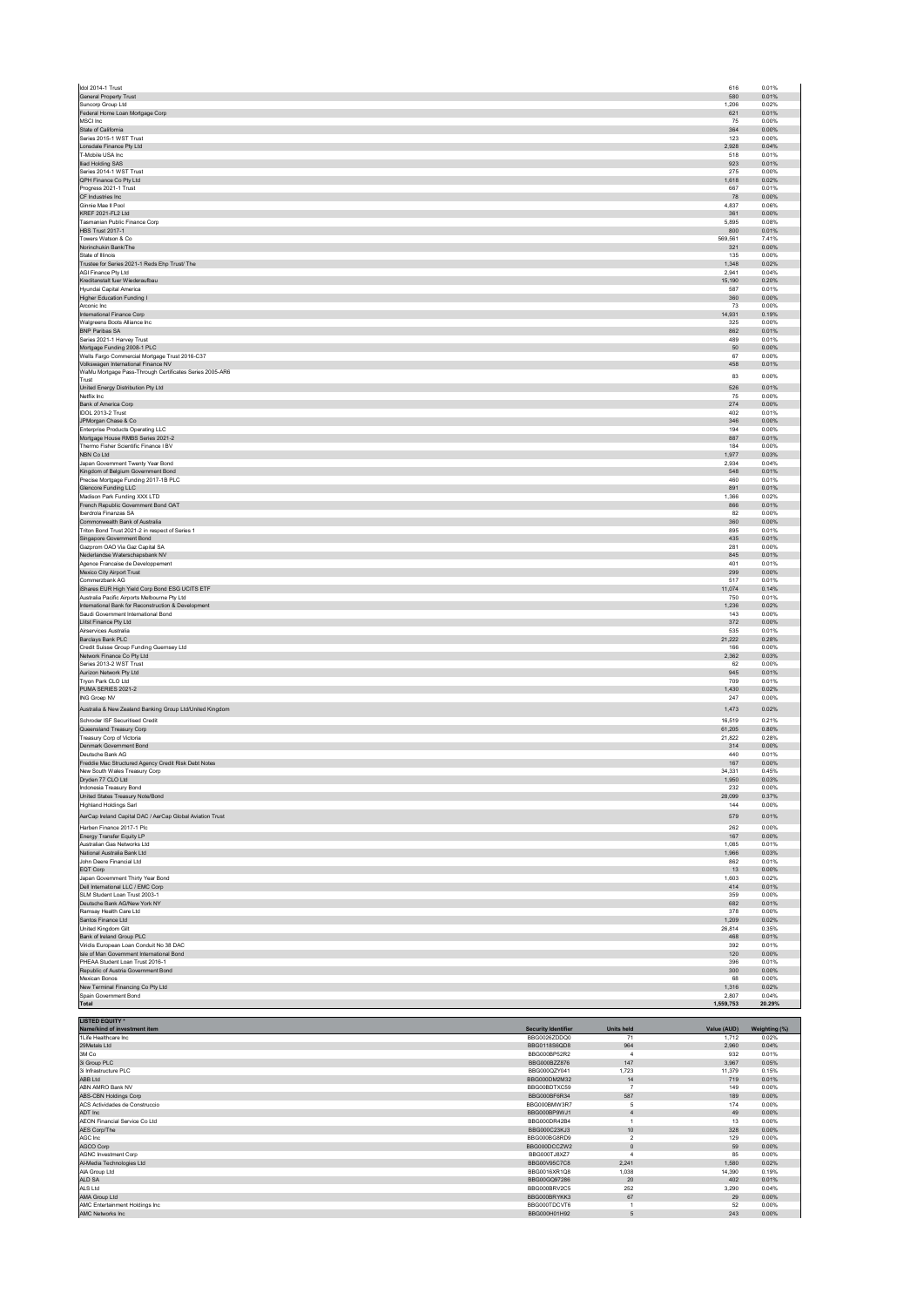| AMETEK Inc.                                           | BBG000B9XG87                        | 47                               | 9.595           | 0.12%          |
|-------------------------------------------------------|-------------------------------------|----------------------------------|-----------------|----------------|
| AMMB Holdings Bhd<br>AMOREPACIFIC Group               | BBG000BF49B7<br>BBG000BDQ5M4        | 161<br>$\sqrt{2}$                | 169<br>100      | 0.00%<br>0.00% |
| AMP Ltd                                               | BBG000C2W693                        | 10,690                           | 10,797          | 0.14%          |
| ANA Holdings Inc                                      | BBG000BH20P9                        | $\mathsf 0$                      | 14              | 0.00%          |
| ANSYS Inc                                             | BBG000GXZ4W7                        | $\mathbf{3}$                     | 1,643           | 0.02%          |
| AP Moller - Maersk A/S<br>APA Corp                    | BBG000BLYN39<br>BBG00YTS96G2        | $\mathbf{1}$<br>13               | 3,743<br>482    | 0.05%<br>0.01% |
| ARB Corp Ltd                                          | BBG000BFQ4P9                        | 9                                | 489             | 0.01%          |
| ASE Technology Holding Co Ltd                         | BBG00JVDCH13                        | $17\,$                           | 91              | 0.00%          |
| ASML Holding NV                                       | BBG000C1HT47                        | 8                                | 8.320           | 0.11%          |
| ASOS PLC<br>ASR Nederland NV                          | BBG000KL73H8<br>BBG00CWZ0HG5        | $35\,$<br>$\mathbf{1}$           | 1,563<br>74     | 0.02%<br>0.00% |
| ASX Ltd                                               | BBG000BQ3V25                        | 28                               | 2.620           | 0.03%          |
| AU Optronics Corp                                     | BBG000C3V3K6                        | 135                              | 154             | 0.00%          |
| AUB Group Ltd                                         | BBG000JQB909                        | 11                               | 292             | 0.00%          |
| <b>AURELIUS Equity Opportunities</b>                  | BBG000PN3YM9                        | 6                                | 235             | 0.00%          |
| AVEVA Group PLC<br>AXA SA                             | BBG000C21Y87<br>BBG000BC8029        | 21<br>133                        | 1,316<br>5.466  | 0.02%<br>0.07% |
| AbbVie Inc                                            | BBG0025Y4RY4                        | $\,9$                            | 1,715           | 0.02%          |
| Abbott Laboratories                                   | BBG000B9ZXB4                        | 62                               | 12,021          | 0.16%          |
| Absa Group Ltd                                        | BBG000BF9DG8                        | $20\,$                           | 260             | 0.00%          |
| Abu Dhabi Commercial Bank PJSC<br>Accent Group Ltd.   | BBG000DKRVC9<br>BBG000CHSVJ9        | 78<br>32                         | 249<br>77       | 0.00%<br>0.00% |
| Accenture PLC                                         | BBG000D9D830                        | 13                               | 7,510           | 0.10%          |
| Accor SA                                              | BBG000BB4980                        | 52                               | 2,303           | 0.03%          |
| Activision Blizzard Inc.                              | BBG000CVWGS6                        | 10                               | 953             | 0.01%          |
| Acuity Brands Inc<br>Adairs Ltd                       | BBG000BJ5HK0<br>BBG009BJSP55        | 13<br>13                         | 3,782<br>52     | 0.05%<br>0.00% |
| Adani Enterprises Ltd                                 | BBG000DRTF73                        | 13                               | 396             | 0.01%          |
| Adani Green Energy Ltd                                | BBG00BQZTW52                        | 16                               | 394             | 0.01%          |
| Adbri Ltd                                             | BBG000BFQ6R2                        | 29<br>$\overline{1}$             | 81              | 0.00%          |
| Adecco Group AG<br>Adevinta ASA                       | BBG000BSK6S9<br>BBG00N6FR9F4        | 10                               | 82<br>184       | 0.00%<br>0.00% |
| Adient PLC                                            | BBG009PN0C87                        | 11                               | 693             | 0.01%          |
| Adobe Inc                                             | BBG000BB5006                        | 19                               | 15,048          | 0.20%          |
| Adore Beauty Group Ltd<br>Advance Auto Parts Inc      | BBG00HBPXWQ9                        | 6                                | 23              | 0.00%          |
| Advanced Micro Devices Inc.                           | BBG000F7RCJ1<br>BBG000BBOCY0        | 11<br>$\overline{1}$             | 3,512<br>159    | 0.05%<br>0.00% |
| Advantest Corp                                        | BBG000BGN014                        | 31                               | 4,023           | 0.05%          |
| Adyen NV                                              | BBG00L088N79                        | $\Omega$                         | 1,189           | 0.02%          |
| Aegon NV                                              | BBG000JN9DM6                        | 46                               | 313             | 0.00%          |
| Aeon Co Ltd<br>AerCap Holdings NV                     | BBG000BN0FD8<br>BBG000Q9FZL4        | 15<br>$\overline{3}$             | 493<br>289      | 0.01%<br>0.00% |
| Aeris Resources Ltd                                   | BBG001CMJ1Q4                        | 155                              | 26              | 0.00%          |
| Aeroflot PJSC                                         | BBG000CT9JX5                        | 32                               | 182             | 0.00%          |
| Affirm Holdings Inc.                                  | BBG00Y7BP8Y1                        | 9                                | 1,246           | 0.02%          |
| Aflac Inc                                             | BBG000BBBNC6                        | $\sqrt{4}$                       | 324             | 0.00%          |
| Ageas SA/NV<br>Agile Group Holdings Ltd               | BBG000BPXHT6<br>BBG000BM9384        | $\overline{2}$<br>157            | 110<br>117      | 0.00%<br>0.00% |
| Agilent Technologies Inc                              | BBG000C2V3D6                        | 8                                | 1,675           | 0.02%          |
| Agnico Eagle Mines Ltd                                | BBG000CZ8PQ6                        | 34                               | 2.514           | 0.03%          |
| Agricultural Bank of China Ltd                        | BBG000T9PJD5                        | 384                              | 181             | 0.00%          |
| Aimia Inc                                             | BBG000BVSVK7                        | 11                               | 57              | 0.00%          |
| Air Canada<br>Air Liquide SA                          | BBG000PV7F57<br>BBG000BLGLW1        | 25<br>30                         | 571<br>7,295    | 0.01%<br>0.09% |
| Air Products and Chemicals Inc.                       | BBG000BC4JJ4                        | $\overline{2}$                   | 821             | 0.01%          |
| Airbnb Inc                                            | BBG001Y2XS07                        | $\mathbf{1}$                     | 151             | 0.00%          |
| Airbus SE                                             | BBG000CSHLR0                        | $\mathcal{P}$                    | 270             | 0.00%          |
| Airtac International Group<br>Aisin Corp              | BBG0014M8L81<br>BBG000BMCGL6        | $\overline{4}$<br>$\overline{4}$ | 186<br>231      | 0.00%<br>0.00% |
| Aitken Spence PLC                                     | BBG000FPCT37                        | 403                              | 225             | 0.00%          |
| Ajinomoto Co Inc                                      | BBG000BJ8LL7                        | 11                               | 464             | 0.01%          |
| Akamai Technologies Inc                               | BBG000BJQWD2                        | $\,$ 0                           | 12              | 0.00%          |
| Akbank TAS<br>Aker BP ASA                             | BBG000BV9XY9                        | 88                               | 66              | 0.00%          |
| Akzo Nobel NV                                         | BBG000QJ5Q24<br>BBG000BW45W5        | 14<br>17                         | 598<br>2,640    | 0.01%<br>0.03% |
| Albemarle Corp                                        | BBG000BJ26K7                        | $\overline{1}$                   | 342             | 0.00%          |
| Albertsons Cos Inc.                                   | BBG009KG1750                        | 14                               | 588             | 0.01%          |
| Alcoa Corp                                            | BBG00B3T3HD3                        | $25\,$                           | 2,061           | 0.03%          |
| Alcon Inc.<br>Alfa SAB de CV                          | BBG00NPWGYJ9<br>BBG000BQC6W7        | 47<br>83                         | 5,768<br>84     | 0.08%<br>0.00% |
| Alibaba Group Holding Ltd                             | BBG000NZ2MN0                        | 359                              | 9,775           | 0.13%          |
| Align Technology Inc                                  | BBG000BRNLL2                        | $\sqrt{2}$                       | 1.788           | 0.02%          |
| Alimentation Couche-Tard Inc                          | BBG000DMT4D2                        | 12                               | 712             | 0.01%          |
| Alkane Resources Ltd<br>Alleghany Corp                | BBG000BRN1P2<br>BBG000BX6BJ3        | 35<br>$\mathbf{0}$               | 32<br>39        | 0.00%<br>0.00% |
| Alliance Aviation Services Ltd                        | BBG0029TR2P1                        | $12 \overline{ }$                | 48              | 0.00%          |
| Alliance Data Systems Corp                            | BBG000BENR17                        | $\mathcal{P}$                    | 139             | 0.00%          |
| Allianz SE                                            | BBG000BBF8T7                        | $\overline{4}$                   | 1,204           | 0.02%          |
| <b>Allison Transmission Holdings</b><br>Allkem Ltd    | BBG001KY3845<br>BBG000TT96V7        | $\boldsymbol{A}$<br>561          | 176<br>5,837    | 0.00%<br>0.08% |
| Allstate Corp/The                                     | BBG000BVMGF2                        | 3                                | 556             | 0.01%          |
| Ally Financial Inc                                    | BBG000BC2R71                        | $\overline{2}$                   | 154             | 0.00%          |
| Alpargatas SA                                         | BBG000BC1CL9                        | 12                               | 111             | 0.00%          |
| Alphabet Inc<br>Alstom SA                             | BBG009S39JX6<br>BBG000DQ7884        | 12                               | 48,180<br>41    | 0.63%<br>0.00% |
| Alteogen Inc                                          | BBG007H0XZW6                        | $\overline{1}$<br>$\sqrt{2}$     | 156             | 0.00%          |
| Altice USA Inc.                                       | BBG00GFMPRK0                        | 17                               | 371             | 0.00%          |
| Altium Ltd                                            | BBG000DTL0Z9                        | 135                              | 6,121           | 0.08%          |
| Altius Minerals Corp                                  | BBG000BW8GN7                        | $16\,$                           | 306             | 0.00%          |
| Alumina Ltd<br>Aluminum Corp of China Ltd             | BBG000C0Y6Y7<br>BBG000CN0Y73        | 8,191<br>31                      | 15.276<br>23    | 0.20%<br>0.00% |
| Amadeus IT Group SA                                   | BBG000QSDXN7                        | $\sqrt{5}$                       | 447             | 0.01%          |
| Amazon.com Inc.                                       | BBG000BVPV84                        | 11                               | 48,398          | 0.63%          |
| Ambev SA                                              | BBG000BN5VZ4                        | 288                              | 1,098           | 0.01%          |
| Ambuia Cements Ltd<br>Amcor PLC                       | BBG000CRXFR7<br>BBG00LNJRQ09        | 25<br>238                        | 177<br>3,931    | 0.00%<br>0.05% |
| Amdore Ltd.                                           | BBG000C3MXG5                        | $\overline{1}$                   | 56              | 0.00%          |
| Amedeo Air Four Plus Ltd                              | BBG008N0NY51                        | 382                              | 203             | 0.00%          |
| American Airlines Group Inc                           | BBG005P7Q881<br>BBG000BCQZS4        | 45<br>57                         | 1,106<br>12.805 | 0.01%          |
| American Express Co<br>American Financial Group Inc/O | BBG000DPKKK0                        | $\,0\,$                          | 70              | 0.17%<br>0.00% |
| American International Group I                        | BBG000BBDZG3                        | $50\,$                           | 3,882           | 0.05%          |
| Americanas SA                                         | BBG000BP7BR0                        | $36\,$                           | 284             | 0.00%          |
| Ameriprise Financial Inc                              | BBG000G3QLY3                        | $\mathbf{1}$                     | 239             | 0.00%          |
| AmerisourceBergen Corp<br>Amgen Inc                   | BBG000MDCQC2<br>BBG000BBS2Y0        | $\overline{1}$<br>$\mathbf 5$    | 120<br>1,584    | 0.00%<br>0.02% |
| Amorepacific Corp                                     | BBG000M38MQ3                        | $\overline{2}$                   | 339             | 0.00%          |
| Amphenol Corp                                         | BBG000B9YJ35                        | $17\,$                           | 2,105           | 0.03%          |
| Ampol Ltd                                             | BBG000BKC8M7                        | 399                              | 11,828          | 0.15%          |
| Amundi SA<br>Anadolu Efes Biracilik Ve Malt           | BBG009F4JBN5<br>BBG000BGCSN1        | $\overline{1}$<br>38             | 78<br>118       | 0.00%<br>0.00% |
| Analog Devices Inc                                    | BBG000BB6G37                        | $\overline{7}$                   | 1,735           | 0.02%          |
| Anglo American PLC                                    | BBG000BWF7M0                        | 83                               | 4,689           | 0.06%          |
| Anglo American Platinum Ltd                           | BBG000BTXNT5                        | $_{\rm 3}$                       | 514             | 0.01%          |
| Anheuser-Busch InBev SA/NV                            | BBG00DQ4YZ45                        | 23                               | 1.876           | 0.02%          |
| Anhui Conch Cement Co Ltd<br>Ansell I td              | BBG000BVKWW0<br>BBG000D9RSX8        | 101<br>97                        | 694<br>3.063    | 0.01%<br>0.04% |
| Anthem Inc                                            | BBG000BCG930                        | $_{\rm 3}$                       | 2,144           | 0.03%          |
| Antofagasta PLC                                       | BBG000BD4SC9                        | 71                               | 1,767           | 0.02%          |
| Aon PLC                                               | BBG00SSQFPK6                        | 9                                | 3.907           | 0.05%          |
| Appen Ltd<br>Apple Inc                                | BBG007NJYHP5                        | 18<br>45                         | 196<br>10,933   | 0.00%<br>0.14% |
| Applied Materials Inc.                                |                                     |                                  | 2,791           | 0.04%          |
| Aptiv PLC                                             | BBG000B9XRY4<br>BBG000BBPFB9        | 13                               |                 |                |
|                                                       | BBG001QD41M9                        | $37\,$                           | 8,442           | 0.11%          |
| Aquila European Renewables Inc.                       | BBG00PBBHWF2                        | 948                              | 1.513           | 0.02%          |
| Arca Continental SAB de CV<br><b>ArcelorMittal SA</b> | BBG000BJPM18                        | $^{\rm 8}$                       | 70              | 0.00%          |
| Arch Capital Group Ltd                                | BBG000BYLJ52<br>BBG000HXNN20        | 18<br>$\mathbf{1}$               | 787<br>90       | 0.01%<br>0.00% |
| Archer-Daniels-Midland Co                             | BBG000BB6WG8                        | $\overline{4}$                   | 409             | 0.01%          |
| Argenx SE                                             | BBG006MF2DW2                        | $\overline{2}$                   | 1.021           | 0.01%          |
| Aristocrat Leisure Ltd                                | BBG000G2SMB6                        | 446                              | 19,437          | 0.25%          |
| Arkema SA<br>Aroundtown SA                            | <b>BBG000KJS442</b><br>BBG00B6S34Y8 | $\,0\,$<br>13                    | 74<br>112       | 0.00%<br>0.00% |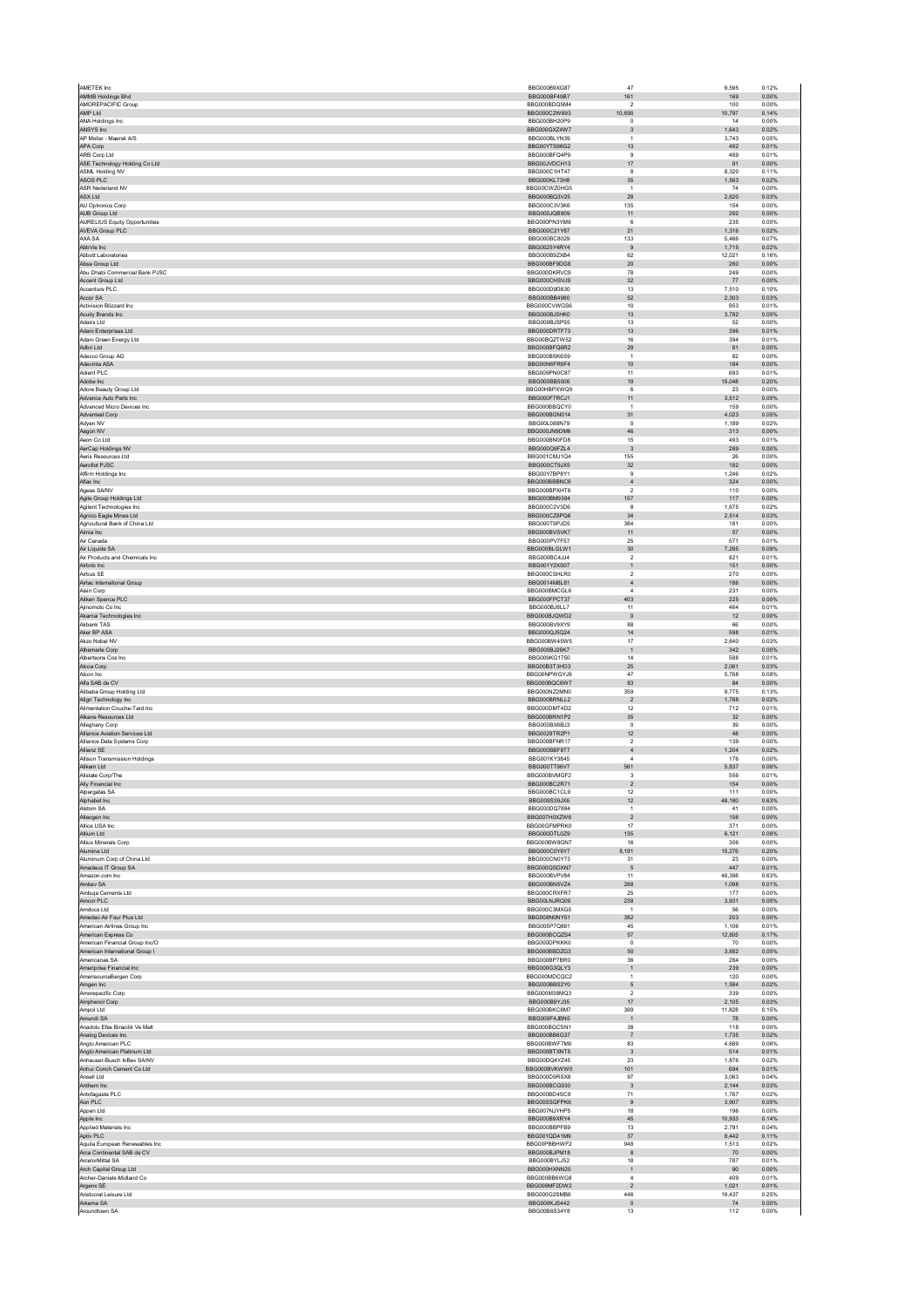| Arthur J Gallagher & Co.                                        | BBG000BCD3D5                 | $\mathbf{1}$                  | 260                    | 0.00%          |
|-----------------------------------------------------------------|------------------------------|-------------------------------|------------------------|----------------|
|                                                                 | BBG000BBHXQ3                 | $\Omega$                      | 78                     | 0.00%          |
| Asahi Group Holdings Ltd                                        | BBG000BFVY31                 | 11                            | 602                    | 0.01%          |
| Asahi Intecc Co Ltd                                             | BBG000BYXN05                 | $\sqrt{2}$                    | 156                    | 0.00%          |
| Asahi Kasei Corp                                                | BBG000BFYC09<br>BBG00BWCTGG9 | 10                            | 130                    | 0.00%<br>0.01% |
| Ascential PLC<br>Ashtead Group PLC                              | BBG000BD42C6                 | 138<br>67                     | 1,035<br>7,378         | 0.10%          |
| Asian Paints Ltd                                                | BBG000CNL074                 | 8                             | 485                    | 0.01%          |
| Assa Abloy AB                                                   | BBG000BGRY70                 | 19                            | 810                    | 0.01%          |
| Assicurazioni Generali SpA                                      | RRG000RC1V91                 | 22                            | 655                    | 0.01%          |
| Associated British Foods PLC                                    | BBG000BD3SC0                 | 109                           | 4,074                  | 0.05%          |
| Assurant Inc.                                                   | BBG000BZX1N5                 | $\Omega$                      | 80                     | 0.00%          |
| Assured Guaranty Ltd<br>Astellas Pharma Inc                     | BBG000CQB185<br>BBG000BCLDW3 | $\overline{1}$<br>326         | 86<br>7,282            | 0.00%<br>0.09% |
| Astra International Tbk PT                                      | BBG000BDMXJ1                 | 228                           | 126                    | 0.00%          |
| AstraZeneca PLC                                                 | BBG000C0YGH4                 | 118                           | 19,048                 | 0.25%          |
| Asustek Computer Inc                                            | BBG000HPV974                 | 5                             | 96                     | 0.00%          |
| Atacadao SA                                                     | BBG000BPWJV0                 | 36                            | 134                    | 0.00%          |
| Atlas Copco AB                                                  | BBG000BB5SQ7                 | $\boldsymbol{9}$              | 805                    | 0.01%          |
| Atlassian Corp PLC                                              | BBG00BDQ1H13<br>BBG00MS383F3 | $\mathbf{3}$                  | 1.537                  | 0.02%          |
| Atomos Ltd<br>Atos SE                                           | BBG000BHPQX8                 | $14\,$<br>$\overline{1}$      | 15<br>40               | 0.00%<br>0.00% |
| Atrato Onsite Energy PLC                                        | BBG0135FRBD5                 | 621                           | 1.268                  | 0.02%          |
| Audinate Group Ltd                                              | BBG00GXS6LM9                 | 6                             | 53                     | 0.00%          |
| Aurelia Metals I td                                             | BBG000R5D3F1                 | 337                           | 138                    | 0.00%          |
| Aurizon Holdings Ltd                                            | BBG00171FVP5                 | 2,695                         | 9,407                  | 0.12%          |
| Austal Ltd<br>Australia & New Zealand Bankin                    | BBG000BHLC18<br>BBG000BB79Q7 | 58<br>574                     | 112<br>15.793          | 0.00%<br>0.21% |
| Australian Agricultural Co Ltd                                  | BBG000JWXFW3                 | 39                            | 57                     | 0.00%          |
| Australian Ethical Investment                                   | BBG000PKD4T3                 | 18                            | 249                    | 0.00%          |
| Australian Finance Group Ltd                                    | BBG000Q6DRL0                 | 12                            | 32                     | 0.00%          |
| Australian Pharmaceutical Indu                                  | BBG000BW27C5                 | 38                            | 66                     | 0.00%          |
| Australian Strategic Materials                                  | BBG00BN4ZM13                 | 12                            | 128                    | 0.00%          |
| Auto Trader Group PLC<br>AutoNation Inc.                        | BBG0086LKMG1<br>BBG000BBXLW4 | 11<br>$\overline{\mathbf{3}}$ | 150<br>421             | 0.00%<br>0.01% |
| AutoZone Inc                                                    | BBG000C7LMS8                 | $\sqrt{2}$                    | 6,573                  | 0.09%          |
| Autodesk Inc                                                    | BBG000BM7HL0                 | $\mathbf 0$                   | 57                     | 0.00%          |
| Autobellas Tourist and Trading                                  | BBG000C1XKH4                 | 9                             | 128                    | 0.00%          |
| Autoliv Inc                                                     | BBG000BVLRY8                 | $\bf{0}$                      | 65                     | 0.00%          |
| Automatic Data Processing Inc.                                  | BBG000JG0547                 | $\overline{1}$                | 241                    | 0.00%          |
| Avantor Inc<br>Avenue Supermarts Ltd                            | BBG00G2HHYD7<br>BBG002PWG795 | 165<br>$\mathbf{1}$           | 9,567<br>86            | 0.12%<br>0.00% |
| Avery Dennison Corp                                             | BBG000BCQ4P6                 | $\overline{1}$                | 230                    | 0.00%          |
| Avis Budget Group Inc                                           | BBG000FLPRH1                 | $\sqrt{2}$                    | 666                    | 0.01%          |
| Aviva PLC                                                       | BBG000DCK9D2                 | 67                            | 514                    | 0.01%          |
| Avnet Inc                                                       | BBG000BCPB71                 | $\overline{1}$                | 66                     | 0.00%          |
| Axis Bank Ltd<br>Axis Capital Holdings Ltd                      | BBG000BD5ZZ7                 | 14                            | 182                    | 0.00%          |
| B3 SA - Brasil Bolsa Balcao                                     | BBG000FLF615<br>BBG000FYRGX7 | $\overline{1}$<br>1,954       | 49<br>5,376            | 0.00%<br>0.07% |
| <b>BAE Systems PLC</b>                                          | BBG000BD5TW4                 | 191                           | 1.956                  | 0.03%          |
| <b>BAIC Motor Corp Ltd</b>                                      | BBG007PQF8H7                 | 812                           | 480                    | 0.01%          |
| <b>BASF SE</b>                                                  | BBG000BBVT77                 | 11                            | 1,109                  | 0.01%          |
| BB Seguridade Participacoes SA                                  | BBG004DK6P91                 | 32                            | 166                    | 0.00%          |
| <b>BBMG Corp</b>                                                | BBG000GMYY92                 | 313                           | 67                     | 0.00%          |
| <b>BCI Minerals Ltd</b><br><b>BGF</b> retail Co Ltd             | BBG000BK6540<br>BBG00GW74856 | 44<br>$\overline{1}$          | 19<br>125              | 0.00%<br>0.00% |
| <b>BHP Group Ltd</b>                                            | BBG000D0D358                 | 1,050                         | 43,558                 | 0.57%          |
| <b>BIM Birlesik Magazalar AS</b>                                | BBG000BWQN43                 | 248                           | 1.576                  | 0.02%          |
| BJ's Wholesale Club Holdings I                                  | BBG00FQ8T4G3                 | 17                            | 1,572                  | 0.02%          |
| <b>BNP Paribas SA</b>                                           | BBG000BBXJ95                 | 14                            | 1.315                  | 0.02%          |
| BOC Hong Kong Holdings Ltd<br>BP PLC                            | BBG000F6F1G3<br>BBG000BT4FC2 | $37\,$<br>443                 | 168<br>4,753           | 0.00%<br>0.06% |
| <b>BPER Banca</b>                                               | BBG000BJ5FG9                 | 19                            | 53                     | 0.00%          |
| <b>BRF SA</b>                                                   | BBG000BGPWS3                 | $37\,$                        | 204                    | 0.00%          |
| <b>BWX Ltd</b>                                                  | BBG00B8PZ128                 | 24                            | 105                    | 0.00%          |
| BYD Co Ltd                                                      | BBG000G6RLL9                 | $\sqrt{2}$                    | 86                     | 0.00%          |
| Baby Bunting Group Ltd<br><b>Baidu</b> Inc.                     | BBG00B2G61D4<br>BBG000Q1VPS8 | 11<br>41                      | 61<br>3.707            | 0.00%<br>0.05% |
| Bajaj Auto Ltd                                                  | BBG000CKDY02                 | $_{\rm 3}$                    | 170                    | 0.00%          |
| Bajaj Finance Ltd                                               | BBG000DBLZQ1                 | $\overline{2}$                | 236                    | 0.00%          |
| Baker Hughes Co                                                 | BBG00GBVBK51                 | 13                            | 427                    | 0.01%          |
| Balkrishna Industries Ltd                                       | BBG000CNXZC8                 | $\overline{4}$                | 164                    | 0.00%          |
| <b>Ball Corp</b>                                                | BBG000BDDNH5                 |                               | 425                    | 0.01%          |
|                                                                 |                              | $\overline{3}$                |                        |                |
| <b>Baloise Holding AG</b>                                       | BBG000BVQZ75<br>BBG000BDNHG8 | $\,0\,$                       | 59<br>396              | 0.00%          |
| Banca IFIS SpA<br>Banco BPM SpA                                 | BBG00FN3C910                 | 15<br>121                     | 500                    | 0.01%<br>0.01% |
| Banco BTG Pactual SA                                            | BBG00FZW5NH3                 | $44\,$                        | 230                    | 0.00%          |
| Banco Bilbao Vizcaya Argentari                                  | BBG000H90QG6                 | 99                            | 817                    | 0.01%          |
| Banco Bradesco SA                                               | BBG000BBKQT1                 | 145                           | 688                    | 0.01%          |
| Banco Santander Brasil SA                                       | BBG000QP1F00                 | 42                            | 307                    | 0.00%          |
| Banco Santander Chile<br>Banco Santander SA                     | BBG000BCZQ13<br>BBG000K65GY5 | $\overline{2}$<br>246         | 45<br>1,133            | 0.00%<br>0.01% |
| Banco de Chile                                                  | BBG000BHC3Z1                 | 373                           | 40                     | 0.00%          |
| Banco de Sabadell SA                                            | BBG000BC1543                 | 39                            | 36                     | 0.00%          |
| Banco do Brasil SA                                              | BBG000BG5VC4                 | $\boldsymbol{8}$              | 54                     | 0.00%          |
| Bandai Namco Holdings Inc                                       | BBG000BKJ7P9                 | $\,0\,$                       | $16\,$                 | 0.00%          |
| Bang & Olufsen A/S<br>Bangkok Bank PCL                          | BBG000BSFT05<br>BBG000BDGM57 | $38\,$<br>82                  | 224<br>410             | 0.00%<br>0.01% |
| Bank Central Asia Tbk PT                                        | BBG000CC3P00                 | 1,678                         | 1,182                  | 0.02%          |
| Bank Hapoalim BM                                                | BBG000F23M06                 | $\overline{7}$                | 94                     | 0.00%          |
| Bank Leumi Le-Israel BM                                         | BBG000BXB0V7                 | 16                            | 243                    | 0.00%          |
| Bank Mandiri Persero Tbk PT                                     | BBG000CGNY64                 | 684                           | 463                    | 0.01%          |
| Bank Negara Indonesia Persero                                   | BBG000HNGYH0                 | 356                           | 232                    | 0.00%          |
| Bank Polska Kasa Opieki SA<br>Bank Rakyat Indonesia Persero     | BBG000F714H9<br>BBG000MJGQ35 | $\sqrt{4}$<br>1,966           | 176<br>780             | 0.00%<br>0.01% |
| Bank of America Corp                                            | BBG000BCTLF6                 | 259                           | 15.824                 | 0.21%          |
| Bank of Beijing Co Ltd                                          | BBG00709J9F8                 | 43                            | 42                     | 0.00%          |
| Bank of China Ltd                                               | BBG000NQGF05                 | 1.542                         | 764                    | 0.01%          |
| Bank of Communications Co Ltd                                   | BBG000FTZ082<br>BBG000BDTKJ2 | 1,174<br>11                   | 975                    | 0.01%          |
| Bank of East Asia Ltd/The<br>Bank of Georgia Group PLC          | BBG00KTG3KG3                 | $\overline{1}$                | 21<br>38               | 0.00%<br>0.00% |
| Bank of Ireland Group PLC                                       | BBG00GDCWJB4                 | 161                           | 1,258                  | 0.02%          |
| Bank of Montreal                                                | BBG000BXSQ97                 | $\overline{3}$                | 383                    | 0.00%          |
| Bank of New York Mellon Corp/T                                  | BBG000BD8PN9                 | $\scriptstyle{7}$             | 521                    | 0.01%          |
| Bank of Nova Scotia/The<br>Bank of Queensland Ltd               | BBG000BXSXH3                 | $6\phantom{1}6$               | 586                    | 0.01%          |
| Bank of Shanghai Co Ltd                                         | BBG000ML20Q7<br>BBG00GVXBQZ9 | 586<br>$^{\rm 8}$             | 4.739<br>12            | 0.06%<br>0.00% |
| Bapcor Ltd                                                      | BBG0068LJSL6                 | 29                            | 203                    | 0.00%          |
| Barclays PLC                                                    | BBG000C04D57                 | 368                           | 1,283                  | 0.02%          |
| <b>Barratt Developments PLC</b>                                 | BBG000BD6DG6                 | 304                           | 4,238                  | 0.06%          |
| Barrick Gold Corp                                               | BBG000BB07P9                 | $\overline{\mathbf{3}}$       | 90                     | 0.00%          |
| Barry Callebaut AG<br><b>Base Resources Ltd</b>                 | BBG000C35LZ9<br>BBG000HK0Q35 | $\mathsf 0$<br>13             | 1,144<br>$\frac{4}{3}$ | 0.01%<br>0.00% |
| Bath & Body Works Inc                                           | BBG000BNGTQ7                 | $\sqrt{2}$                    | 183                    | 0.00%          |
| Bausch Health Cos Inc                                           | BBG000DC8RC7                 | $\sqrt{4}$                    | 164                    | 0.00%          |
| Baxter International Inc.                                       | BBG000BCVJ77                 | 3                             | 328                    | 0.00%          |
| Bayer AG<br>Baverische Motoren Werke AG                         | BBG000BBWDG1<br>BBG000BBX8Q0 | $64\,$<br>8                   | 4,710<br>1.174         | 0.06%<br>0.02% |
| BeNext-Yumeshin Group Co                                        | BBG000CYN6W7                 | $10$                          | 203                    | 0.00%          |
| Beach Energy Ltd                                                | BBG000MBHMY6                 | 324                           | 408                    | 0.01%          |
| Becton Dickinson and Co.                                        | BBG000BCZYD3                 | 18                            | 6,217                  | 0.08%          |
| Bed Bath & Beyond Inc                                           | BBG000CSY9H9                 | 41                            | 824                    | 0.01%          |
| Bega Cheese Ltd                                                 | BBG000BXVLV9                 | 28                            | 156                    | 0.00%          |
| BeiGene Ltd<br><b>Beiersdorf AG</b>                             | BBG00B6WF7T5<br>BBG000BBKL21 | $\,0\,$<br>$\overline{4}$     | 137<br>545             | 0.00%<br>0.01% |
| Bellevue Gold Ltd                                               | BBG000K5PKD9                 | 69                            | 58                     | 0.00%          |
| Bendigo & Adelaide Bank Ltd                                     | BBG000BW9FP6                 | $47\,$                        | 431                    | 0.01%          |
| Berkeley Group Holdings PLC                                     | BBG000BD7064                 | $\Omega$                      | 12                     | 0.00%          |
| Berkshire Hathaway Inc                                          | BBG000DWG505                 | ${\bf 26}$                    | 10,574                 | 0.14%          |
| Best Buy Co Inc                                                 | BBG000BCWCG1<br>BBG00BLSPJX5 | $\overline{2}$<br>43          | 331<br>35              | 0.00%<br>0.00% |
| Betmakers Technology Group Ltd<br><b>Bharat Electronics Ltd</b> | BBG000CP4T57                 | 63                            | 246                    | 0.00%          |
| Bharat Forge Ltd                                                | BBG000CP4ZP1                 | $\,6\,$                       | 81                     | 0.00%          |
| Bharat Petroleum Corp Ltd<br><b>Bid Corp Ltd</b>                | BBG000CP6CT6<br>BBG00CP99BP5 | 18<br>$77\,$                  | 131<br>2,174           | 0.00%<br>0.03% |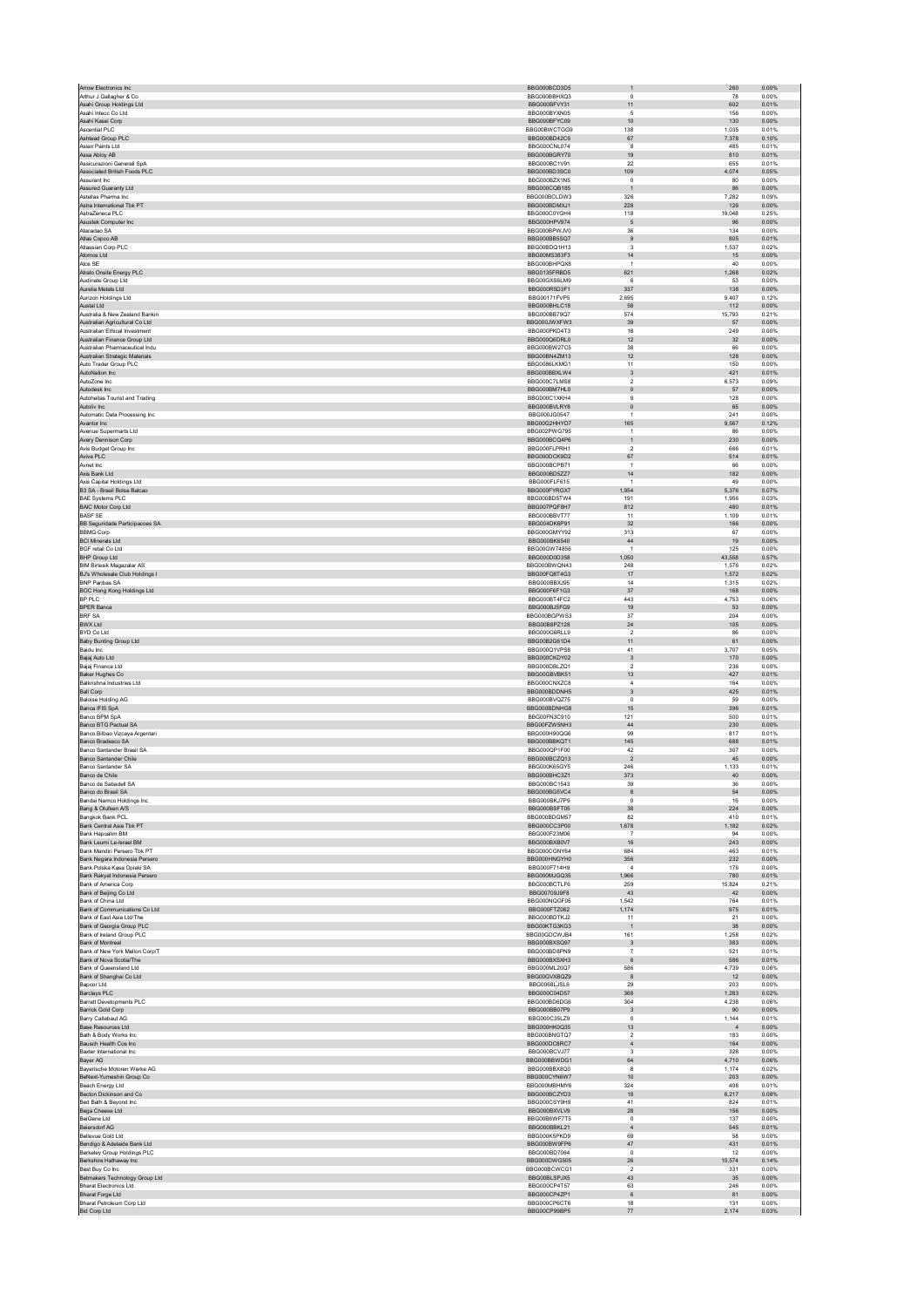| Bio-Rad Laboratories Inc.                                      | BBG000BFBR74                        | 8                                       | 126                 | 0.00%          |
|----------------------------------------------------------------|-------------------------------------|-----------------------------------------|---------------------|----------------|
| Biogen Inc.                                                    | BBG000DY28W5<br>BBG000C17X76        | 3<br>11                                 | 3.324<br>3.649      | 0.04%<br>0.05% |
| <b>BlackRock Inc</b>                                           | BBG000C2PW58                        | $\mathbf{1}$                            | 871                 | 0.01%          |
| <b>Blackmores Ltd</b>                                          | BBG000BK90X6                        | $\overline{\mathbf{3}}$                 | 249                 | 0.00%          |
| Blackstone Inc<br><b>Block Inc</b>                             | BBG000BH0106<br>BBG0018SLC07        | $_{3}$<br>6                             | 602<br>1,334        | 0.01%<br>0.02% |
| <b>BlueBet Holdings Ltd</b>                                    | <b>BBG011CLL985</b>                 | $\overline{7}$                          | 10                  | 0.00%          |
| <b>BlueScope Steel Ltd</b>                                     | BBG000KPMQF3                        | 43                                      | 905                 | 0.01%          |
| Bodycote PLC<br>Boeing Co/The                                  | BBG000BD7YV2<br>BBG000BCSST7        | 92<br>$\sqrt{2}$                        | 1,484<br>437        | 0.02%<br>0.01% |
| Boliden AB                                                     | BBG000C2VT85                        | $\overline{7}$                          | 361                 | 0.00%          |
| <b>Bollore SE</b><br>Booking Holdings Inc                      | <b>BBG000BNKMR6</b><br>BBG000BLBVN4 | 11<br>$\sqrt{5}$                        | 82<br>17,967        | 0.00%<br>0.23% |
| Boral Ltd.                                                     | BBG000CBQJR2                        | 30                                      | 182                 | 0.00%          |
| BorgWarner Inc<br><b>Boston Scientific Corp</b>                | BBG000BJ49H3<br>BBG000C0LW92        | $\mathbf{1}$<br>139                     | 76<br>8,102         | 0.00%<br>0.11% |
| Bouygues SA                                                    | BBG000BBXV34                        | 8                                       | 394                 | 0.01%          |
| BrainChip Holdings Ltd                                         | BBG0022SXS49                        | 88                                      | 60                  | 0.00%          |
| <b>Brambles Ltd</b><br>Braskem SA                              | BBG000Q8XH27<br>BBG000BSD386        | 585<br>5                                | 6,215<br>78         | 0.08%<br>0.00% |
| <b>Bravura Solutions Ltd</b>                                   | BBG00F461MF2                        | 36                                      | 89                  | 0.00%          |
| Brenntag SE<br><b>Breville Group Ltd</b>                       | BBG000CVSV53<br>BBG000BV79S1        | $\circ$<br>13                           | 59<br>415           | 0.00%<br>0.01% |
| Rrickworks Ltd.                                                | BBG000BMCRH7                        | 13                                      | 316                 | 0.00%          |
| <b>Bridgestone Corp</b><br>Brighthouse Financial Inc.          | BBG000BG87J7                        | $^{\rm 8}$                              | 486                 | 0.01%          |
| Bristol-Myers Squibb Co                                        | BBG00DYPZ4T0<br>BBG000DQLV23        | 6<br>92                                 | 426<br>7.893        | 0.01%<br>0.10% |
| Broadcom Inc                                                   | BBG00KHY5S69                        | $\sqrt{2}$                              | 1,734               | 0.02%          |
| Brookfield Asset Management In<br>Brother Industries Ltd       | BBG000C9KL89<br>BBG000BLR8D9        | $\mathbf{1}$<br>5                       | 70<br>128           | 0.00%<br>0.00% |
| Brown-Forman Corp                                              | BBG000BD2NY8                        | $\sqrt{2}$                              | 192                 | 0.00%          |
| <b>Bunge Ltd</b><br><b>Bunzl PLC</b>                           | BBG000DGPR66<br>BBG000BD7MX6        | $\overline{4}$<br>21                    | 521<br>1,146        | 0.01%<br>0.01% |
| Burberry Group PLC                                             | BBG000NSXQ99                        | $\overline{1}$                          | 35                  | 0.00%          |
| Bureau Veritas SA                                              | BBG000LHT4L5                        | 141                                     | 6,437               | 0.08%          |
| <b>Burlington Stores Inc.</b><br>CBRE Group Inc                | BBG004S641N5<br>BBG000C04224        | $\overline{a}$<br>40                    | 1,703<br>5.920      | 0.02%<br>0.08% |
| CDW Corp/DE                                                    | BBG001P63B80                        | $\pmb{0}$                               | 83                  | 0.00%          |
| CECONOMY AG<br>CF Industries Holdings Inc                      | BBG000H4S5W5<br>BBG000BWJFZ4        | 28<br>5                                 | 164<br>490          | 0.00%<br>0.01% |
| CGI Inc                                                        | BBG000BYYC35                        | $\sqrt{2}$                              | 228                 | 0.00%          |
| CGN Power Co Ltd                                               | BBG00732Y4J0                        | 396                                     | 165                 | 0.00%          |
| CH Robinson Worldwide Inc<br>CIMB Group Holdings Bhd           | BBG000BTCH57<br>BBG000BQFHV1        | $\mathbb O$<br>515                      | 55<br>927           | 0.00%<br>0.01% |
| CIMIC Group Ltd                                                | BBG000BC3DG1                        | $\sqrt{5}$                              | 88                  | 0.00%          |
| CITIC Ltd<br>CITIC Securities Co Ltd                           | BBG000BF0V40<br>BBG001MM1RL0        | 277<br>38                               | 377<br>138          | 0.00%<br>0.00% |
| CJ CheilJedang Corp                                            | BBG000RSMDH7                        | $\,$ 1 $\,$                             | 324                 | 0.00%          |
| CJ Corp                                                        | BBG000BCRJD5                        | $\mathbf{1}$                            | 98                  | 0.00%          |
| CK Asset Holdings Ltd<br>CK Hutchison Holdings Ltd             | BBG007WDD4B5<br>BBG0087DLDQ6        | 42<br>126                               | 368<br>1,122        | 0.00%<br>0.01% |
| CME Group Inc.                                                 | BBG000BHLYP4                        | 67                                      | 21.063              | 0.27%          |
| CNH Industrial NV<br>CNOOC Ltd                                 | BBG005C4M644<br>BBG000DCXP06        | 16<br>126                               | 436<br>179          | 0.01%<br>0.00% |
| <b>CNP Assurances</b>                                          | BBG000J355V1                        | $\overline{7}$                          | 246                 | 0.00%          |
| CRH PLC                                                        | BBG000BDCN13                        | 150                                     | 10,882              | 0.14%          |
| CRRC Corp Ltd<br>CSL Ltd                                       | BBG000BGGR86<br>BBG000BKBN81        | 31<br>168                               | 18<br>48,824        | 0.00%<br>0.64% |
| CSN Mineracao SA                                               | BBG00DW0M9Q3                        | 40                                      | 66                  | 0.00%          |
| CSPC Pharmaceutical Group Ltd<br>CSR Ltd                       | BBG000C3N3B5<br>BBG000BCQ0T0        | 109<br>67                               | 164<br>392          | 0.00%<br>0.01% |
| CSX Corp                                                       | BBG000BGJRC8                        | 164                                     | 8.493               | 0.11%          |
| CT Holdings PLC                                                | BBG000BY1FR8                        | 158                                     | 178                 | 0.00%          |
| CTBC Financial Holding Co Ltd<br>CVS Health Corp               | BBG000N1KTQ7<br>BBG000BGRY34        | 87<br>52                                | 112<br>7,446        | 0.00%<br>0.10% |
| Cadence Design Systems Inc                                     | BBG000C13CD9                        | $\overline{7}$                          | 1,669               | 0.02%          |
| Caesars Entertainment Inc.                                     | BBG0074Q3NK6                        | 3                                       | 380                 | 0.00%<br>0.00% |
|                                                                |                                     |                                         |                     |                |
| CaixaBank SA<br>Calix Ltd                                      | BBG000TFZP37<br>BBG0032WNXX6        | 77                                      | 290                 | 0.00%          |
| Cameco Corp                                                    | BBG000BXYMJ8                        | $11$<br>13                              | 76<br>387           | 0.01%          |
| Campbell Soup Co                                               | BBG000BG4202                        | $\,$ 1 $\,$                             | 57                  | 0.00%          |
| Canadian Imperial Bank of Comm<br>Canadian National Railway Co | BBG000BY34Q2<br>BBG000GLP2C0        | $\overline{2}$<br>34                    | 385<br>5,786        | 0.01%<br>0.08% |
| Canadian Pacific Railway Ltd                                   | BBG000BCVMH9                        | 61                                      | 6,066               | 0.08%          |
| Canadian Tire Corp Ltd<br>Canon Inc                            | BBG000BYD2V9<br>BBG000BBZM32        | $\,$ 1 $\,$<br>17                       | 112<br>563          | 0.00%<br>0.01% |
| Capgemini SE                                                   | BBG000BBY7M5                        | $\overline{1}$                          | 421                 | 0.01%          |
| Capita PLC                                                     | BBG000BDCHL4                        | 249                                     | 170                 | 0.00%          |
| Capital One Financial Corp<br>Capitaland Investment Ltd/Sing   | BBG000BGKTF9<br>BBG01231SS06        | 12<br>60                                | 2,479<br>210        | 0.03%<br>0.00% |
| Capitec Bank Holdings Ltd                                      | BBG000D4HYB1                        | 12                                      | 2,047               | 0.03%          |
| Capri Holdings Ltd<br>Capricorn Metals Ltd                     | BBG0029SNR63<br>BBG000C0X7Y6        | 19<br>23                                | 1.740<br>${\bf 79}$ | 0.02%<br>0.00% |
| CarMax Inc                                                     | BBG000BLMZK6                        | $\mathbf{0}$                            | 61                  | 0.00%          |
| Carbon Revolution Ltd                                          | BBG00QS6J846                        | 1,760<br>$\overline{2}$                 | 1,804               | 0.02%          |
| Cardinal Health Inc<br>Carlsberg AS                            | BBG000D898T9<br>BBG000BLW5N8        | $\circ$                                 | 170<br>114          | 0.00%<br>0.00% |
| Carnarvon Energy Ltd                                           | BBG000BT7Q71                        | 429                                     | 146                 | 0.00%          |
| Carnival Corp<br>Carrefour SA                                  | BBG000BF6LY3<br>BBG000BBY8X1        | 6<br>25                                 | 172<br>622          | 0.00%<br>0.01% |
| Carrier Global Corp                                            | BBG00RP5HYS8                        | $\sqrt{5}$                              | 338                 | 0.00%          |
| Casino Guichard Perrachon SA<br>Catalent Inc                   | BBG000BBYC08<br>BBG005XR47P5        | $\overline{\mathbf{3}}$<br>$\mathbf{1}$ | 111<br>116          | 0.00%<br>0.00% |
| Catapult Group International L                                 | BBG007MKF9M5                        | 1,761                                   | 2,729               | 0.04%          |
| Catcher Technology Co Ltd<br>Caterpillar Inc                   | BBG000DB0YY8<br>BBG000BF0K17        | 5<br>$\overline{9}$                     | 39<br>2,665         | 0.00%<br>0.03% |
| Cathay Financial Holding Co Lt                                 | BBG000LMMWC9                        | 80                                      | 248                 | 0.00%          |
| Cathay Pacific Airways Ltd                                     | BBG000BDTXH6<br>BBG000DDCL79        | 11                                      | 12                  | 0.00%          |
| Cedar Woods Properties Ltd<br>Celanese Corp                    | BBG000JYP7L8                        | $10$<br>$\overline{2}$                  | 56<br>461           | 0.00%<br>0.01% |
| Celltrion Healthcare Co Ltd                                    | BBG0027SL6Q1                        | $\,6\,$                                 | 524                 | 0.01%          |
| Celltrion Inc.<br>Celltrion Pharm Inc                          | BBG000F7P1Y0<br>BBG000L3VNR5        | 6<br>$\mathbf{1}$                       | 1.306<br>157        | 0.02%<br>0.00% |
| Cemex SAB de CV                                                | <b>BBG000BJK182</b>                 | 505                                     | 1,859               | 0.02%          |
| Cencosud SA                                                    | BBG000PPDZT3                        | 27<br>$\overline{4}$                    | 62                  | 0.00%          |
| Centene Corp<br>Central Japan Railway Co                       | BBG000BDXCJ5<br>BBG000JD6QG9        | 30                                      | 483<br>5.447        | 0.01%<br>0.07% |
| Cerner Corp                                                    | BBG000BFDLV8                        | $\overline{2}$                          | 314                 | 0.00%          |
| Cettire Ltd<br>Cevion Guardian Investment Tru                  | BBG00YD15921<br>BBG000F2GV57        | 27<br>76                                | 95<br>54            | 0.00%<br>0.00% |
| Chalice Mining Ltd                                             | BBG000MVBFP3                        | 32                                      | 309                 | 0.00%          |
| Challenger Exploration Ltd                                     | BBG000TGKHT1                        | 62                                      | 18                  | 0.00%          |
| Challenger Ltd<br>Champion Iron Ltd                            | BBG000DY11K4<br>BBG000R65Y33        | 49<br>107                               | 322<br>583          | 0.00%<br>0.01% |
| Charles Schwab Corp/The                                        | BBG000BSLZY7                        | 103                                     | 11,946              | 0.16%          |
| Charoen Pokphand Foods PCL<br>Charter Communications Inc.      | BBG000BMC8H9<br>BBG000VPGNR2        | 38<br>5                                 | 40<br>4.366         | 0.00%<br>0.06% |
| Check Point Software Technolog                                 | BBG000K82ZT8                        | 33                                      | 5,300               | 0.07%          |
| Chevron Corp<br>Chiba Bank Ltd/The                             | BBG000K4ND22<br>BBG000BHLL18        | 25<br>6                                 | 4,110<br>44         | 0.05%<br>0.00% |
| Chimera Investment Corp                                        | BBG000PFLGY2                        | $\overline{2}$                          | $36\,$              | 0.00%          |
| China CITIC Bank Corp Ltd                                      | BBG000J7DX33                        | 164                                     | 98                  | 0.00%          |
| China Cinda Asset Management C<br>China Coal Energy Co Ltd     | BBG005LZHGL0<br>BBG000NYJKS4        | 539<br>41                               | 135<br>33           | 0.00%<br>0.00% |
| China Communications Construct                                 | BBG000M0JS84                        | 88                                      | 66                  | 0.00%          |
| China Construction Bank Corp                                   | BBG000NW2S18                        | 1,004                                   | 956                 | 0.01%          |
| China Eastern Airlines Corp Lt<br>China Everbright Bank Co Ltd | BBG00709HFJ2<br>BBG001R0MC06        | 101<br>250                              | 113<br>122          | 0.00%<br>0.00% |
| China Feihe Ltd                                                | BBG00QPY7B08                        | 42                                      | 77                  | 0.00%          |
| China Galaxy Securities Co Ltd<br>China Hongqiao Group Ltd     | BBG004JC5VD6<br>BBG001DMCGS5        | 41<br>78                                | 32<br>113           | 0.00%<br>0.00% |
| China Huarong Asset Management                                 | BBG00B6CF032                        | 235                                     | 42                  | 0.00%          |
| China Life Insurance Co Ltd<br>China Longyuan Power Group Cor  | BBG000FD8023<br>BBG000P2MRM9        | 53<br>62                                | 121<br>200          | 0.00%<br>0.00% |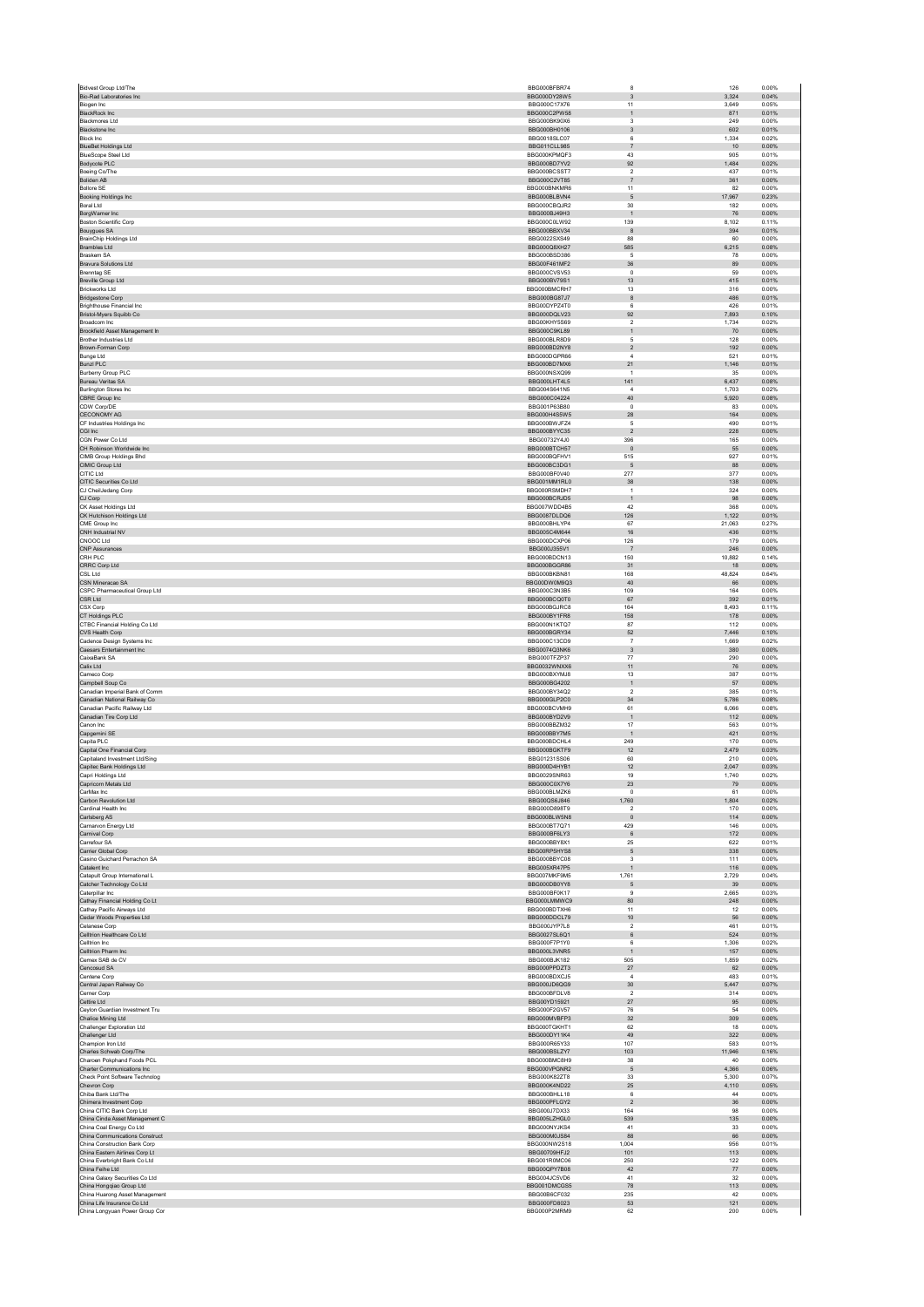| China Mengniu Dairy Co Ltd                                      | BBG000PXTGY5                  | 23                         | 177            | 0.00%          |
|-----------------------------------------------------------------|-------------------------------|----------------------------|----------------|----------------|
| China Merchants Bank Co Ltd                                     | BBG000DVPPK1                  | 86                         | 923            | 0.01%          |
| China Minsheng Banking Corp Lt                                  | BBG000DHR8R1                  | 797                        | 419            | 0.01%          |
| China National Building Materi                                  | BBG000BLBWT6                  | 319                        | 539            | 0.01%          |
| China Oilfield Services Ltd                                     | BBG000PH54R1                  | $97\,$                     | 117            | 0.00%          |
| China Overseas Land & Investme<br>China Pacific Insurance Group | BBG000BGD8W4                  | 56                         | 182            | 0.00%          |
| China Petroleum & Chemical Cor                                  | BBG000KVB7C7<br>BBG000MQF8G6  | 73<br>1,390                | 271<br>924     | 0.00%<br>0.01% |
| China Railway Construction Cor                                  | BBG000QNN9H7                  | 127                        | 114            | 0.00%          |
| China Railway Group Ltd                                         | BBG000TTDDN6                  | 200                        | 145            | 0.00%          |
| China Resources Beer Holdings                                   | BBG000BKWM80                  | 10                         | 116            | 0.00%          |
| China Resources Cement Holding                                  | BBG000SZV3K8                  | 252                        | 262            | 0.00%          |
| China Resources Land Ltd                                        | BBG000HPNDX5                  | $38\,$                     | 220            | 0.00%          |
| China Resources Power Holdings                                  | BBG000C1DC75                  | 42                         | 196            | 0.00%          |
| China Shenhua Energy Co Ltd                                     | BBG000BX4MS1                  | 124                        | 433            | 0.01%          |
| China Southern Airlines Co Ltd                                  | BBG00709HBR2                  | 93                         | 138            | 0.00%          |
| China State Construction Engin                                  | BBG00709JCW2                  | 83                         | 90             | 0.00%          |
| China Steel Corp                                                | BBG000BDBXZ5                  | 133                        | 233            | 0.00%          |
| China Taiping Insurance Holdin                                  | BBG000BY28H4                  | 30                         | 56             | 0.00%          |
| China Vanke Co Ltd<br>China Yangtze Power Co Ltd                | BBG006KY4KF4<br>BBG00709J6L7  | 51<br>66                   | 162<br>326     | 0.00%<br>0.00% |
| Chipotle Mexican Grill Inc                                      | BBG000QX74T1                  | $\,$ 0 $\,$                | 176            | 0.00%          |
| Chocoladefabriken Lindt & Spru                                  | BBG000BC5J58                  | $\mathsf{O}\xspace$        | 1,081          | 0.01%          |
| Chongging Rural Commercial Ban                                  | <b>BBG0018HRM67</b>           | 171                        | 84             | 0.00%          |
| Chow Tai Fook Jewellery Group                                   | BBG00299NPM1                  | 109                        | 270            | 0.00%          |
| Chr Hansen Holding A/S                                          | BBG000QTX0M6                  | $6 \,$                     | 624            | 0.01%          |
| Chubb Ltd                                                       | BBG000BR14K5                  | 51                         | 13.495         | 0.18%          |
| Chugai Pharmaceutical Co Ltd                                    | BBG000BJVLC1                  | 12                         | 524            | 0.01%          |
| Church & Dwight Co Inc                                          | BBG000BFJT36                  | $\overline{2}$             | 286            | 0.00%          |
| Cia Siderurgica Nacional SA                                     | BBG000BT9WZ5                  | 17                         | 104            | 0.00%          |
| Cie Financiere Richemont SA                                     | BBG000BSJVR7                  | 5                          | 1,111          | 0.01%          |
| Cie Generale des Etablissement                                  | BBG000BC84V9                  | $\overline{1}$             | 240            | 0.00%          |
| Cie de Saint-Gobain<br>Cielo SA                                 | BBG000BCCNZ8<br>BBG000QVRYS8  | 17<br>61                   | 1,609          | 0.02%<br>0.00% |
|                                                                 | BBG00KXRCDP0                  |                            | 35             | 0.01%          |
| Cigna Corp<br>Cincinnati Financial Corp                         | BBG000BFPK65                  | $_{\rm 3}$<br>$\mathbf{1}$ | 1,097<br>84    | 0.00%          |
| Cintas Corp                                                     | BBG000H3YXF8                  | $\overline{1}$             | 367            | 0.00%          |
| Cisco Systems Inc.                                              | BBG000C3J3C9                  | 105                        | 9,174          | 0.12%          |
| Citigroup Inc                                                   | BBG000FY4S11                  | 63                         | 5.274          | 0.07%          |
| Citizens Financial Group Inc                                    | BBG006Q0HY77                  | 19                         | 1,227          | 0.02%          |
| Citrix Systems Inc                                              | BBG000FQ6PY6                  | $\mathbf{1}$               | 69             | 0.00%          |
| City Chic Collective Ltd                                        | BBG000BD42V5                  | 38                         | 207            | 0.00%          |
| Cleanaway Waste Management Ltd                                  | BBG000F6PFP1                  | 387                        | 1,212          | 0.02%          |
| ClearView Wealth I td/Australia                                 | BBG000BZ6SW6                  | 49                         | 39             | 0.00%          |
| Clicks Group Ltd                                                | BBG000BWY9T8                  | 13                         | 357            | 0.00%          |
| Clinuvel Pharmaceuticals Ltd                                    | BBG000C41K83                  | $\overline{7}$             | 198            | 0.00%          |
| Clorox Co/The                                                   | BBG000BFS7D3                  | $\mathbf{1}$               | 234            | 0.00%          |
| Cloudflare Inc                                                  | BBG001WMKHH5                  | $\overline{7}$             | 1,232          | 0.02%          |
| Clover Corp Ltd                                                 | BBG000DGNE37                  | $\mathbf{1}$               | $\overline{1}$ | 0.00%          |
| CoStar Group Inc                                                | BBG000D7JKW9                  | $\mathbf{1}$               | 159            | 0.00%          |
| Coal India Ltd                                                  | BBG000C45298                  | 34                         | 93             | 0.00%          |
| Coca-Cola Co/The                                                | BBG000BMX289                  | 161                        | 13.131         | 0.17%          |
| Coca-Cola Europacific Partners<br>Coca-Cola Femsa SAB de CV     | BBG00B6BFWH9<br>BBG00N86FP14  | $\overline{4}$<br>28       | 321<br>209     | 0.00%<br>0.00% |
| Coca-Cola HBC AG                                                | BBG004HJRJ19                  | $\overline{1}$             | 62             | 0.00%          |
| Cochlear Ltd.                                                   | BBG000FT0MR1                  | 37                         | 7,931          | 0.10%          |
| Codan Ltd/Australia                                             | BBG000C0YHF4                  | 23                         | 214            | 0.00%          |
| Cognizant Technology Solutions                                  | BBG000BBDV81                  | 26                         | 3,209          | 0.04%          |
| Cogstate Ltd                                                    | BBG000H3XD72                  | 13                         | 31             | 0.00%          |
| Coles Group Ltd                                                 | BBG00MK2SRM0                  | 792                        | 14,208         | 0.18%          |
| Colgate-Palmolive Co                                            | BBG000BFQYY3                  | $\,6\,$                    | 755            | 0.01%          |
| Colgate-Palmolive India Ltd                                     | BBG000CQ3326                  | 5                          | 140            | 0.00%          |
| Collins Foods Ltd                                               | BBG001WF3F10                  | 10 <sup>10</sup>           | 132            | 0.00%          |
| Coloplast A/S                                                   | BBG000BLV8Z0                  | $\Omega$                   | 14             | 0.00%          |
| Comcast Corp                                                    | BBG000BFT2L4                  |                            |                | 0.07%          |
|                                                                 |                               | 77                         | 5,348          |                |
| Comerica Inc.                                                   | BBG000C75N77                  | $\overline{1}$             | 127            | 0.00%          |
| Commercial Bank PSQC/The                                        | BBG000FG8ZR2                  | 54                         | 137            | 0.00%          |
| Commerzbank AG                                                  | BBG000BBYDZ8                  | 6                          | 66             | 0.00%          |
| Commonwealth Bank of Australia                                  | BBG000BS8L64                  | 267                        | 26,962         | 0.35%          |
| Compass Group PLC                                               | BBG000FNNYW7                  | $\overline{4}$             | 119            | 0.00%          |
| Computershare Ltd                                               | BBG000BKP120                  | 78                         | 1,563          | 0.02%          |
| Conagra Brands Inc.                                             | BBG000BDXGP9                  | $\overline{4}$             | 194            | 0.00%          |
| Concordia Financial Group Ltd                                   | BBG00B0HC6V6                  | $^{\rm 8}$                 | $39\,$         | 0.00%          |
| <b>ConocoPhillips</b>                                           | BBG000BQQH30                  | 71                         | 7.087          | 0.09%          |
| Consorcio ARA SAB de CV<br><b>Constellation Brands Inc.</b>     | BBG000LXWD18<br>BBG000.I1OLT0 | 366<br>$\overline{1}$      | 106<br>345     | 0.00%<br>0.00% |
| Constellation Software Inc/Can                                  | BBG000BM75P1                  | $\mathbf{1}$               |                |                |
|                                                                 |                               |                            | 2,767<br>106   | 0.04%          |
| Container Corp Of India Ltd                                     | BBG000DC6HC1<br>BBG00MYKWDB3  | 9<br>$\mathbf{1}$          | 130            | 0.00%<br>0.00% |
| Contemporary Amperex Technolog<br>Continental AG                | BBG000BBZ9D0                  | 51                         | 7,436          | 0.10%          |
| Continental Resources Inc/OK                                    | BBG000BHBGN6                  | $\overline{2}$             | 144            | 0.00%          |
| Cooper Energy Ltd                                               | BBG000M5T289                  | 322                        | 90             | 0.00%          |
| Copa Holdings SA                                                | BBG000C29813                  | 3                          | 336            | 0.00%          |
| Copart Inc                                                      | BBG000BM9RH1                  |                            | 229            | 0.00%          |
| Cordiant Digital Infrastructur                                  | BBG00Z160FF7                  | 722                        | 1,520          | 0.02%          |
| Corning Inc                                                     | BBG000BKFZM4                  | 14                         | 701            | 0.01%          |
| Coronado Global Resources Inc.                                  | BBG00M30ZGN8                  | 71                         | 88             | 0.00%          |
| Corporate Travel Management Lt                                  | BBG00192DRH1                  | 162                        | 3,570          | 0.05%          |
| Corteva Inc                                                     | BBG00BN969C1                  | 15                         | 987            | 0.01%          |
| Cosan SA                                                        | BBG000QC7H36                  | 26                         | 141            | 0.00%          |
| Cosmos Pharmaceutical Corp                                      | BBG000Q2PV82<br>BBG009HXK7X5  | $\overline{1}$<br>39       | 211<br>119     | 0.00%<br>0.00% |
| Costa Group Holdings Ltd                                        | BBG000F6H8W8                  | 12                         | 9,510          | 0.12%          |
| Costco Wholesale Corp                                           | BBG000C3GN47                  | 9                          | 224            | 0.00%          |
| Coterra Energy Inc<br>Country Garden Holdings Co Ltd            | BBG000QQCY41                  | 202                        | 247            | 0.00%          |
| Country Garden Services Holdin                                  | BBG00L3B3R02                  | 15                         | 121            | 0.00%          |
| Covestro AG                                                     | BBG009YTYWV7                  | 15                         | 1.249          | 0.02%          |
| Coway Co Ltd                                                    | BBG000DBD5Z6                  | $\mathbf{1}$               | 105            | 0.00%          |
| Credicorp Ltd                                                   | BBG000FKX7Z8                  | 16                         | 2,685          | 0.03%          |
| Credit Agricole SA                                              | BBG000DVJ6L9                  | 21                         | 420            | 0.01%          |
| Credit Corp Group Ltd                                           | BBG000C0WPF8                  | 125                        | 4,195          | 0.05%          |
| Credit Saison Co Ltd                                            | BBG000BGVW33                  | $\overline{4}$             | 60             | 0.00%          |
| Credit Suisse Group AG                                          | BBG000BVPZL0                  | 16                         | 217            | 0.00%          |
| Crown Holdings Inc                                              | BBG000BF6756                  | $\overline{1}$             | 125            | 0.00%          |
| Crown Resorts Ltd                                               | BBG000PFQHS2                  | 49                         | 589            | 0.01%          |
| Cummins Inc                                                     | BBG000BGPTV6<br>BBG000Q950P8  | $\overline{1}$             | 408            | 0.01%          |
| Currys PLC                                                      | BBG000BQZ1C5                  | 140<br>34                  | 299<br>775     | 0.00%          |
| CyberAgent Inc                                                  | BBG006Q52QV2                  | $\mathbf{1}$               | 175            | 0.01%<br>0.00% |
| CyberArk Software Ltd<br>D-MARKET Elektronik Hizmetler          | BBG0118LTKW0                  | 94                         | 248            | 0.00%          |
| DB Insurance Co Ltd                                             | BBG000BD1BC9                  | $\mathbf{1}$               | 59             | 0.00%          |
| <b>DBS Group Holdings Ltd</b>                                   | BBG000BFDGY6                  | 68                         | 2.277          | 0.03%          |
| DDH1 Ltd                                                        | BBG009S5BM89                  | 23                         | 25             | 0.00%          |
| DENTSPLY SIRONA Inc                                             | BBG000BX57K1                  | $^{\circ}$                 | 28             | 0.00%          |
| DGL Group Ltd/Au                                                | BBG010W1SLP6                  | $20\,$                     | 63             | 0.00%          |
| <b>DISH Network Corp</b>                                        | BBG000C2YHG9                  | $\sqrt{2}$                 | 95             | 0.00%          |
| DMG Mori Co Ltd                                                 | BBG000BLJ688                  | 11                         | 270            | 0.00%          |
| DNB Bank ASA                                                    | BBG011M0SYC3                  | 16                         | 511            | 0.01%          |
| DP Eurasia NV                                                   | BBG00GVW8TX1                  | 67                         | 108            | 0.00%          |
| DR Horton Inc                                                   | BBG000DQTXY6                  | $\overline{2}$             | 272            | 0.00%          |
| DS Smith PLC                                                    | BBG000BF1LF9                  | 6                          | 46             | 0.00%          |
| DSV A/S                                                         | BBG000BSNXK5                  | 1                          | 445            | 0.01%          |
| DXC Technology Co                                               | BBG00FN64XT9                  | 18                         | 787            | 0.01%          |
| DaVita Inc.                                                     | BBG000MQ1SN9                  | $\overline{1}$             | 201            | 0.00%          |
| Dabur India Ltd                                                 | BBG000D3C4H8                  | 13                         | 144            | 0.00%          |
| Dai Nippon Printing Co Ltd<br>Dai-ichi Life Holdings Inc        | BBG000BMJDM5<br>BBG000HRVPM7  | $\mathsf 3$<br>11          | 92<br>313      | 0.00%<br>0.00% |
| Daiichi Sankyo Co Ltd                                           | BBG000BWPLT1                  | 21                         | 719            | 0.01%          |
| Daikin Industries Ltd                                           | BBG000BLNXT1                  | $\overline{1}$             | 160            | 0.00%          |
| Daimler Truck Holding AG                                        | BBG012SQ7SX1                  | 11                         | 545            | 0.01%          |
| Dairy Farm International Holdi                                  | BBG000BRMBY1                  | $^{\rm 8}$                 | 31             | 0.00%          |
| Daito Trust Construction Co Lt                                  | BBG000BNKQL3                  | 19                         | 3.067          | 0.04%          |
| Daiwa House Industry Co Ltd                                     | BBG000BFTDT2                  | $\overline{4}$             | 168            | 0.00%          |
| Daiwa Securities Group Inc<br>Danaher Corp                      | BBG000BGW979<br>BBG000BH3JF8  | 40<br>$\,6\,$              | 309<br>2,585   | 0.00%<br>0.03% |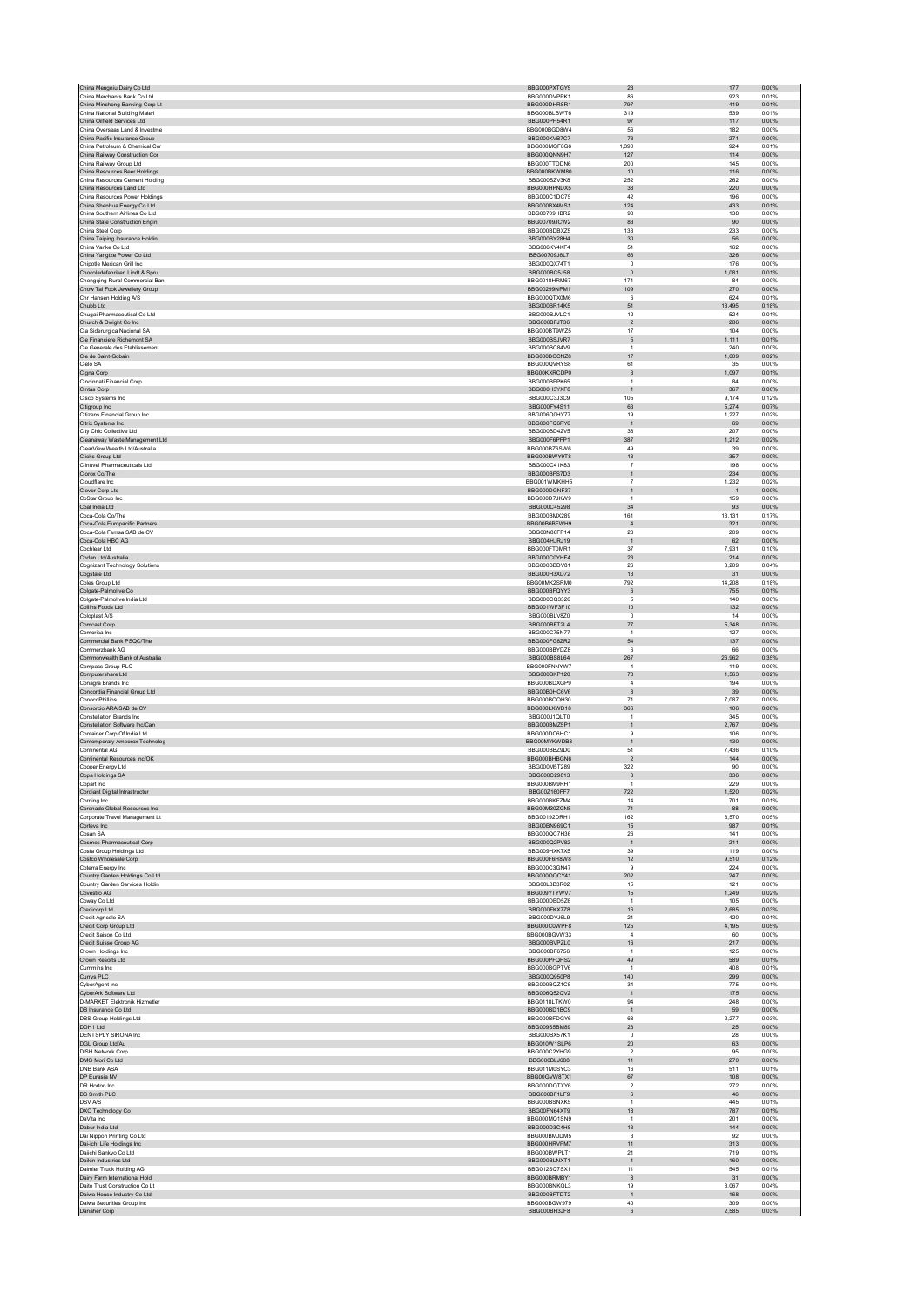| Danone SA                                                     | BBG000BBY1B0                        | 41                               | 3,478            | 0.05%          |
|---------------------------------------------------------------|-------------------------------------|----------------------------------|------------------|----------------|
| Danske Bank A/S                                               | BBG000BR5TK6                        | $16\,$                           | 385              | 0.01%          |
| Dagin Railway Co Ltd                                          | BBG00709.I7W3                       | 159                              | 220              | 0.00%          |
| Darden Restaurants Inc                                        | BBG000BBNYF6                        | $\mathbb O$                      | 71               | 0.00%          |
| Dassault Aviation SA<br><b>Dassault Systemes SE</b>           | BBG000BBR565<br>BBG000GVXC37        | $\,$ 0 $\,$                      | 43<br>1,256      | 0.00%<br>0.02% |
| Data#3 Ltd                                                    | BBG000BBPHM3                        | 15<br>14                         | 80               | 0.00%          |
| Datadog Inc                                                   | BBG003NJHZT9                        | $\,6\,$                          | 1,525            | 0.02%          |
| Davide Campari-Milano NV                                      | BBG000G00TW2                        | 50                               | 1,003            | 0.01%          |
| De Grey Mining Ltd                                            | BBG000N29K41                        | 92                               | 111              | 0.00%          |
| Deere & Co.                                                   | BBG000BH1NH9                        | $\overline{1}$                   | 587              | 0.01%          |
| Dell Technologies Inc                                         | BBG00DW3SZS1                        | 30 <sub>2</sub>                  | 2,305            | 0.03%          |
| Delta Air Lines Inc.<br>Delta Electronics Inc.                | BBG000R7Z112                        | 39                               | 2,078            | 0.03%          |
| Denso Corp                                                    | BBG000BDXMZ5<br>BBG000BGN9N1        | $\,6\,$<br>$\boldsymbol{4}$      | $77\,$<br>425    | 0.00%<br>0.01% |
| Dentsu Group Inc.                                             | BBG000BT53Q3                        | $\overline{2}$                   | 85               | 0.00%          |
| Deterra Royalties Ltd                                         | BBG00RTWXWG4                        | 262                              | 1,125            | 0.01%          |
| Deutsche Bank AG                                              | BBG000BBZTH2                        | 22                               | 381              | 0.00%          |
| Deutsche Boerse AG                                            | BBG000D54HT0                        | $\mathbf{1}$                     | 219              | 0.00%          |
| Deutsche Lufthansa AG                                         | BBG000BC6K90                        | $\overline{\mathbf{3}}$          | 28               | 0.00%          |
| Deutsche Post AG                                              | BBG000LW3MC0                        | 19                               | 1.637            | 0.02%          |
| Deutsche Wohnen SE<br>Deutz AG                                | BBG000GM5V54<br>BBG000BN8Y58        | $\mathbf{1}$<br>15               | $50\,$<br>151    | 0.00%<br>0.00% |
| Devon Energy Corp                                             | BBG000BBVJZ8                        | $\sqrt{4}$                       | 269              | 0.00%          |
| Dexcom Inc                                                    | BBG000QTF8K1                        | $\,$ 0 $\,$                      | 162              | 0.00%          |
| Diageo PLC                                                    | BBG000BS69D5                        | 158                              | 11,881           | 0.15%          |
| Diamondback Energy Inc                                        | BBG002PHSYX9                        | $\overline{4}$                   | 532              | 0.01%          |
| Diana Shipping Inc                                            | BBG000BV1NV2                        | 136                              | 725              | 0.01%          |
| Dick's Sporting Goods Inc.                                    | BBG000F6ZWH2                        | $\mathbf{1}$                     | 185              | 0.00%          |
| Dicker Data Ltd<br>Digital 9 Infrastructure PLC/F             | <b>BBG00191RKK9</b><br>BBG00Z3T0YF4 | 5<br>1.860                       | 71<br>3.944      | 0.00%<br>0.05% |
| Direct Line Insurance Group PL                                | BBG003CZ6DZ9                        | 12                               | 61               | 0.00%          |
| <b>Discover Financial Services</b>                            | BBG000QBR5J5                        | $\overline{2}$                   | 265              | 0.00%          |
| Discovery Inc                                                 | BBG000CHWP52                        | $\overline{\mathbf{3}}$          | 102              | 0.00%          |
| Discovery Ltd                                                 | BBG000DD6054                        | 50                               | 621              | 0.01%          |
| Dollar General Corp<br>Dollar Tree Inc                        | BBG000NV1KK7                        | $\overline{1}$                   | 415              | 0.01%          |
| Dollarama Inc                                                 | BBG000BSC0K9<br>BBG000P87B57        | 10<br>$\overline{4}$             | 1,859<br>242     | 0.02%<br>0.00% |
| Domain Holdings Australia Ltd                                 | BBG00HTD4B94                        | 50                               | 281              | 0.00%          |
| Domino's Pizza Enterprises Ltd                                | BBG000BLRB60                        | 59                               | 6,948            | 0.09%          |
| Domino's Pizza Inc.                                           | BBG000P458P3                        | $^{\circ}$                       | 57               | 0.00%          |
| Dongfeng Motor Group Co Ltd                                   | BBG000PCLZV0                        | 31                               | $35\,$           | 0.00%          |
| DoorDash Inc.                                                 | BBG005D7QCJ3                        | $\Omega$                         | 90               | 0.00%          |
| Doosan Co Ltd<br>Doosan Heavy Industries & Cons               | BBG000BCX192<br>BBG000C4SV53        | $\mathbf{1}$<br>$\mathbf{1}$     | $71\,$<br>$22\,$ | 0.00%<br>0.00% |
| Dover Corp                                                    | BBG000BHB3M6                        | $\mathbf{0}$                     | 81               | 0.00%          |
| Dow Inc                                                       | BBG00BN96922                        | 13                               | 1,034            | 0.01%          |
| Downer EDI Ltd                                                | BBG000CPKJJ6                        | 62                               | 367              | 0.00%          |
| Dr Reddy's Laboratories Ltd                                   | BBG000CQNB44                        | $\mathbf{1}$                     | 110              | 0.00%          |
| DraftKings Inc                                                | BBG00TCBG714<br>BBG00NSHY281        | $\mathbf{2}$                     | 94               | 0.00%          |
| Drilling Co of 1972 A/S/The<br>DuPont de Nemours Inc          |                                     | $\mathbf{1}$                     | 78               | 0.00%          |
| Dubai Islamic Bank PJSC                                       | BBG00BN961G4<br>BBG000BFMXR7        | $\,6\,$<br>25                    | 676<br>50        | 0.01%<br>0.00% |
| Dubber Corp Ltd                                               | BBG000BTCD38                        | 21                               | $57\,$           | 0.00%          |
| Dufry AG                                                      | BBG000HHBQD9                        | $\,0\,$                          | 8                | 0.00%          |
| E-MART Inc                                                    | BBG001J399N6                        | $\overline{2}$                   | 265              | 0.00%          |
| EDP Renovaveis SA                                             | BBG000PRGX02                        | $\boldsymbol{9}$                 | 322              | 0.00%          |
| EML Payments Ltd                                              | BBG000KSJCT7                        | 30                               | 96               | 0.00%          |
| <b>ENEOS Holdings Inc.</b>                                    | BBG000QDR164                        | 220                              | 1.132            | 0.01%          |
| EOG Resources Inc<br><b>EPAM Systems Inc.</b>                 | BBG000BZ9223<br>BBG000MHTV89        | 63<br>$\overline{2}$             | 7,691<br>1.669   | 0.10%<br>0.02% |
| EQT Corp                                                      | BBG000BHZ5J9                        | $\boldsymbol{2}$                 | $73\,$           | 0.00%          |
| EQT Holdings Ltd                                              | BBG00BKZZL64                        | $\mathbf{1}$                     | 36               | 0.00%          |
| ESR Cayman Ltd                                                | BBG00P4RD0R6                        | 20                               | 93               | 0.00%          |
| <b>EVENT Hospitality and Entertai</b>                         | BBG000BGGX29                        | $\boldsymbol{9}$                 | 138              | 0.00%          |
| <b>EXOR NV</b>                                                | BBG00FH38TD5                        | $\mathbf{0}$                     | 10               | 0.00%          |
| Eagers Automotive Ltd                                         | BBG000BT8TB9<br>BBG000BJW241        | 15                               | 197              | 0.00%          |
| Eagle Materials Inc<br>East Japan Railway Co.                 | BBG000BJ2DR5                        | $\overline{7}$<br>$\overline{1}$ | 1,683<br>80      | 0.02%<br>0.00% |
| East West Bancorp Inc                                         | BBG000CR20B1                        | 15                               | 1,625            | 0.02%          |
| Eastman Chemical Co.                                          | BBG000BLW530                        | 3                                | 417              | 0.01%          |
| Eaton Corp PLC                                                | BBG000BJ3PD2                        | $\ensuremath{\mathsf{3}}$        | 690              | 0.01%          |
| Ebara Corp                                                    | BBG000BLN558                        | 19                               | 1,420            | 0.02%          |
| Eclat Textile Co Ltd                                          | BBG000HCLBQ8                        | $\overline{7}$                   | 207              | 0.00%          |
| Eclipx Group Ltd<br>Ecofin US Renewables Infrastru            | BBG008DWVPJ7<br>BBG00Y4YFL21        | 26<br>740                        | 58<br>1,008      | 0.00%<br>0.01% |
| Ecolab Inc                                                    | BBG000BHKYH4                        | 25                               | 7,907            | 0.10%          |
| Ecopetrol SA                                                  | BBG000QCHTL9                        | 63                               | 57               | 0.00%          |
| Edwards Lifesciences Corp                                     | BBG000BRXP69                        | 11                               | 2.023            | 0.03%          |
| Eicher Motors Ltd                                             | BBG000CQTR98                        | $\sqrt{4}$                       | 200              | 0.00%          |
| Eiffage SA                                                    | BBG000BC1SB5                        | 1                                | 82               | 0.00%<br>0.00% |
| Eisai Co Ltd<br>El Puerto de Liverpool SAB de                 | BBG000BG6F83<br>BBG000BOXXV6        | $\bf{4}$<br>$\mathbf{Q}$         | 278<br>56        | 0.00%          |
| Elanco Animal Health Inc                                      | BBG00LJYS1P8                        | 45                               | 1.769            | 0.02%          |
| Elastic NV                                                    | BBG00LWZDYB9                        | $\scriptstyle{7}$                | 1,253            | 0.02%          |
| Elders Ltd                                                    | BBG000BKCVW5                        | 25                               | 308              | 0.00%          |
| Electric Power Development Co                                 | BBG000P26QQ5                        | 3                                | 55               | 0.00%          |
| Electro Optic Systems Holdings<br>Flectrolux AB               | BBG000DYTNY1                        | $\bf{9}$                         | 20               | 0.00%          |
| Electronic Arts Inc                                           | BBG000BC1188<br>BBG000BP0KQ8        | $\overline{7}$<br>11             | 223<br>2,017     | 0.00%<br>0.03% |
| Eli Lilly & Co                                                | BBG000BNBDC2                        | 8                                | 2.931            | 0.04%          |
| Emaar Properties PJSC                                         | BBG000BV4SB0                        | 60                               | 111              | 0.00%          |
| Embracer Group AB                                             | BBG00F7Z9CB3                        | 20                               | 291              | 0.00%          |
| Emeco Holdings Ltd.                                           | BBG000BVHXT6                        | 29                               | 25               | 0.00%          |
| Emerson Electric Co                                           | BBG000BHX7N2                        | $\sqrt{4}$<br>52                 | 536<br>266       | 0.01%          |
| Emirates NBD Bank PJSC<br>Empire Co Ltd                       | BBG000TGY889<br>BBG000BYMXV1        | 5                                | 217              | 0.00%<br>0.00% |
| Empresas CMPC SA                                              | BBG000BF50K5                        | 14                               | 32               | 0.00%          |
| Empresas COPEC SA                                             | BBG000BF4Z74                        | 8                                | 81               | 0.00%          |
| Endeavour Group Ltd/Australia                                 | BBG006YQKTG8                        | 152                              | 1,022            | 0.01%          |
| Enero Group Ltd                                               | BBG000NPXV94                        | $6\overline{6}$                  | 23               | 0.00%          |
| Eni SpA<br>Enphase Energy Inc.                                | BBG000FVRV79<br>BBG001R3MNY9        | 140<br>-5                        | 2,667<br>1,194   | 0.03%<br>0.02% |
| Fniroc AB                                                     | BBG00JWT5W30                        | 30                               | 1.027            | 0.01%          |
| Equifax Inc                                                   | BBG000BHPL78                        | $\mathbf{1}$                     | 207              | 0.00%          |
| Equinor ASA                                                   | BBG000NSV6T3                        | 58                               | 2,145            | 0.03%          |
| Equitable Holdings Inc                                        | BBG00J7CBVW8                        | $\mathsf 3$                      | 149              | 0.00%          |
| Eregli Demir ve Celik Fabrikal                                | BBG000BVCBJ0                        | 18                               | 53               | 0.00%          |
| Erste Group Bank AG<br>Esprit Holdings Ltd                    | BBG000BMV263<br>BBG000BLPR85        | 6<br>967                         | 415<br>121       | 0.01%<br>0.00% |
| EssilorLuxottica SA                                           | BBG000BC16D1                        | 23                               | 6,713            | 0.09%          |
| Essity AB                                                     | BBG00GV10DH0                        | $22\,$                           | 1,008            | 0.01%          |
| Estee Lauder Cos Inc/The                                      | BBG000FKJRC5                        | $\overline{a}$                   | 2,247            | 0.03%          |
| Etsy Inc                                                      | BBG000N7MXL8                        | 1                                | 154              | 0.00%          |
| Eurazeo SE                                                    | BBG000BC18W6                        | $\,0\,$                          | $25\,$           | 0.00%          |
| Eurofins Scientific SE                                        | BBG000BH7B07                        | $\overline{2}$                   | 299              | 0.00%          |
| Euronext NV<br>Everest Re Group Ltd                           | BBG006KCQPV9<br>BBG000C1XVK6        | 31<br>13                         | 4,419<br>5,055   | 0.06%<br>0.07% |
| Evergreen Marine Corp Taiwan L                                | BBG000BDC3S8                        | 39                               | 275              | 0.00%          |
| Evolution AB                                                  | BBG0088M4LQ6                        | $\overline{1}$                   | 212              | 0.00%          |
| <b>Evolution Mining Ltd</b>                                   | BBG000NF2249                        | 157                              | 636              | 0.01%          |
| Evonik Industries AG                                          | BBG000DD3GQ9                        | $\overline{\mathbf{3}}$          | 130              | 0.00%          |
| Evraz PLC                                                     | BBG0027J63T2                        | 37                               | 410              | 0.01%          |
| Expedia Group Inc<br>Experian PLC                             | BBG000QY3XZ2<br>BBG000FBCMD2        | $\circ$<br>5                     | 18<br>319        | 0.00%<br>0.00% |
| Exponent Inc                                                  | BBG000F31Z34                        | 10                               | 1,553            | 0.02%          |
| Exxon Mobil Corp                                              | BBG000GZQ728                        | $\sqrt{24}$                      | 2,013            | 0.03%          |
| F5 Inc                                                        | BBG000CXYSZ6                        | $\mathbf 0$                      | 25               | 0.00%          |
| <b>FANUC Corp</b>                                             | BBG000BM3TW6                        | 7                                | 2.184            | 0.03%          |
| FMC Corp                                                      | BBG000BJP882                        | $\boldsymbol{2}$                 | 238              | 0.00%          |
| FTI Consulting Inc                                            | BBG000K88H58                        | 18                               | 3,745            | 0.05%          |
| <b>FUJIFILM Holdings Corp</b>                                 |                                     |                                  |                  |                |
|                                                               | BBG000BTG7G3                        | $\sqrt{2}$                       | 239              | 0.00%          |
| Fairfax Financial Holdings Ltd<br>Fairfax India Holdings Corp | BBG000BYQVJ5<br>BBG007MSNQV1        | $\mathbf{1}$<br>22               | 545<br>383       | 0.01%<br>0.00% |
| Falabella SA                                                  | BBG000HJFWF6                        | 16                               | 70               | 0.00%          |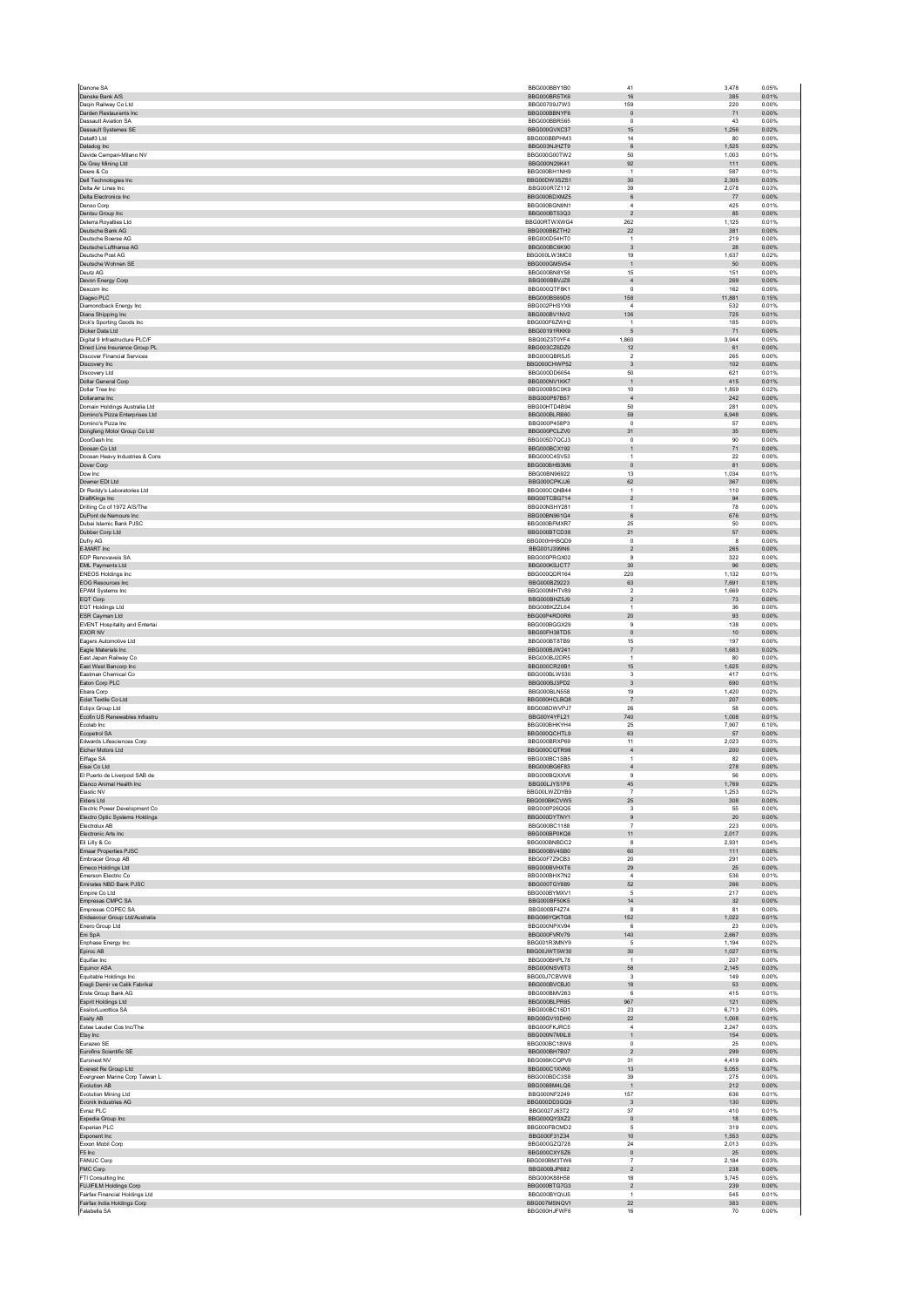| Far Eastern New Century Corp                                  | <b>BBG001KKX325</b>                 |                              |                 | 0.00%          |
|---------------------------------------------------------------|-------------------------------------|------------------------------|-----------------|----------------|
|                                                               | BBG000BCTZT0                        | 39                           | 57              | 0.00%          |
| Fast Retailing Co Ltd<br>Fastenal Co.                         | BBG000CLY9H4<br>BBG000BJ8YN7        | $\pmb{0}$<br>21              | $57\,$<br>1,838 | 0.00%<br>0.02% |
| Faurecia SE                                                   | BBG000BC12V0                        | $\overline{2}$               | 105             | 0.00%          |
| FedEx Corp                                                    | BBG000BJF1Z8                        | $\overline{2}$               | 582             | 0.01%          |
| Feng TAY Enterprise Co Ltd                                    | BBG000BJBVS4                        | 15                           | 172             | 0.00%          |
| Ferguson PLC<br>Ferrari NV                                    | BBG00NZJ0JG0<br>BBG00BS9K4L1        | 16                           | 3,807<br>276    | 0.05%<br>0.00% |
| Ferroglobe PLC                                                | BBG00B6BGD99                        | $\mathbf{1}$<br>103          | 879             | 0.01%          |
| Fidelity National Financial In                                | BBG006N7S6K9                        | $\overline{2}$               | 144             | 0.00%          |
| <b>Fidelity National Information</b>                          | BBG000BK2F42                        | 11                           | 1.721           | 0.02%          |
| Fifth Third Bancorp                                           | BBG000BJL3N0                        | $\overline{4}$               | 214             | 0.00%          |
| FinecoBank Banca Fineco SpA<br>Fineos Corp Ltd                | BBG006C09JD7<br>BBG00PX8CSR6        | 45<br>12                     | 1,088<br>56     | 0.01%<br>0.00% |
| Firefinch Ltd                                                 | BBG000Q3DTC3                        | 85                           | 73              | 0.00%          |
| First Abu Dhabi Bank PJSC                                     | BBG000DHGTK4                        | 95                           | 672             | 0.01%          |
| First American Financial Corp                                 | BBG000V78V75                        | $\overline{1}$               | 71              | 0.00%          |
| First Financial Bankshares Inc                                | BBG000BL8476                        | 23                           | 1,599           | 0.02%          |
| First Financial Holding Co Ltd.<br>First Quantum Minerals Ltd | <b>BBG000LY7BY2</b><br>BBG000BX7818 | 44<br>70                     | 54<br>2,307     | 0.00%<br>0.03% |
| FirstCash Holdings Inc.                                       | <b>BBG0145KL747</b>                 | 5                            | 540             | 0.01%          |
| FirstRand Ltd                                                 | BBG000BNTS67                        | 140                          | 736             | 0.01%          |
| Fisher & Paykel Healthcare Cor                                | BBG000CLWTV6                        | 339                          | 10,344          | 0.13%          |
| Flat Glass Group Co Ltd                                       | BBG00BG.IYS07                       | 254                          | 1,778           | 0.02%          |
| FleetCor Technologies Inc<br>Fletcher Building Ltd            | BBG000GPXKX9<br>BBG000GVQGL6        | $\pmb{0}$<br>192             | 45<br>1,300     | 0.00%<br>0.02% |
| Flex Ltd                                                      | BBG000BP5YT0                        | $\overline{2}$               | 57              | 0.00%          |
| Flight Centre Travel Group Ltd                                | BBG000BCSM38                        | 12                           | 220             | 0.00%          |
| Flutter Entertainment PLC                                     | BBG000DWL6M3                        | 42                           | 9,151           | 0.12%          |
| Fomento Economico Mexicano SAB                                | BBG000BD33X2                        | $36\,$                       | 435             | 0.01%          |
| Fomento de Construcciones y Co<br>Foot Locker Inc             | BBG000BBZ3Z9<br>BBG000BX8DC4        | 17<br>$\overline{1}$         | 297<br>61       | 0.00%<br>0.00% |
| Ford Motor Co.                                                | BBG000BQPC32                        | 73                           | 2,092           | 0.03%          |
| Formosa Chemicals & Fibre Corp                                | BBG000BCW4G9                        | 64                           | 257             | 0.00%          |
| Formosa Petrochemical Corp                                    | BBG000D0FJX0                        | 13                           | 62              | 0.00%          |
| Formosa Plastics Corp<br>Fortescue Metals Group Ltd           | BBG000BCW5G6<br>BBG000J47TP2        | $20\,$<br>489                | 102<br>9,395    | 0.00%<br>0.12% |
| Fortive Corp                                                  | BBG00BLVZ228                        | 18                           | 1,839           | 0.02%          |
| Fortune Brands Home & Security                                | BBG001B4BV87                        | $^{\circ}$                   | 65              | 0.00%          |
| Fox Corp                                                      | BBG00JHNJW99                        | $\sqrt{3}$                   | 142             | 0.00%          |
| Foxtons Group PLC                                             | BBG00563QG83                        | 1,017                        | 748             | 0.01%          |
| Franco-Nevada Corp<br>Franklin Resources Inc.                 | BBG000RD3CL8<br>BBG000BD0TF8        | $\overline{2}$               | 446<br>217      | 0.01%<br>0.00% |
| Frasers Group PLC                                             | BBG000DPM932                        | 5<br>18                      | 256             | 0.00%          |
| Freeport-McMoRan Inc                                          | BBG000BJDB15                        | 58                           | 3,316           | 0.04%          |
| Fresenius Medical Care AG & Co                                | BBG000DHXQT2                        | 24                           | 2,143           | 0.03%          |
| Fresenius SE & Co KGaA                                        | BBG000BS3BJ7                        | $\overline{4}$               | 244             | 0.00%          |
| Fubon Financial Holding Co Ltd<br><b>Fujitsu Ltd</b>          | BBG000LH09B6<br>BBG000BGJWM6        | 60                           | 226<br>198      | 0.00%<br>0.00% |
| G5 Entertainment AB                                           | BBG000BMQJ99                        | $\overline{1}$<br>$\sqrt{4}$ | 266             | 0.00%          |
| <b>GDS Holdings Ltd</b>                                       | BBG00DYK7TL5                        | $\overline{1}$               | 90              | 0.00%          |
| <b>GEA Group AG</b>                                           | BBG000BSV6W2                        | 16                           | 1,179           | 0.02%          |
| <b>GF Securities Co Ltd</b>                                   | BBG007WL04J3                        | 59                           | 154             | 0.00%          |
| GMO Payment Gateway Inc                                       | BBG000BD0YH5                        | $\,9$<br>$\overline{4}$      | 1,469           | 0.02%          |
| GN Store Nord AS<br>GQG Partners Inc.                         | BBG000BVGZ03<br>BBG0131F7BW0        | 1,955                        | 348<br>3,442    | 0.00%<br>0.04% |
| <b>GS Holdings Corp</b>                                       | BBG000P3K9R4                        | $\overline{2}$               | 87              | 0.00%          |
| <b>GUD Holdings Ltd</b>                                       | BBG000BRSJ32                        | 10                           | 114             | 0.00%          |
| <b>GWA Group Ltd</b>                                          | BBG000BHBZY2                        | 24                           | 65              | 0.00%          |
| <b>GXO Logistics Inc</b>                                      | BBG00YDGX945                        | 66                           | 8,289           | 0.11%          |
| Galaxy Entertainment Group Ltd<br>Galp Energia SGPS SA        | BBG000BG5LL6<br>BBG000F7KWG7        | 64<br>$\,6$                  | 454<br>84       | 0.01%<br>0.00% |
| Gap Inc/The                                                   | BBG000BKLH74                        | $\mathsf 3$                  | 83              | 0.00%          |
| Garmin Ltd                                                    | BBG000C4LN67                        | 6                            | 1.105           | 0.01%          |
| Gartner Inc                                                   | BBG000BB65D0                        | $\overline{\mathbf{3}}$      | 1,397           | 0.02%          |
| Gazprom PJSC                                                  | BBG000KGYRF8                        | 124                          | 1,578           | 0.02%          |
| Geberit AG<br>Geely Automobile Holdings Ltd                   | BBG000FHLJD6<br>BBG000BZ3PX4        | $\pmb{0}$<br>13              | 482<br>$50\,$   | 0.01%<br>0.00% |
| Gem Diamonds Ltd                                              | BBG000QWK819                        | 169                          | 149             | 0.00%          |
| Generac Holdings Inc                                          | BBG000PQ4W72                        | $\mathbf 0$                  | 142             | 0.00%          |
|                                                               | <b>BBG000BK67C7</b>                 | $\overline{1}$               | 273             | 0.00%          |
| General Dynamics Corp                                         |                                     |                              |                 |                |
| General Electric Co                                           | BBG000BK6MB5                        | $\overline{9}$               | 1,195           | 0.02%          |
| General Mills Inc                                             | BBG000BKCFC2                        | $\,$ 5 $\,$                  | 465             | 0.01%          |
| General Motors Co                                             | BBG000NDYB67                        | 17                           | 1.351           | 0.02%          |
| Genmab A/S<br>Genting Bhd                                     | BBG000BKPC99<br>BBG000BF3RW5        | $\mathbf 0$                  | 250             | 0.00%<br>0.00% |
| Genting Malaysia Bhd                                          | BBG000BDYR29                        | 21<br>573                    | 32<br>545       | 0.01%          |
| Genuine Parts Co                                              | BBG000BKL348                        | $\overline{1}$               | 115             | 0.00%          |
| Genworth Financial Inc.                                       | BBG000J5Q6L2                        | 62                           | 345             | 0.00%          |
| Genworth Mortgage Insurance Au                                | BBG006DB5P33                        | 495<br>$\mathcal{P}$         | 3,468           | 0.05%          |
| George Weston Ltd                                             | BBG000BD1VR9<br>BBG00KTP3406        |                              | 249<br>16       | 0.00%<br>0.00% |
| Georgia Capital PLC<br>Gerdau SA                              | BBG000N89B84                        | 44                           | 298             | 0.00%          |
| Giant Manufacturing Co Ltd.                                   | BBG000DYGNB0                        | 12                           | 214             | 0.00%          |
| Gildan Activewear Inc                                         | BBG000BQ5ZN1                        | $\mathbf 3$                  | 163             | 0.00%          |
| Gilead Sciences Inc.                                          | BBG000CKGBP2<br>BBG000DB0Q75        | 12                           | 1,158           | 0.02%          |
| Givaudan SA<br>Gjensidige Forsikring ASA                      | BBG00188QF09                        | $\pmb{0}$<br>8               | 318<br>269      | 0.00%<br>0.00% |
| GlaxoSmithKline PLC                                           | BBG000CT5GJ1                        | 273                          | 8.182           | 0.11%          |
| Glencore PLC                                                  | BBG001MM1KV4                        | 277                          | 1,935           | 0.03%          |
| Globe Life Inc.                                               | BBG000BVD6X4                        | $\Omega$                     | 54              | 0.00%          |
| GoDaddy Inc                                                   | BBG006MDLY05<br>BBG000H370F0        | 16                           | 1,827           | 0.02%          |
| Godrej Consumer Products Ltd<br>Gold Fields Ltd               | BBG000G5S250                        | $10$<br>47                   | 173<br>701      | 0.00%<br>0.01% |
| Gold Road Resources Ltd                                       | BBG000PK8TF9                        | 138                          | 217             | 0.00%          |
| Golden Ocean Group Ltd                                        | BBG00GX8R037                        | 16                           | 193             | 0.00%          |
| Goldman Sachs Group Inc/The                                   | BBG000C6CFJ5                        | $\overline{7}$               | 3,553           | 0.05%          |
| Goodyear Tire & Rubber Co/The<br>Graco Inc                    | BBG000BKNX95<br>BBG000BK9W84        | $\sqrt{4}$<br>5              | 129<br>537      | 0.00%<br>0.01% |
| GrainCorp Ltd                                                 | BBG000C0H499                        | $20\,$                       | 162             | 0.00%          |
| Grange Resources Ltd                                          | BBG000D7VNB2                        | 79                           | 60              | 0.00%          |
| Grasim Industries Ltd                                         | BBG000BK6YB9                        | $\sqrt{4}$                   | 125             | 0.00%          |
| Great Eastern Holdings Ltd                                    | BBG000BFBC59                        | 15                           | 309             | 0.00%          |
| Great Wall Motor Co Ltd<br>Great-West Lifeco Inc              | BBG000CYZ1K8<br>BBG000BZ2Y20        | 15<br>6                      | 73<br>251       | 0.00%<br>0.00% |
| Green Cross Corp/South Korea                                  | BBG000BGY8Z8                        | $\mathbf 0$                  | 106             | 0.00%          |
| Greencoat Renewables PLC                                      | BBG00GZRZBQ5                        | 572                          | 1,003           | 0.01%          |
| Greenyard NV                                                  | BBG000BXB6B6                        | $\overline{4}$               | 62              | 0.00%          |
| Gregas PLC                                                    | BBG000BDKLH1                        | 24                           | 1.493           | 0.02%          |
| Grifols SA<br>Groupe Bruxelles Lambert SA                     | BBG000KXQMX1<br>BBG000BSDBX0        | $^{\rm 8}$<br>$^{\circ}$     | 200<br>65       | 0.00%<br>0.00% |
| Gruma SAB de CV                                               | BBG000LXPLN4                        | 6                            | 102             | 0.00%          |
| Grupo Aval Acciones y Valores                                 | BBG001NNHMV0                        | 193                          | 69              | 0.00%          |
| Grupo Bimbo SAB de CV                                         | BBG000BQC7M6                        | 63                           | 268             | 0.00%          |
| Grupo Carso SAB de CV                                         | BBG000BQXSD7                        | 17                           | $77 \,$         | 0.00%          |
| Grupo Financiero Banorte SAB d                                | BBG000LXL8D8                        | 13                           | 119<br>94       | 0.00%          |
| Grupo Financiero Inbursa SAB d<br>Grupo Mexico SAB de CV      | BBG000LXS146<br>BBG000BQCB47        | 57<br>129                    | 777             | 0.00%<br>0.01% |
| Grupo Televisa SAB                                            | BBG000BJDPF9                        | 61                           | 190             | 0.00%          |
| Guangzhou R&F Properties Co Lt                                | BBG000H80SY4                        | 63                           | 32              | 0.00%          |
| Gulf Oil Lubricants India Ltd                                 | BBG005YZYRZ8                        | $\mathbf{Q}$                 | 77              | 0.00%          |
| Guotai Junan Securities Co Ltd                                | BBG00GBHRNH6                        | 63                           | 134             | 0.00%          |
| H & M Hennes & Mauritz AB<br>H&R Block Inc                    | BBG000BM9JH9<br>BBG000BLDV98        | 15<br>6                      | 396<br>195      | 0.01%<br>0.00% |
| <b>HAL Trust</b>                                              | BBG000BGG9X8                        | $\mathbf{1}$                 | 166             | 0.00%          |
| <b>HCL Technologies Ltd</b>                                   | BBG000C68V87                        | $\overline{7}$               | 162             | 0.00%          |
| <b>HDFC Bank Ltd</b>                                          | BBG000NWKS18                        | 91                           | 8.141           | 0.11%          |
| <b>HEICO Corp</b><br>HMM Co Ltd                               | BBG000BL16Q7<br>BBG000FQW6G9        | $47\,$<br>3                  | 9,395<br>101    | 0.12%<br>0.00% |
| HOCHTIEF AG                                                   | BBG000BC3V44                        | $\mathbf{1}$                 | 62              | 0.00%          |
| HP Inc                                                        | BBG000KHWT55                        | 22                           | 1,153           | 0.02%          |
| <b>HSBC Holdings PLC</b>                                      | BBG000BS1N49                        | 141                          | 1,182           | 0.02%          |
| HT&E Ltd<br>HUB24 Ltd                                         | BBG000BSXX88<br>BBG000RHK9T9        | 18<br>90                     | 38<br>2.554     | 0.00%<br>0.03% |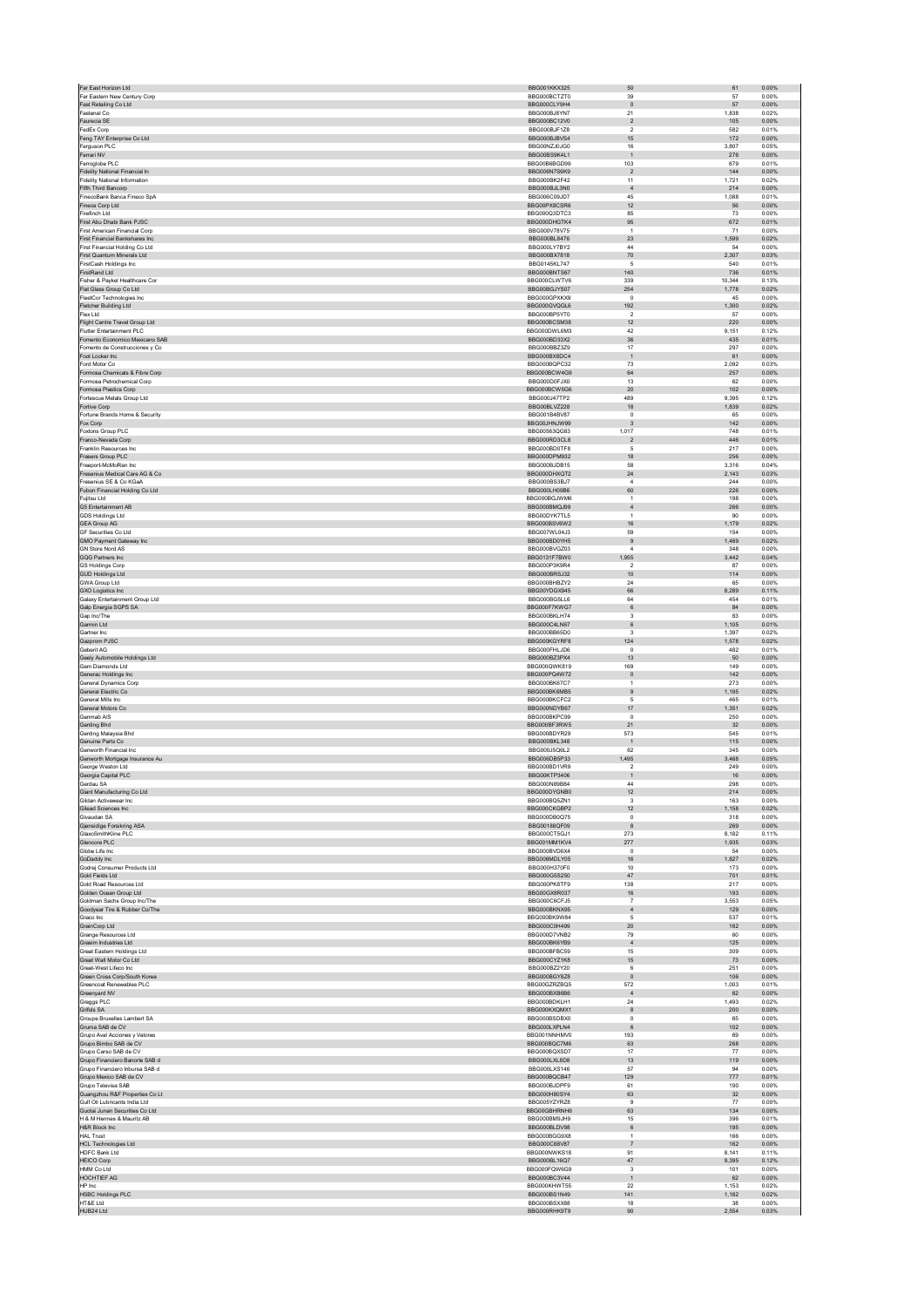| Haci Omer Sabanci Holding AS                                     | BBG000HN1YR5                 | 43                          | 59<br>0.00%                      |
|------------------------------------------------------------------|------------------------------|-----------------------------|----------------------------------|
| Hackett Group Inc/The                                            | BBG000BBI QV7                | 20                          | 568<br>0.01%                     |
| Haidilao International Holding<br>Haier Smart Home Co Ltd        | BBG00LWM0XR7<br>BBG00Y6QRDM9 | 83<br>21                    | 257<br>0.00%<br>123<br>0.00%     |
| Haitong Securities Co Ltd                                        | BBG0029103Q8                 | 114                         | 139<br>0.00%                     |
| Halliburton Co                                                   | BBG000BKTFN2                 | $14\,$                      | 447<br>0.01%                     |
| Halma PLC                                                        | BBG000BDLT47                 | $\overline{7}$              | 402<br>0.01%                     |
| Hamamatsu Photonics KK<br>Hana Financial Group Inc               | BBG000BKP2Q2<br>BBG000J3FZK6 | 19<br>$\overline{7}$        | 1,638<br>0.02%<br>321<br>0.00%   |
| Hanesbrands Inc.                                                 | BBG000D2ZTS8                 | 19                          | 431<br>0.01%                     |
| Hang Lung Group Ltd                                              | BBG000BDWB08                 | 17                          | 50<br>0.00%                      |
| Hang Lung Properties Ltd                                         | BBG000BDTCX4                 | 26                          | $73\,$<br>0.00%                  |
| Hang Seng Bank Ltd                                               | BBG000BDWBR9<br>BBG002Y0WN38 | 8<br>$\mathbf{1}$           | 200<br>0.00%<br>68<br>0.00%      |
| Hankook Tire & Technology Co L<br>Hankvu Hanshin Holdings Inc.   | BBG000BH0115                 | $\overline{1}$              | 35<br>0.00%                      |
| Hanmi Pharm Co Ltd                                               | BBG000QKWS63                 | $\mathbf{1}$                | 165<br>0.00%                     |
| Hannover Rueck SE                                                | BBG000MDN4R3                 | $\overline{1}$              | 133<br>0.00%                     |
| Hansen Technologies Ltd                                          | BBG000BV22G4                 | 15                          | 83<br>0.00%                      |
| Harley-Davidson Inc<br><b>Hartford Financial Services Gr</b>     | BBG000BKZTP3<br>BBG000G0Z878 | $\overline{1}$<br>63        | 69<br>0.00%<br>5,988<br>0.08%    |
| Harvey Norman Holdings Ltd                                       | BBG000BKF0L2                 | 757                         | 3,738<br>0.05%                   |
| Hasbro Inc.                                                      | BBG000BKVJK4                 | $\overline{1}$              | 72<br>0.00%                      |
| Havells India Ltd                                                | BBG000D44YN2                 | 11                          | 289<br>0.00%                     |
| Hays PLC                                                         | BBG000BKFPY3                 | 1,558                       | 4,243<br>0.06%                   |
| HeadHunter Group PLC<br><b>Healius Ltd</b>                       | BBG00KHGQ0H4<br>BBG000BBDPW7 | -7<br>143                   | 513<br>0.01%<br>754<br>0.01%     |
| HeidelbergCement AG                                              | BBG000BC1HT0                 | $\overline{2}$              | 193<br>0.00%                     |
| Heineken Holding NV                                              | BBG000BC36N8                 | $_{\rm 3}$                  | 377<br>0.00%                     |
| Heineken NV                                                      | BBG000BW4R84                 | 112                         | 17,314<br>0.23%                  |
| Hella GmbH & Co KGaA                                             | BBG000BLNNJ4                 | $\overline{0}$              | 21<br>0.00%                      |
| Hellenic Bank PCL<br><b>HelloFresh SE</b>                        | BBG000GJ6MT4<br>BBG003Q1CF78 | 76<br>$\overline{4}$        | 102<br>0.00%<br>396<br>0.01%     |
| <b>Helvetia Holding AG</b>                                       | BBG000GR9XT9                 | $\,0\,$                     | 49<br>0.00%                      |
| Henderson Land Development Co                                    | BBG000BDWF36                 | 85                          | 499<br>0.01%                     |
| Hengan International Group Co                                    | BBG000CJXNB5                 | 22                          | 158<br>0.00%                     |
| Henkel AG & Co KGaA<br>Henry Schein Inc.                         | BBG000BC3925<br>BBG000BNMMJ3 | $52\,$                      | 5,791<br>0.08%<br>0.02%          |
| Herbalife Nutrition Ltd                                          | BBG000MM5VL9                 | 16<br>$\,6$                 | 1,752<br>311<br>0.00%            |
| Hermes International                                             | BBG000BDYY97                 | $\overline{1}$              | 1,237<br>0.02%                   |
| Hero MotoCorp Ltd                                                | BBG000CSDVY4                 | $\overline{2}$              | 99<br>0.00%                      |
| Hershey Co/The                                                   | BBG000BLHRS2                 | $\mathbf{1}$                | 318<br>0.00%                     |
| Hertz Global Holdings Inc                                        | BBG011N57109                 | $\bf{0}$                    | 0.00%<br>$6\phantom{.}6$         |
| Hess Corp<br>Hewlett Packard Enterprise Co                       | BBG000BBD070<br>BBG0078W3NQ3 | $\sqrt{5}$<br>26            | 492<br>0.01%<br>565<br>0.01%     |
| Hexagon AB                                                       | BBG000BF1LW0                 | 42                          | 909<br>0.01%                     |
| Hicl Infrastructure PLC                                          | BBG00NR9B1V1                 | 3,280                       | 10,791<br>0.14%                  |
| Hilton Worldwide Holdings Inc.                                   | BBG0058KMH30                 | $\Omega$                    | 79<br>0.00%                      |
| Hindalco Industries Ltd                                          | BBG000CSJQQ8                 | $32\,$                      | 283<br>0.00%                     |
| Hindustan Petroleum Corp Ltd<br>Hindustan Unilever Ltd           | BBG000CSNVZ2<br>BBG000CSMG04 | 19<br>17                    | 102<br>0.00%<br>748<br>0.01%     |
| Hino Motors Ltd                                                  | BBG000BGPYD5                 | 6                           | 63<br>0.00%                      |
| Hipgnosis Songs Fund Ltd/The F                                   | BBG00H13L4V8                 | 2,612                       | 0.08%<br>6,083                   |
| Hitachi Construction Machinery                                   | BBG000BGGQ06                 | $\overline{1}$              | $32\,$<br>0.00%                  |
| Hitachi Ltd<br><b>Holcim Ltd</b>                                 | BBG000C2QRN8<br>BBG000BWZDP2 | 11                          | 848<br>0.01%<br>433<br>0.01%     |
| Home Depot Inc/The                                               | BBG000BKZB36                 | 6<br>$\overline{7}$         | 3,941<br>0.05%                   |
| Hon Hai Precision Industry Co                                    | BBG000BHCH17                 | 134                         | 790<br>0.01%                     |
| Honda Motor Co Ltd                                               | BBG000C27673                 | 19                          | 744<br>0.01%                     |
| Honeywell International Inc                                      | BBG000H556T9                 | $\overline{\mathbf{3}}$     | 936<br>0.01%                     |
| Hong Kong Exchanges & Clearing                                   | BBG000BGW354                 | 116                         | 9,357<br>0.12%                   |
| Hong Leong Bank Bhd<br>Hong Leong Financial Group Bhd            | BBG000BTPCC6<br>BBG000BF4CF6 | $16\,$<br>$22\,$            | 96<br>0.00%<br>123<br>0.00%      |
| Hongkong & Shanghai Hotels Ltd                                   | BBG000BDWVZ6                 | 455                         | 549<br>0.01%                     |
| Hongkong Land Holdings Ltd                                       | BBG000BFLFW1                 | $20\,$                      | 144<br>0.00%                     |
| Hormel Foods Corp                                                | BBG000BLF8D2                 | $\overline{2}$              | 0.00%<br>144                     |
| Hosken Consolidated Investment                                   | BBG000BFH308                 | 118                         | 751<br>0.01%                     |
|                                                                  |                              |                             |                                  |
| Hotai Motor Co Ltd                                               | BBG000BPMGX5                 | 10                          | 313<br>0.00%                     |
| Housing Development Finance Co                                   | BBG000CSRXZ4                 | 378                         | 18,088<br>0.24%                  |
| Howden Joinery Group PLC<br>Howmet Aerospace Inc.                | BBG000BRYT97<br>BBG00DYNJGH9 | 86<br>$\overline{2}$        | 1,452<br>0.02%<br>0.00%<br>71    |
| Hoya Corp                                                        | BBG000BGSH67                 | 44                          | 9,001<br>0.12%                   |
| Huatai Securities Co Ltd                                         | BBG008QGHMG4                 | $40\,$                      | 91<br>0.00%                      |
| Huaxia Bank Co Ltd                                               | BBG00709HB38                 | 23                          | 28<br>0.00%                      |
| HubSpot Inc                                                      | BBG000N7MZ06<br>BBG000BLK267 | $\mathbf{1}$<br>10          | 1,262<br>0.02%<br>0.04%<br>2.757 |
| Hubbell Inc.<br>Hufvudstaden AB                                  | BBG000BDSFG7                 | ${\bf 26}$                  | 538<br>0.01%                     |
| Humana Inc.                                                      | BBG000BLKK03                 | $\mathbf{3}$                | 2,100<br>0.03%                   |
| Hummingbird Resources PLC                                        | BBG0019W9XB3                 | 109                         | 29<br>0.00%                      |
| Hunan Valin Steel Co Ltd                                         | BBG00F136Q77                 | 57                          | 63<br>0.00%                      |
| Huntington Bancshares Inc/OH                                     | BBG000BKWSR6                 | 11                          | 232<br>0.00%                     |
| Huntington Ingalls Industries                                    | BBG001KJ2HM9<br>BBG000NS26Q8 | $\mathsf 0$<br>$\mathbf{1}$ | $38\,$<br>0.00%<br>67<br>0.00%   |
| Huntsman Corp<br>Hyundai Mobis Co Ltd                            | BBG000BK3C57                 | $\overline{1}$              | 259<br>0.00%                     |
| Hyundai Motor Co                                                 | BBG000BCVDK5                 | $\overline{4}$              | 698<br>0.01%                     |
| Hyundai Steel Co                                                 | BBG000BCVE74                 | -3                          | 153<br>0.00%                     |
| <b>ICICI Bank Ltd</b>                                            | BBG000BBL437<br>BBG000BJCNC8 | $\bf 44$<br>$\overline{7}$  | 605<br>0.01%                     |
| ICL Group Ltd<br><b>ICON PLC</b>                                 | BBG000CTSZQ6                 | $\bf 24$                    | 88<br>0.00%<br>10,173<br>0.13%   |
| <b>IDEXX Laboratories Inc.</b>                                   | BBG000BLRT07                 | $\overline{4}$              | 3,221<br>0.04%                   |
| IGM Financial Inc                                                | BBG000BZ6FG2                 | $\overline{3}$              | 0.00%<br>172                     |
| <b>IGO Ltd</b>                                                   | BBG000BB1BP9                 | 1,001                       | 11,481<br>0.15%                  |
| IHI Corp<br><b>ING Groep NV</b>                                  | BBG000BM7CD0<br>BBG000BW4SZ2 | $\overline{2}$<br>$36\,$    | 57<br>0.00%<br>693<br>0.01%      |
| IPH Ltd                                                          | BBG007913KZ6                 | 19                          | 167<br>0.00%                     |
| IQVIA Holdings Inc                                               | BBG00333FYS2                 | -5                          | 2.106<br>0.03%                   |
| <b>IRESS Ltd</b>                                                 | BBG000DP09M5                 | 123                         | 0.02%<br>1,538                   |
| <b>ITOCHU Corp</b>                                               | BBG000B9WJ55                 | $\overline{7}$              | 291<br>0.00%                     |
| <b>ITV PLC</b><br>Idemitsu Kosan Co Ltd                          | BBG000DW76R4<br>BBG000BD7F98 | 581<br>$16\,$               | 1,197<br>0.02%<br>0.01%<br>552   |
| lida Group Holdings Co Ltd                                       | BBG005CJZ9F9                 | $\overline{7}$              | 211<br>0.00%                     |
| Illinois Tool Works Inc                                          | BBG000BMBL90                 | $\overline{1}$              | 470<br>0.01%                     |
| Illumina Inc                                                     | BBG000DSMS70                 | $\overline{4}$              | 1,886<br>0.02%                   |
| Iluka Resources Ltd<br>Imdex Ltd                                 | BBG000C13PJ4<br>BBG000BQ5WY6 | 60<br>$90\,$                | 603<br>0.01%<br>267<br>0.00%     |
| Imnala Platinum Holdings I td.                                   | BBG000BT7K82                 | 19                          | 0.00%<br>375                     |
| Imugene Ltd                                                      | BBG000BZ3T48                 | 429                         | 0.00%<br>172                     |
| Incited Pivot Ltd                                                | BBG000PTL148                 | 3,907                       | 12.659<br>0.16%                  |
| Indian Railway Catering & Tour                                   | BBG001HSFFN2                 | $\,9$                       | 131<br>0.00%                     |
| Industria de Diseno Textil SA<br>Industrial & Commercial Bank o  | BBG000C1W6R5<br>BBG000Q16VR4 | $30\,$<br>615               | 1,354<br>0.02%<br>0.01%<br>477   |
| Industrial Bank Co Ltd                                           | BBG00709J995                 | $\bf 24$                    | 100<br>0.00%                     |
| Industrial Bank of Korea                                         | BBG000C40K84                 | $\overline{2}$              | 25<br>0.00%                      |
| Industrias Penoles SAB de CV                                     | BBG000LXSL15                 | $\,$ 5 $\,$                 | 87<br>0.00%                      |
| Infineon Technologies AG                                         | BBG000C8L0S4<br>BBG000HS7804 | 3<br>$\overline{7}$         | 223<br>0.00%<br>765<br>0.01%     |
| Info Edge India Ltd<br>Infomedia Ltd                             | BBG000BZDK82                 | $53\,$                      | 82<br>0.00%                      |
| Informa PLC                                                      | BBG000BLHQP7                 | 234                         | 2,252<br>0.03%                   |
| Infosys Ltd                                                      | BBG000BSGQL7                 | $20\,$                      | 692<br>0.01%                     |
| Ingevity Corp                                                    | BBG009LM28K6                 | $16\,$                      | 1,591<br>0.02%                   |
| Inghams Group Ltd                                                | BBG00DZTFM86                 | 31<br>5                     | 0.00%<br>107                     |
| Inmobiliaria del Sur SA<br>Innolux Corp                          | BBG000BH18T9<br>BBG000QY03R0 | 64                          | 59<br>0.00%<br>62<br>0.00%       |
| Innovent Biologics Inc                                           | BBG00M8832B5                 | 12                          | 100<br>0.00%                     |
| Inpex Corp                                                       | BBG000DJ3642                 | 115                         | 1,378<br>0.02%                   |
| Insignia Financial Ltd                                           | BBG000P5Q6C5                 | 2.553                       | 0.12%<br>9.240                   |
| Insurance Australia Group Ltd                                    | BBG000PBLS20                 | 4,681<br>$\overline{1}$     | 19,941<br>0.26%                  |
| <b>Intact Financial Corp</b><br>Integral Diagnostics Ltd         | BBG000QDQ4F9<br>BBG00B2FQPN0 | 15                          | 95<br>0.00%<br>0.00%<br>75       |
| Intel Corp                                                       | BBG000C0G1D1                 | 37                          | 2,591<br>0.03%                   |
| InterGlobe Aviation Ltd                                          | BBG000H3G1B2                 | 6                           | 0.00%<br>206                     |
| Intercontinental Exchange Inc                                    | BBG000C1FB75                 | 46                          | 8,710<br>0.11%                   |
| International Business Machine                                   | BBG000BLNNH6                 | 8                           | 1,383<br>0.02%                   |
| International Consolidated Air<br>International Flavors & Fragra | BBG000C04GS5<br>BBG000BLSL58 | 109<br>$\sqrt{2}$           | 0.00%<br>289<br>342<br>0.00%     |
| International Game Technology                                    | BBG0081VHTP3                 | $\overline{1}$              | 38<br>0.00%                      |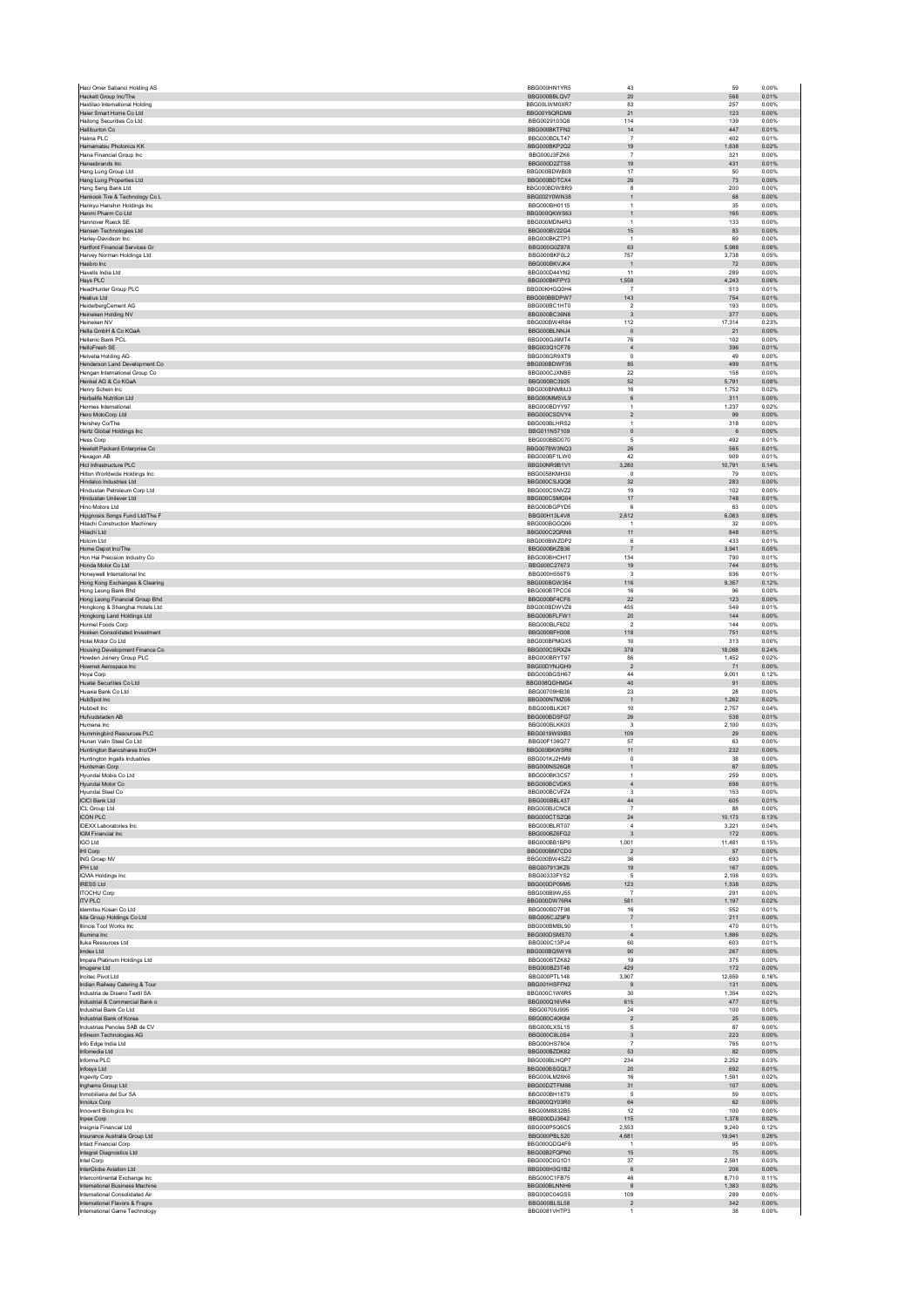| International Paper Co                                  | BBG000BM5SR2                 | $\,6$                                 | 393<br>0.01%                      |  |
|---------------------------------------------------------|------------------------------|---------------------------------------|-----------------------------------|--|
| International Public Partnersh                          | BBG000Q4KTS6                 | 4,904                                 | 15,530<br>0.20%                   |  |
| Interpublic Group of Cos Inc/T<br>Intesa Sanpaolo SpA   | BBG000C90DH9<br>BBG000BNSF93 | $\overline{1}$<br>433                 | 58<br>0.00%<br>1,539<br>0.02%     |  |
| Intuit Inc                                              | BBG000BH5DV1                 | $\mathbb O$                           | 0.00%<br>238                      |  |
| Intuitive Surgical Inc.                                 | BBG000BJPDZ1                 | $\mathbf{Q}$                          | 4,414<br>0.06%                    |  |
| Invesco Ltd                                             | BBG000BY2Y78                 | $_{\rm 3}$                            | 109<br>0.00%                      |  |
| <b>Investor AB</b><br>InvoCare Ltd                      | BBG000BG97S6<br>BBG000C63188 | $23\,$<br>12                          | 782<br>0.01%<br>141<br>0.00%      |  |
| Ionis Pharmaceuticals Inc                               | BBG000JH6683                 | 27                                    | 1,150<br>0.01%                    |  |
| Isetan Mitsukoshi Holdings Ltd                          | BBG000MF3SX0                 | $\overline{3}$                        | 26<br>0.00%                       |  |
| Israel Discount Bank Ltd                                | BBG000HVQG80                 | 24                                    | 225<br>0.00%                      |  |
| Isuzu Motors Ltd                                        | BBG000BM8G22                 | $^{\rm 8}$                            | 133<br>0.00%                      |  |
| Itau Unibanco Holding SA                                | BBG000BF0HQ7                 | 135                                   | 697<br>0.01%                      |  |
| Itausa SA<br>Ito En Ltd                                 | BBG000BY9ZS5<br>BBG000BSVM57 | 224<br>$\overline{1}$                 | 0.01%<br>494<br>69<br>0.00%       |  |
| Ivanhoe Mines Ltd                                       | BBG003CSCHG0                 | 19                                    | 212<br>0.00%                      |  |
| J D Wetherspoon PLC                                     | BBG000BT7S04                 | 70                                    | 1,253<br>0.02%                    |  |
| J M Smucker Co/The                                      | BBG000BT1715                 | $\overline{1}$                        | 192<br>0.00%                      |  |
| J Sainsbury PLC                                         | BBG000BF0KW3                 | 17                                    | 88<br>0.00%                       |  |
| JB Hi-Fi Ltd<br><b>JBS SA</b>                           | BBG000BQWJY5<br>BBG000N6Q0M7 | 74<br>92                              | 3,581<br>0.05%<br>865<br>0.01%    |  |
| JD.com Inc                                              | BBG005YHY0Q7                 | $62\,$                                | 3,143<br>0.04%                    |  |
| JFE Holdings Inc.                                       | BBG000BQWB27                 | $\overline{7}$                        | 0.00%<br>122                      |  |
| JLEN Environmental Assets Grou                          | BBG005ZHDC56                 | 2,365                                 | 4,626<br>0.06%                    |  |
| JPMorgan Chase & Co                                     | BBG000DMBXR2                 | 62                                    | 13.428<br>0.17%                   |  |
| <b>JSW Steel Ltd</b><br>JTEKT Corp                      | BBG000C1ZGP2<br>BBG000BLSMV7 | 20<br>5                               | 246<br>0.00%<br>55<br>0.00%       |  |
| Jabil Inc                                               | BBG000BJNGN9                 | $\mathbf{1}$                          | 68<br>0.00%                       |  |
| Jackson Financial Inc                                   | BBG00922Y5Z6                 | $\circ$                               | 15<br>0.00%                       |  |
| Jacobs Engineering Group Inc                            | BBG000BMFFQ0                 | $\mathbf 0$                           | $70$<br>0.00%                     |  |
| James Hardie Industries PLC                             | BBG000D01850                 | 333                                   | 18,417<br>0.24%                   |  |
| Janus Henderson Group PLC<br>Japan Airlines Co Ltd      | BBG000BZY4K1<br>BBG0038LG5T8 | 5                                     | 305<br>0.00%<br>294<br>0.00%      |  |
| Japan Petroleum Exploration Co                          | BBG000CTVC65                 | 11<br>$\sqrt{5}$                      | 158<br>0.00%                      |  |
| Japan Post Holdings Co Ltd                              | BBG000HS7047                 | 51                                    | 548<br>0.01%                      |  |
| Japan Post Insurance Co Ltd                             | BBG000C15837                 | $\overline{\mathbf{3}}$               | 63<br>0.00%                       |  |
| Jardine Cycle & Carriage Ltd                            | BBG000BDGG14                 | 15                                    | 316<br>0.00%                      |  |
| Jardine Matheson Holdings Ltd                           | BBG000BKGRX9                 | 35                                    | 2.684<br>0.03%                    |  |
| Jefferies Financial Group Inc                           | BBG000BNHSP9                 | 24                                    | 1,260<br>0.02%                    |  |
| Jeronimo Martins SGPS SA<br>John Keells Holdings PLC    | BBG000BHWX29<br>BBG000FNYMJ6 | $\mathbf{3}$<br>257                   | 88<br>0.00%<br>261<br>0.00%       |  |
| John Wood Group PLC                                     | BBG000BCGVQ6                 | ${\bf 26}$                            | 94<br>0.00%                       |  |
| Johns Lyng Group Ltd                                    | BBG00HVW0FB1                 | 29                                    | 268<br>0.00%                      |  |
| Johnson & Johnson                                       | BBG000BMHYD1                 | 12                                    | 2,808<br>0.04%                    |  |
| Johnson Controls International                          | BBG000BVWLJ6                 | $\overline{7}$                        | 836<br>0.01%                      |  |
| Johnson Electric Holdings Ltd.                          | BBG000BDXKS7                 | 74                                    | 215<br>0.00%                      |  |
| Johnson Matthey PLC<br>Jollibee Foods Corp.             | BBG000BDNS10<br>BBG000BKTFZ9 | $\overline{1}$<br>29                  | 35<br>0.00%<br>167<br>0.00%       |  |
| Jones Lang LaSalle Inc                                  | BBG000C2L2L0                 | $\mathbf{0}$                          | $27\,$<br>0.00%                   |  |
| Jubilant Foodworks Ltd                                  | BBG000PPXMG4                 | $\overline{2}$                        | 127<br>0.00%                      |  |
| Julius Baer Group Ltd                                   | BBG000PJ8DQ5                 | 19                                    | 1.775<br>0.02%                    |  |
| Jumbo Interactive Ltd                                   | BBG000BLQB52                 | $9$                                   | 171<br>0.00%                      |  |
| <b>Juniner Networks Inc.</b>                            | BBG000BY33P5                 | 3                                     | 0.00%<br>124                      |  |
| Jupiter Mines Ltd                                       | BBG000QDWX59<br>BBG000BPHXR1 | 115<br>60                             | $26\,$<br>0.00%<br>3.842<br>0.05% |  |
| <b>KB Financial Group Inc</b><br><b>KBC Group NV</b>    | BBG000BMVX65                 | $\overline{4}$                        | 415<br>0.01%                      |  |
| <b>KE Holdings Inc.</b>                                 | BBG00W9L9LX1                 | $\sqrt{2}$                            | 63<br>0.00%                       |  |
| KGHM Polska Miedz SA                                    | BBG000CJ6JT5                 | 6                                     | 267<br>0.00%                      |  |
| KION Group AG                                           | BBG000BX9VY9                 | $\mathbf 0$                           | ${\bf 56}$<br>0.00%               |  |
| KKR & Co Inc                                            | BBG000BCQ6J8                 | $\mathbf{1}$                          | 90<br>0.00%                       |  |
| <b>KLA Corp</b>                                         | BBG000BMTFR4                 | 5                                     | 3.169<br>0.04%                    |  |
| <b>KMD Brands Ltd</b>                                   | BBG000PQGRY0<br>BBG000BVCWT3 | 2,261<br>117                          | 3,233<br>0.04%<br>344<br>0.00%    |  |
| <b>KOC Holding AS</b>                                   |                              |                                       |                                   |  |
|                                                         |                              |                                       |                                   |  |
| KR1 PLC                                                 | BBG000Q7Z863<br>BBG000BFRXZ3 | 152<br>21                             | 288<br>0.00%<br>327<br>0.00%      |  |
| Kajima Corp<br>Kakao Corp                               | BBG000C3SL93                 | $\overline{2}$                        | 325<br>0.00%                      |  |
| Kao Corp                                                | BBG000BG5Y92                 | $10$                                  | 729<br>0.01%                      |  |
| Karoon Energy Ltd                                       | BBG000N80D34                 | 133                                   | 223<br>0.00%                      |  |
| Kasikornbank PCL                                        | BBG000BSM796                 | 13                                    | $75\,$<br>0.00%                   |  |
| Kawasaki Heavy Industries Ltd<br>Kazia Therapeutics Ltd | BBG000BM72Q8<br>BBG000DDCNH4 | $\overline{2}$<br>1.221               | 49<br>0.00%<br>1.533<br>0.02%     |  |
| Keisei Electric Railway Co Ltd                          | BBG000BN4GC3                 | 149                                   | 5,538<br>0.07%                    |  |
| Kellogg Co                                              | BBG000BMKDM3                 | 3                                     | 259<br>0.00%                      |  |
| Kelsian Group Ltd                                       | BBG001WW8JB9                 | $12 \overline{ }$                     | 86<br>0.00%                       |  |
| Keppel Corp Ltd                                         | BBG000BFDJJ7                 | $\overline{7}$                        | 36<br>0.00%                       |  |
| Kering SA                                               | BBG000BCB150                 | $\mathbf{0}$                          | 202<br>0.00%                      |  |
| Kerry Group PLC                                         | BBG000BHKB48<br>BBG000H62G63 | $\boldsymbol{9}$<br>89                | 1,597<br>0.02%<br>0.00%           |  |
| Kerry Properties Ltd<br>Keurig Dr Pepper Inc            | BBG000TJM7F0                 | 5                                     | 319<br>260<br>0.00%               |  |
| KeyCorp                                                 | BBG000BMQPL1                 | 6                                     | 182<br>0.00%                      |  |
| Keyence Corp                                            | BBG000BQF869                 | $\overline{2}$                        | 1.834<br>0.02%                    |  |
| Keysight Technologies Inc                               | BBG0059FN811                 | 27                                    | 7,539<br>0.10%                    |  |
| Kia Corp                                                | <b>BBG000BCL1T3</b>          | 23                                    | 2,193<br>0.03%                    |  |
| Kikkoman Corp<br>Kimberly-Clark Corp                    | BBG000BJ89N2<br>BBG000BMW2Z0 | $_{\rm 3}$<br>3                       | 338<br>0.00%<br>563<br>0.01%      |  |
| Kina Securities Ltd                                     | BBG009HXGTS8                 | 17                                    | 15<br>0.00%                       |  |
| Kingfisher PLC                                          | BBG000BKH1W6                 | $20\,$                                | 124<br>0.00%                      |  |
| Kinnevik AB                                             | BBG000BP73C4                 | $\overline{4}$                        | 208<br>0.00%                      |  |
| Kinross Gold Corp                                       | BBG000BK4N16                 | 370                                   | 2,954<br>0.04%                    |  |
| Kirin Holdings Co Ltd<br>Knorr-Bremse AG                | BBG000BFW551<br>BBG000FMSMX9 | $20\,$<br>$\circ$                     | 447<br>0.01%<br>48<br>0.00%       |  |
| Kobayashi Pharmaceutical Co Lt                          | BBG000BSYLZ3                 | $\mathbf{1}$                          | 142<br>0.00%                      |  |
| Kobe Bussan Co Ltd                                      | BBG000BX7GB9                 | 98                                    | 5,208<br>0.07%                    |  |
| Kobe Steel Ltd                                          | BBG000BGBGH5                 | $\overline{7}$                        | 51<br>0.00%                       |  |
| Kogan.com Ltd                                           | BBG00D2480S1<br>BBG000CS7CT9 | 271<br>25                             | 2,387<br>0.03%<br>1,720<br>0.02%  |  |
| Kohl's Corp<br>Koito Manufacturing Co Ltd               | BBG000BMDLF1                 | $\mathbf{1}$                          | 37<br>0.00%                       |  |
| Komatsu Ltd                                             | BBG000BGGD50                 | 54                                    | 1,739<br>0.02%                    |  |
| Kone Oyj                                                | BBG000C3VY91                 | 6                                     | 566<br>0.01%                      |  |
| Konica Minolta Inc                                      | BBG000BKYL35                 | $12 \overline{ }$                     | 78<br>0.00%                       |  |
| Koninklijke Ahold Delhaize NV                           | BBG000BBBC58                 | 21                                    | 1.011<br>0.01%                    |  |
| Koninklijke DSM NV<br>Koninklijke Philips NV            | BBG000BC0L94<br>BBG000JX4KH9 | $\sqrt{2}$<br>$\overline{4}$          | 549<br>0.01%<br>180<br>0.00%      |  |
| Korea Shipbuilding & Offshore                           | BBG000DBLYN7                 | $\mathbf{1}$                          | 122<br>0.00%                      |  |
| Korea Zinc Co Ltd                                       | BBG000BGZQ96                 | $\mathsf 0$                           | 139<br>0.00%                      |  |
| Korean Air Lines Co Ltd                                 | BBG000BDSVK7                 | $\overline{4}$                        | 0.00%<br>135                      |  |
| Kose Corp                                               | BBG000DHJ5F9                 | $\mathbf{1}$                          | 114<br>0.00%                      |  |
| Kotak Mahindra Bank Ltd<br>Kraft Heinz Co/The           | BBG000CVD592<br>BBG005CPNTQ2 | 5<br>12                               | 165<br>0.00%<br>572<br>0.01%      |  |
| Kroger Co/The                                           | BBG000BMY992                 | 68                                    | 4,260<br>0.06%                    |  |
| Kubota Corp                                             | BBG000BGGYY2                 | 112                                   | 3.405<br>0.04%                    |  |
| Kuehne + Nagel International A                          | BBG000HXJ2N8                 | $\mathbf 0$                           | 92<br>0.00%                       |  |
| Kumba Iron Ore Ltd                                      | BBG000PPVK43                 | 10                                    | 387<br>0.01%                      |  |
| Kuraray Co Ltd                                          | BBG000BFY586                 | $\sqrt{2}$                            | 18<br>0.00%                       |  |
| Kweichow Moutai Co Ltd                                  | BBG00709HTQ4<br>BBG000C26Y00 | 1<br>$\mathbf{1}$                     | 455<br>0.01%<br>113<br>0.00%      |  |
| Kyocera Corp<br>Kyowa Kirin Co Ltd                      | BBG000BG3926                 | $\overline{4}$                        | 140<br>0.00%                      |  |
| L'Oreal SA                                              | BBG000BC98G6                 | 11                                    | 7,422<br>0.10%                    |  |
| L3Harris Technologies Inc                               | BBG000BLGFJ9                 | 1                                     | 219<br>0.00%                      |  |
| LANXESS AG                                              | BBG000Q9TVP4                 | $\mathbf{1}$                          | $47\,$<br>0.00%                   |  |
| <b>LEG Immobilien SE</b>                                | BBG003T0P9C1                 | 1                                     | 139<br>0.00%                      |  |
| LG Chem Ltd                                             | BBG000HPD1L5<br>BBG000BCXCN2 | $\mathsf{O}\xspace$<br>$\overline{2}$ | 302<br>0.00%<br>202<br>0.00%      |  |
| LG Corp<br>LG Display Co Ltd                            | BBG000F5DG01                 | $\mathsf S$                           | 138<br>0.00%                      |  |
| LG Electronics Inc                                      | BBG000MND269                 | $\overline{4}$                        | 655<br>0.01%                      |  |
| LG Household & Health Care Ltd                          | BBG000BB23H5                 | $\mathbf{1}$                          | 775<br>0.01%                      |  |
| LIC Housing Finance Ltd                                 | BBG000DSZX48                 | 265                                   | 1,811<br>0.02%                    |  |
| LKQ Corp<br><b>LSL Property Services PLC</b>            | BBG000PXDL44<br>BBG000QCS940 | $\mathbf{1}$<br>$44\,$                | 88<br>0.00%<br>332<br>0.00%       |  |
| LUKOIL PJSC                                             | BBG000NN8497                 | $\,9$                                 | 1,169<br>0.02%                    |  |
| LVMH Moet Hennessy Louis Vuitt                          | BBG000BC7Q05                 | 10                                    | 11,221<br>0.15%                   |  |
| Laboratory Corp of America Hol                          | BBG000D9DMK0                 | $\mathbb O$                           | 97<br>0.00%                       |  |
| Lam Research Corp<br>Land & Houses PCL                  | BBG000BNFLM9<br>BBG000BDHYZ7 | $\overline{2}$<br>416                 | 2,469<br>0.03%<br>151<br>0.00%    |  |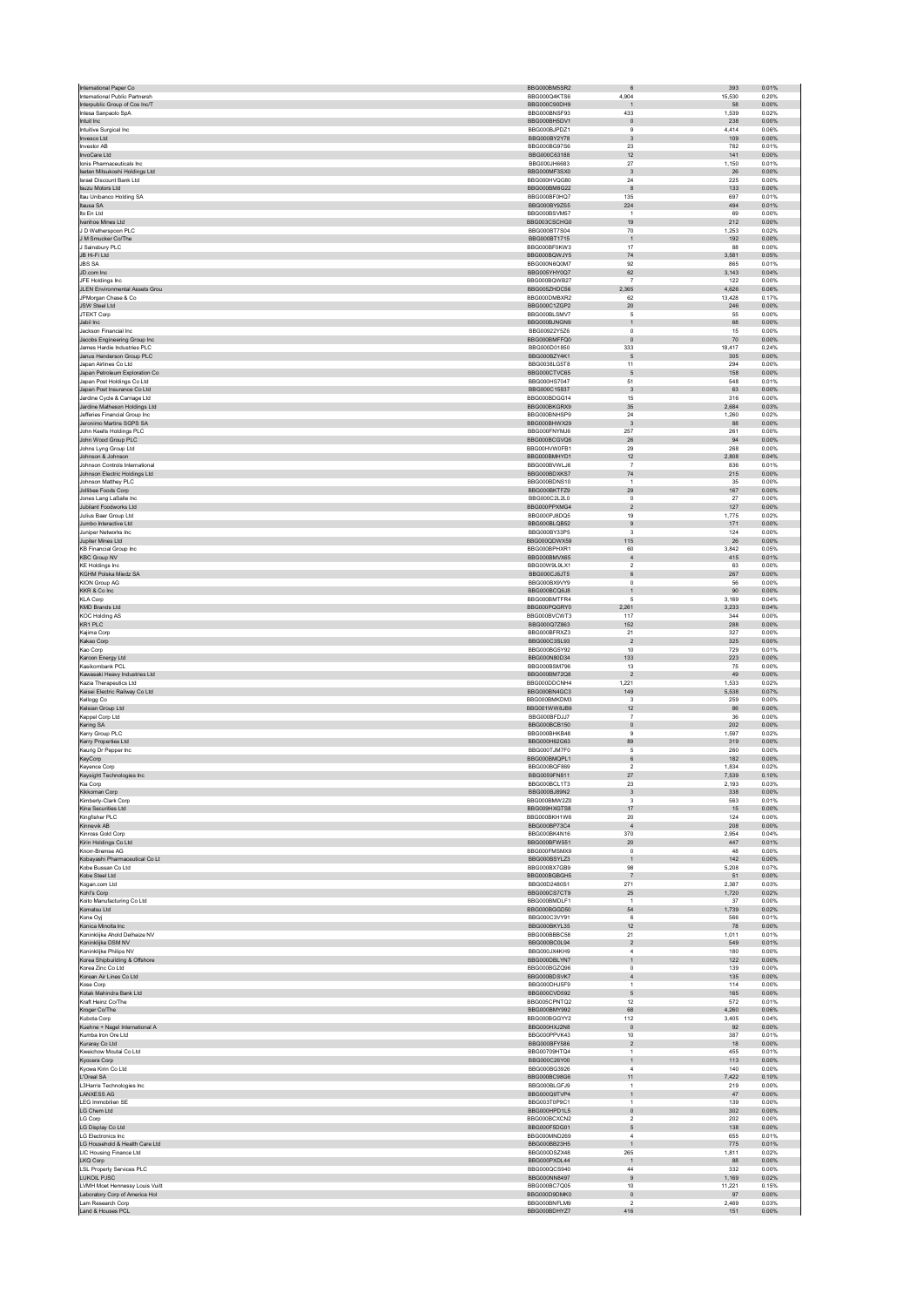| Lark Distilling Co Ltd                                           | BBG000BTMZ29                 | $\sqrt{2}$                     | 9               | 0.00%          |
|------------------------------------------------------------------|------------------------------|--------------------------------|-----------------|----------------|
| Larsen & Toubro Ltd                                              | BBG000CVM7D3                 | 30                             | 1,040           | 0.01%          |
| Las Vegas Sands Corp<br>Latitude Group Holdings Ltd              | BBG000JWD753<br>BBG00QFL4PY2 | 58<br>800                      | 3,024<br>1,601  | 0.04%<br>0.02% |
| Lawson Inc.                                                      | BBG000CRYS89                 | $\overline{1}$                 | 57              | 0.00%          |
| Lazard Ltd                                                       | BBG000BT4C39                 | 13                             | 767             | 0.01%          |
| Lear Corp                                                        | BBG000PTLGZ1                 | $\overline{1}$                 | 328             | 0.00%          |
| Legal & General Group PLC<br>Legend Holdings Corp                | BBG000BDQCG6<br>BBG009DTJSJ0 | $35\,$<br>94                   | 195<br>192      | 0.00%<br>0.00% |
| Legrand SA                                                       | BBG000NH2RJ4                 | 26                             | 4,247           | 0.06%          |
| Leidos Holdings Inc                                              | BBG000C23PB0                 | $\mathsf 0$                    | 43              | 0.00%          |
| Lendlease Corp Ltd                                               | BBG000BDD6Y3                 | 508                            | 5,431           | 0.07%          |
| Lennar Corp                                                      | BBG000BN5HF7                 | $\sqrt{2}$                     | 397             | 0.01%          |
| Lennox International Inc<br>Lenovo Group Ltd                     | BBG000BB5B84<br>BBG000BG4QM5 | $\overline{4}$<br>182          | 1,686<br>287    | 0.02%<br>0.00% |
| Lenta International Co PJSC                                      | BBG0062L8TM1                 | $37\,$                         | 127             | 0.00%          |
| Leonardo SpA                                                     | BBG000BVVRJ4                 | 13                             | 128             | 0.00%          |
| Liberty Broadband Corp                                           | BBG006GNRZ83                 | $\sqrt{2}$                     | 434             | 0.01%          |
| Liberty Media Corp-Liberty Bra                                   | BBG00BFHD1D0                 | $^{\circ}$                     | $\overline{7}$  | 0.00%          |
| Liberty Media Corp-Liberty For<br>Liberty Media Corp-Liberty Sir | BBG00BFHDCV6<br>BBG00BFHD827 | $\overline{7}$<br>5            | 566<br>342      | 0.01%<br>0.00% |
| Liberty TripAdvisor Holdings I                                   | BBG005DKMJ67                 | $\mathbf{0}$                   | $\overline{1}$  | 0.00%          |
| Life360 Inc                                                      | BBG00NV88703                 | 13                             | 127             | 0.00%          |
| Lifestyle Communities Ltd                                        | BBG000CJ4XY0                 | 8                              | 169             | 0.00%          |
| Lincoln National Corp<br>Linde PLC                               | BBG000BNC3Y9<br>BBG00GVR8YQ9 | $\overline{2}$<br>${\bf 26}$   | 195<br>12,321   | 0.00%<br>0.16% |
| Link Administration Holdings L                                   | BBG001BRJBY3                 | 1,371                          | 7,637           | 0.10%          |
| Lion Corp                                                        | BBG000BQG001                 | 8                              | 155             | 0.00%          |
| Lions Gate Entertainment Corp                                    | BBG000K1T0M8                 | $\overline{1}$                 | 24              | 0.00%          |
| Liontown Resources Ltd                                           | BBG000F21113                 | 177                            | 294             | 0.00%          |
| LivaNova PLC<br>Lixil Corp                                       | BBG009LGHG16<br>BBG000BCJCY6 | 5<br>$\mathbf{3}$              | 570<br>99       | 0.01%<br>0.00% |
| Lloyds Banking Group PLC                                         | BBG000BDQGR5                 | 2,442                          | 2,175           | 0.03%          |
| Loblaw Cos Ltd                                                   | BBG000BZC425                 | 5                              | 560             | 0.01%          |
| Localiza Rent a Car SA                                           | BBG000BJ9ZG1                 | 74                             | 965             | 0.01%          |
| Lockheed Martin Corp                                             | BBG000C1BW00                 | $\mathbf 5$                    | 2,222           | 0.03%          |
| Loews Corp<br>Logan Group Co Ltd                                 | BBG000C45984<br>BBG005P687B1 | $\overline{7}$<br>97           | 535<br>102      | 0.01%<br>0.00% |
| Logo Yazilim Sanayi Ve Ticaret                                   | BBG000BP78M2                 | 42                             | 183             | 0.00%          |
| Lojas Renner SA                                                  | BBG000BYWZK7                 | 79                             | 477             | 0.01%          |
| London Stock Exchange Group PL                                   | BBG000BC85S0                 | 54                             | 6,965           | 0.09%          |
| Longfor Group Holdings Ltd                                       | BBG000CHNH78                 | $\sqrt{4}$                     | 28              | 0.00%          |
| Lonza Group AG                                                   | BBG000NQXR55<br>BBG000BF6M99 | $\bf{4}$<br>1,284              | 4,619<br>101    | 0.06%<br>0.00% |
| Lopez Holdings Corp<br>Lotte Chemical Corp                       | BBG000BHNW30                 | $^{\circ}$                     | 65              | 0.00%          |
| Lotte Shopping Co Ltd                                            | BBG000BXDW54                 | $\mathbf{1}$                   | ${\bf 76}$      | 0.00%          |
| Louisiana-Pacific Corp                                           | <b>BBG000BNF508</b>          | $\overline{a}$                 | 464             | 0.01%          |
| Lovisa Holdings Ltd                                              | BBG007NJXFK5                 | 5                              | 97              | 0.00%          |
| Lowe's Cos Inc                                                   | BBG000BNDN65                 | 44<br>$\mathbf{0}$             | 15,706          | 0.20%<br>0.00% |
| Loyalty Ventures Inc<br>Luceco PLC                               | BBG012QVD574<br>BBG00F0HWVJ4 | 116                            | 14<br>751       | 0.01%          |
| Lululemon Athletica Inc                                          | BBG000R8ZVD1                 | $\mathbf 0$                    | 118             | 0.00%          |
| Lynas Rare Earths Ltd                                            | BBG000BSCDH5                 | 85                             | 867             | 0.01%          |
| LyondellBasell Industries NV                                     | BBG000WCFV84                 | 8                              | 1,020           | 0.01%          |
| M&G PLC<br>M&T Bank Corp                                         | BBG00K9ZPS45<br>BBG000D9KWL9 | 60<br>$\mathbf{1}$             | 223<br>185      | 0.00%<br>0.00% |
| M3 Inc                                                           | BBG000BN34Z6                 | 6                              | 426             | 0.01%          |
| MACA Ltd                                                         | BBG001750HG3                 | 86                             | 71              | 0.00%          |
| MBIA Inc                                                         | BBG000BNQN34                 | 66                             | 1,443           | 0.02%          |
| <b>MBK PCL</b>                                                   | BBG000DCXT62                 | 1,495                          | 825             | 0.01%          |
| MEIJI Holdings Co Ltd                                            | BBG000BXR2F4                 | $\bf{4}$                       | 330             | 0.00%          |
| METRO AG<br><b>MGM Resorts International</b>                     | BBG00CM7XMC5<br>BBG000C2BXK4 | 5<br>35                        | 68<br>2,172     | 0.00%<br>0.03% |
| MMC Norilsk Nickel PJSC                                          | BBG000KRLH06                 | 33                             | 1,420           | 0.02%          |
| MRF Ltd                                                          | BBG000CVV6H1                 | $^{\circ}$                     | 144             | 0.00%          |
| MRV Engenharia e Participacoes                                   | BBG000QWT9X3                 | 31                             | 92              | 0.00%          |
| MS&AD Insurance Group Holdings<br>MSCI Inc                       | BBG000MD5MH4<br>BBG000RTDY25 | $\mathbf{Q}$<br>$\overline{2}$ | 366<br>1,790    | 0.00%<br>0.02% |
| MTR Corp Ltd                                                     | BBG000MKLJD1                 | 25                             | 181             | 0.00%          |
| Maas Group Holdings Ltd                                          | BBG001WW60C1                 | 768                            | 4,070           | 0.05%          |
| Macquarie Group Ltd                                              | BBG000GYHHY4                 | 132                            | 27,057          | 0.35%          |
| Macy's Inc                                                       | BBG000C46HM9                 | 11                             | 398             | 0.01%          |
| Magazine Luiza SA<br>Magellan Financial Group Ltd                | BBG000PWYLV3<br>BBG000N890K4 | 224<br>12                      | 399<br>254      | 0.01%<br>0.00% |
| Magna International Inc.                                         | BBG000CZX2P0                 | 4                              | 498             | 0.01%          |
| Magnit PJSC                                                      | BBG000VFBQG4                 | $\sqrt{4}$                     | $77\,$          | 0.00%          |
| Magnitogorsk Iron & Steel Work                                   | BBG000Q63JZ4                 | 22                             | 367             | 0.00%          |
| Mahindra & Mahindra Ltd                                          | BBG000BKW6G6                 | 21                             | 321             | 0.00%          |
| Makita Corp<br>Malayan Banking Bhd                               | BBG000BLVPB8<br>BBG000BF4GM9 | 58<br>199                      | 3,378<br>545    | 0.04%<br>0.01% |
| ManpowerGroup Inc                                                | BBG000BNMHS4                 | $\overline{1}$                 | 77              | 0.00%          |
| Manulife Financial Corp                                          | BBG000C0QCK8                 | 14                             | 362             | 0.00%          |
| Mapfre SA                                                        | BBG000BCQ2W2                 | 58                             | 164             | 0.00%          |
| Marathon Oil Corp<br>Marathon Petroleum Corp                     | BBG000C8H633<br>BBG001DCCGR8 | 15<br>15                       | 345<br>1.329    | 0.00%<br>0.02% |
| Maravai LifeSciences Holdings                                    | BBG00Y1DFV91                 | $25\,$                         | 1,425           | 0.02%          |
| Marion Ltd                                                       | BBG000GPNZ21                 | 17                             | 161             | 0.00%          |
| Markel Corp                                                      | BBG000FC7366                 | $\mathbf 0$                    | 831             | 0.01%          |
| MarketAxess Holdings Inc                                         | BBG000BJBZ23                 | $\mathsf 3$                    | 1,693           | 0.02%          |
| Marks & Spencer Group PLC                                        | BBG000BDTRV3                 | 27                             | 116             | 0.00%          |
| Marriott International Inc/MD<br>Marriott Vacations Worldwide C  | BBG000BGD7W6<br>BBG001J2R5H3 | $\mathbf{1}$<br>$\mathbf{1}$   | 283<br>167      | 0.00%<br>0.00% |
| Marsh & McLennan Cos Inc                                         | BBG000BP4MH0                 | $\sqrt{2}$                     | 416             | 0.01%          |
| Martin Marietta Materials Inc                                    | BBG000BGYMH7                 | $\mathbf{1}$                   | 318             | 0.00%          |
| Marubeni Corp                                                    | BBG000B9Y8X6                 | 27                             | 357             | 0.00%          |
| Maruti Suzuki India Ltd<br>Masco Corp                            | BBG000HFDLR7<br>BBG000BNNKG9 | $\sqrt{4}$<br>5                | 502<br>443      | 0.01%<br>0.01% |
| Masraf Al Rayan QSC                                              | BBG000M0HMD3                 | 213                            | 373             | 0.00%          |
| Mastercard Inc                                                   | BBG000F1ZSQ2                 | 67                             | 32,940          | 0.43%          |
| Match Group Inc.                                                 | BBG00VT0KNC3                 | $\mathbf{1}$                   | 160             | 0.00%          |
| Matichon PCL<br>Mattel Inc                                       | BBG000BKBWX3<br>BBG000BNNYW1 | 103<br>$\overline{2}$          | 38<br>63        | 0.00%<br>0.00% |
| Mayne Pharma Group Ltd                                           | BBG000BLN683                 | 83                             | $\bf 24$        | 0.00%          |
| Mazda Motor Corp                                                 | BBG000BMCPZ1                 | $17\,$                         | 180             | 0.00%          |
| McCormick & Co Inc/MD                                            | BBG000G6Y5W4                 | $\overline{1}$                 | 136             | 0.00%          |
| McDonald's Corp                                                  | BBG000BNSZP1                 | $\overline{7}$<br>$\mathbf{3}$ | 2,701           | 0.04%          |
| McKesson Corp<br>McMillan Shakespeare Ltd                        |                              |                                | 856<br>76       | 0.01%<br>0.00% |
|                                                                  | BBG000DYGNW7                 |                                |                 |                |
| MediaTek Inc                                                     | BBG000L8XGK4<br>BBG000JLDX96 | $\,6$<br>$\mathsf 3$           | 196             | 0.00%          |
| Medibank Pvt Ltd                                                 | BBG000BL8MW8                 | 387                            | 1,297           | 0.02%          |
| Medical Developments Internati                                   | BBG000CPBHP3                 | $\mathbf{1}$                   | $\overline{7}$  | 0.00%          |
| Mediobanca Banca di Credito Fi                                   | BBG000BBKYH7                 | 9                              | 141             | 0.00%          |
| Medtronic PLC                                                    | BBG000BNWG87                 | $77\,$<br>51                   | 10,959          | 0.14%          |
| Mega Financial Holding Co Ltd<br>Megaport Ltd                    | BBG000DPT0K5<br>BBG00BK2TJ50 | 13                             | 89<br>236       | 0.00%<br>0.00% |
| Meituan                                                          | BBG00LLV9WW6                 | $\ensuremath{\mathsf{3}}$      | 114             | 0.00%          |
| Melco Resorts & Entertainment                                    | BBG000BHP8J4                 | $\mathbf{Q}$                   | 122             | 0.00%          |
| Melrose Industries PLC                                           | BBG00B5C2SM5                 | 980                            | 2,919           | 0.04%          |
| MercadoLibre Inc<br>Mercedes-Benz Group AG                       | BBG000GQPB11<br>BBG000CCVZZ9 | $\overline{1}$<br>22           | 1,902<br>2.281  | 0.02%<br>0.03% |
| Merck & Co Inc                                                   | BBG000BPD168                 | 15                             | 1,616           | 0.02%          |
| Merck KGaA                                                       | BBG000BX4S53                 | $\mathbf{1}$                   | 364             | 0.00%          |
| Meritz Financial Group Inc                                       | BBG000R4Q930                 | $\sqrt{2}$                     | 87              | 0.00%          |
| MetLife Inc                                                      | BBG000BB6KF5                 | $\overline{7}$                 | 631             | 0.01%          |
| Meta Platforms Inc.                                              | BBG000MM2P62                 | 13                             | 5,898           | 0.08%          |
| Metallurgical Corp of China Lt<br>Metals X Ltd                   | BBG000BNVDS3<br>BBG000Q6QCT1 | 500<br>59                      | 176<br>34       | 0.00%<br>0.00% |
| Metcash Ltd                                                      | BBG000BT7V52                 | 1,734                          | 7.804           | 0.10%          |
| Metro Inc/CN                                                     | BBG000BZNSD8                 | $\overline{4}$                 | 285             | 0.00%          |
| Mettler-Toledo International I                                   | BBG000BZCKH3                 | $\overline{1}$                 | 1.835           | 0.02%          |
| Michelmersh Brick Holdings PLC<br>Micro Focus International PLC  | BBG000FT6L79<br>BBG000G4KKD2 | 416<br>9                       | 992<br>67       | 0.01%<br>0.00% |
| Microchip Technology Inc                                         | BBG000BHCP19                 | 16                             | 1.883           | 0.02%          |
| Micron Technology Inc<br>Microsoft Corp                          | BBG000C5Z1S3<br>BBG000BPH459 | $26\,$<br>84                   | 3,348<br>38.654 | 0.04%<br>0.50% |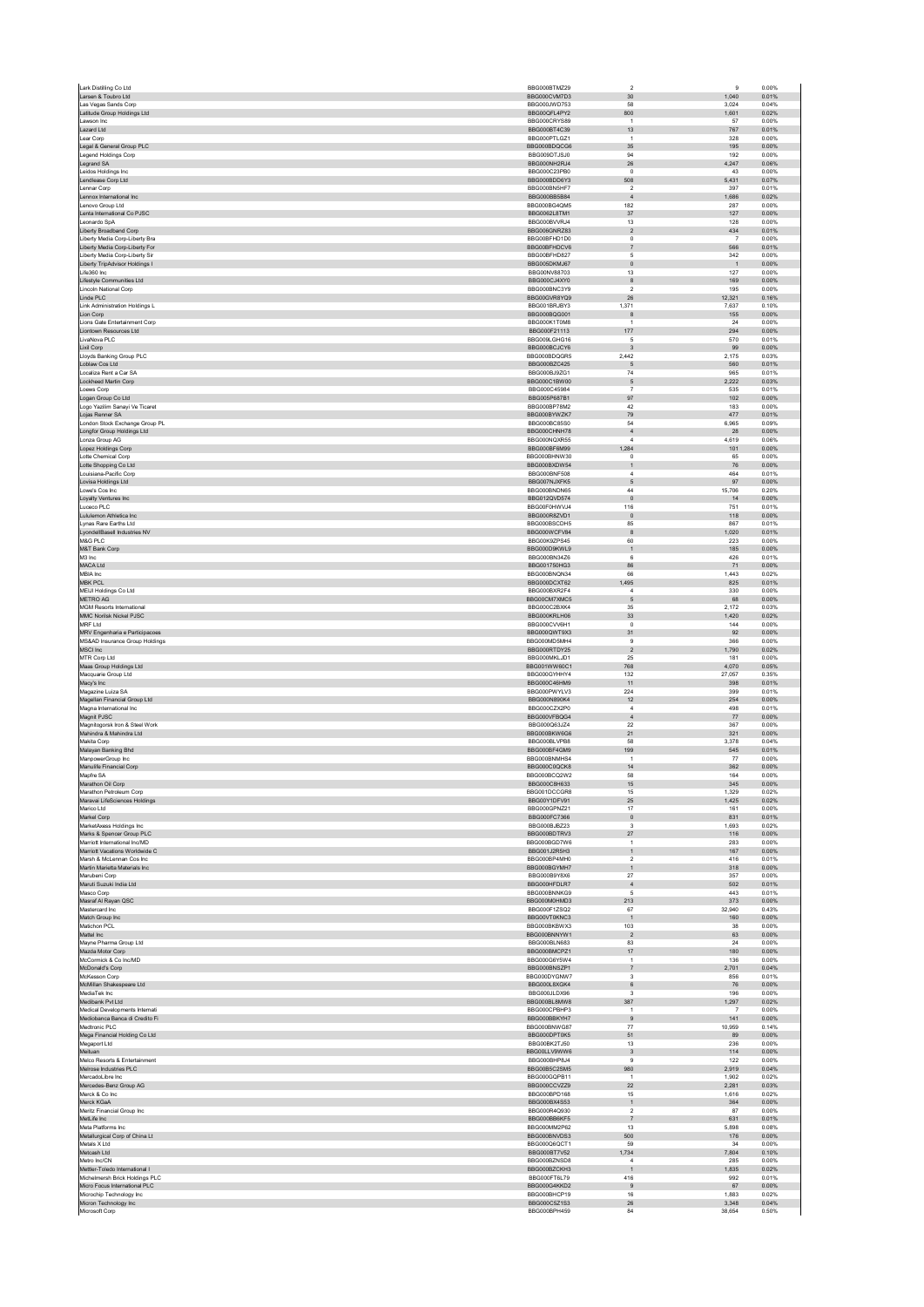| Middleby Corp/The                                               | BBG000DQN9R3                 | $\,6$                             | 1,724          | 0.02%          |
|-----------------------------------------------------------------|------------------------------|-----------------------------------|----------------|----------------|
| Midea Group Co Ltd                                              | BBG00DY63KP5                 | 1                                 | 20             | 0.00%          |
| Midland Holdings Ltd                                            | BBG000C0K2Y1                 | 826                               | 137            | 0.00%          |
| Midland IC&I Ltd                                                | BBG000DR25W6                 | 876                               | 20             | 0.00%          |
| Mineral Resources Ltd                                           | BBG000M2YPN2                 | 77                                | 4,311          | 0.06%          |
| Mirae Asset Securities Co Ltd<br>Mitsubishi Chemical Holdings C | BBG000BCRXT7<br>BBG000C02Z05 | $\overline{2}$<br>18              | $20\,$<br>178  | 0.00%<br>0.00% |
| Mitsubishi Corp                                                 | BBG000BB8GZ0                 | 21                                | 907            | 0.01%          |
| Mitsubishi Electric Corp                                        | BBG000BGHX91                 | 15                                | 256            | 0.00%          |
| Mitsubishi Estate Co Ltd                                        | BBG000BGXY46                 | 394                               | 7,505          | 0.10%          |
| Mitsubishi HC Capital Inc                                       | BBG000BN2D69                 | $^{\rm 8}$                        | 55             | 0.00%          |
| Mitsubishi Heavy Industries I t                                 | BBG000BGPH88                 | 8                                 | 267            | 0.00%          |
| Mitsubishi Materials Corp                                       | BBG000BGFBD6                 | $\mathbf{1}$                      | 31             | 0.00%          |
| Mitsubishi Motors Corp                                          | BBG000BKHVH7                 | 24                                | 94             | 0.00%          |
| Mitsubishi UFJ Financial Group                                  | BBG000D2VLF3                 | 117                               | 875            | 0.01%          |
| Mitsui & Co Ltd                                                 | BBG000BTXPK9                 | 12                                | 397            | 0.01%          |
| Mitsui Chemicals Inc.                                           | BBG000BG3V90                 | $\overline{2}$                    | 59             | 0.00%          |
| Mitsui Fudosan Co Ltd                                           | BBG000BGXQ34                 | $\overline{4}$                    | 116            | 0.00%          |
| Mizuho Financial Group Inc.                                     | BBG000PPN705                 | 25                                | 443            | 0.01%          |
| Moderna Inc.                                                    | BBG003PHHZT1                 | 1                                 | 205            | 0.00%          |
| Mohawk Industries Inc<br>Molson Coors Beverage Co.              | BBG000FLZN98                 | $\boldsymbol{2}$                  | 448            | 0.01%          |
|                                                                 | BBG000BS7KS3                 | $\overline{4}$                    | 255            | 0.00%          |
| Monadelphous Group Ltd<br>Moncler SpA                           | BBG000BRSFN8<br>BBG001MCDSD6 | 13<br>$\overline{\mathbf{2}}$     | 130<br>215     | 0.00%<br>0.00% |
| Mondelez International Inc.                                     | BBG000D4LWF6                 | 29                                | 2,609          | 0.03%          |
| Mondi PLC                                                       | BBG000PQKVN8                 | $\overline{7}$                    | 255            | 0.00%          |
| Money3 Corp Ltd                                                 | BBG000Q0YSR2                 | 32                                | 115            | 0.00%          |
| MongoDB Inc                                                     | BBG0022FDRY8                 | $\boldsymbol{2}$                  | 1,547          | 0.02%          |
| Monolithic Power Systems Inc                                    | BBG000C30L48                 | $\overline{2}$                    | 1,456          | 0.02%          |
| Monster Beverage Corp                                           | BBG008NVB1C0                 | 3                                 | 377            | 0.00%          |
| Montauk Renewables Inc                                          | BBG00YVSVT29                 | 31                                | 463            | 0.01%          |
| Moody's Corp                                                    | BBG000F86GP6                 | $\mathbf{1}$                      | 312            | 0.00%          |
| Morgan Stanley                                                  | BBG000BLZRJ2                 | 33                                | 4,477          | 0.06%          |
| Mosaic Co/The                                                   | BBG000BFXHL6                 | 5                                 | 293            | 0.00%          |
| Motherson Sumi Systems Ltd                                      | BBG000CWNKS5                 | 43                                | 179            | 0.00%          |
| Motor Oil Hellas Corinth Refin                                  | BBG000DQZ3Q4                 | 42                                | 899            | 0.01%          |
| Motorola Solutions Inc.                                         | BBG000BP8Z50                 | $\,$ 0                            | 137            | 0.00%          |
| Mount Gibson Iron Ltd                                           | BBG000CBVHD5                 | 101                               | 43             | 0.00%          |
| Mowi ASA                                                        | BBG000JDLY02                 | $\mathbf 0$                       | 11             | 0.00%          |
| Mr Cooper Group Inc.                                            | BBG002V098F7                 | $^{\circ}$                        | $\circ$        | 0.00%          |
| Muenchener Rueckversicherungs-                                  | BBG000BD9DM6                 | $\mathbf{1}$                      | 571            | 0.01%          |
| Multi Commodity Exchange of In                                  | BBG000Q47HF1                 | 17                                | 487            | 0.01%          |
| MultiChoice Group                                               | BBG00N2W9Y48<br>BBG000BM4K18 | $20\,$<br>$\mathbf{1}$            | 215<br>144     | 0.00%<br>0.00% |
| Murata Manufacturing Co Ltd<br>Murphy Oil Corp                  | BBG000BPMH90                 | 3                                 | 102            | 0.00%          |
| MyState Ltd                                                     | BBG000NLQSV3                 | $\overline{7}$                    | $36\,$         | 0.00%          |
| <b>NAVER Corp</b>                                               | BBG000PF9ZK9                 | 9                                 | 3,996          | 0.05%          |
| NCSoft Corp                                                     | BBG000BZZ983                 | $\pmb{0}$                         | 98             | 0.00%          |
| NEC Corp                                                        | BBG000BGJMB0                 | $\overline{2}$                    | 133            | 0.00%          |
| NEXTDC Ltd                                                      | BBG0018WGW19                 | 257                               | 3.288          | 0.04%          |
| NIKE Inc                                                        | BBG000C5HS04                 | 62                                | 14,100         | 0.18%          |
| NIO Inc                                                         | BBG00LPXZB46                 | $\overline{2}$                    | 109            | 0.00%          |
| NIPPON EXPRESS HOLDINGS INC                                     | BBG010J1QJH7                 | $\mathsf{O}\xspace$               | 32             | 0.00%          |
| NN Group NV                                                     | BBG006LJBQS1                 | $\overline{7}$                    | 512            | 0.01%          |
| NOW Inc                                                         | BBG005BLN209                 | $\overline{9}$                    | 109            | 0.00%          |
| NRW Holdings Ltd                                                | BBG000RTG6P8                 | 31                                | 55             | 0.00%          |
| <b>NSK Ltd</b>                                                  | BBG000BFJCN1                 | $\overline{4}$                    | $39\,$         | 0.00%          |
| NTPC Ltd                                                        | BBG000BMWKD4                 | 227                               | 523            | 0.01%          |
| NTT Data Corp                                                   | BBG000F2WJ74                 | $\sqrt{4}$                        | 119            | 0.00%          |
| NVIDIA Corp                                                     | BBG000BBJQV0                 | 9                                 | 3.799          | 0.05%          |
| NXP Semiconductors NV                                           | BBG000BND699                 | 37                                | 11,575         | 0.15%          |
| Nan Ya Plastics Corp.                                           | BBG000BDP260                 | 81                                | 344            | 0.00%          |
| Nanosonics Ltd                                                  | BBG000R7L7X9                 | 42                                | 267            | 0.00%          |
| Nasdaq Inc<br>Naspers Ltd                                       | BBG000F5VVB6<br>BBG000CTYB91 | 6<br>$\overline{7}$               | 1,727<br>1.454 | 0.02%<br>0.02% |
| NatWest Group PLC                                               | BBG000BDYNG3                 | 142                               | 598            | 0.01%          |
| National Australia Bank Ltd                                     | BBG000CZQSS8                 | 945                               | 27,254         | 0.35%          |
|                                                                 |                              |                                   |                |                |
|                                                                 |                              |                                   |                |                |
| National Bank of Canada                                         | BBG000BZQ983                 | $\mathbf{1}$                      | 135            | 0.00%          |
| National Express Group PLC<br>Natura & Co Holding SA            | BBG000BC8163<br>BBG00PSSP219 | 1,000<br>47                       | 4,789<br>293   | 0.06%<br>0.00% |
| Navient Corp                                                    | BBG004MN1R41                 | 10                                | 282            | 0.00%          |
| Navigator Global Investments L                                  | BBG000N61TB3                 | 13                                | 24             | 0.00%          |
| Nearmap Ltd                                                     | BBG000DR2T45                 | 32                                | 49             | 0.00%          |
| Nedbank Group Ltd                                               | BBG000BFSBW3                 | 16                                | 248            | 0.00%          |
| Nemetschek SE                                                   | BBG000BSYWP0                 | 6                                 | 1,045          | 0.01%          |
| Neometals Ltd                                                   | BBG000DMJRG9                 | 42                                | 59             | 0.00%          |
| Neste Oyj                                                       | BBG000C4DP34                 | 38                                | 2,558          | 0.03%          |
| Nestle India Ltd                                                | BBG000CX26S7                 | 1                                 | 229            | 0.00%          |
| Nestle SA                                                       | BBG000CPBD63                 | 144                               | 27,645         | 0.36%          |
| Net 1 UEPS Technologies Inc.                                    | BBG000BXYSR6                 | 11                                | 82             | 0.00%          |
| NetApp Inc                                                      | BBG000FP1N32                 | $\mathsf S$                       | 579            | 0.01%          |
| NetEase Inc.                                                    | <b>BBG000BX72V8</b>          | 50                                | 1.553          | 0.02%          |
| Netflix Inc                                                     | BBG000CL9VN6                 | $\mathbf{1}$                      | 937            | 0.01%          |
| Netwealth Group Ltd                                             | BBG006Q7PZM3                 | 178                               | 3,143          | 0.04%          |
| New China Life Insurance Co Lt                                  | BBG0028VY3J4                 | 70                                | 257            | 0.00%          |
| New Hope Corp Ltd                                               | BBG000PY2YX4                 | 61                                | 136            | 0.00%          |
| New Relic Inc<br>New World Development Co Ltd                   | BBG001NFKJ68<br>BBG000BDYD39 | 13<br>179                         | 1,905<br>976   | 0.02%<br>0.01% |
|                                                                 | BBG000FFC0B3                 | $24\,$                            | 1,575          | 0.02%          |
| New York Times Co/The<br>Newcrest Mining Ltd                    | BBG000BQKN15                 | 459                               | 11.236         | 0.15%          |
| Newell Brands Inc.                                              | BBG000BQC9V2                 | $_{\rm 3}$                        | 89             | 0.00%          |
| Newmont Corp                                                    | BBG000BPWXK1                 | 8                                 | 656            | 0.01%          |
| News Corp                                                       | BBG0035LY913                 | 43                                | 1,342          | 0.02%          |
| Nexon Co Ltd                                                    | BBG001CDRZ53                 | 6                                 | 151            | 0.00%          |
| Next PLC                                                        | BBG000BDWPY0                 | $\overline{4}$                    | 580            | 0.01%          |
| Nibe Industrier AB                                              | BBG000BWPL11                 | 55                                | 1,146          | 0.01%          |
| Nice Ltd                                                        | BBG000G1WXQ3                 | $\mathbf{1}$                      | 265            | 0.00%          |
| Nick Scali Ltd                                                  | BBG000N7LN59                 | 6                                 | 93             | 0.00%          |
| Nickel Mines Ltd                                                | BBG00LCXSCH2                 | 302                               | 432            | 0.01%          |
| Nidec Corp                                                      | BBG000BR3NP6                 | $^{\circ}$                        | 47             | 0.00%          |
| Nielsen Holdings PLC                                            | BBG0088CYPX8                 | $\ensuremath{\mathsf{3}}$         | ${\bf 74}$     | 0.00%          |
| Nihon Kohden Corp                                               | BBG000BM1BV8                 | 39                                | 1,460          | 0.02%          |
| Nikon Corp                                                      | BBG000BGS2B4                 | $\sqrt{4}$                        | 64             | 0.00%          |
| Nine Dragons Paper Holdings Lt                                  | BBG000LG3J96<br>BBG000Q6NXT8 | 37<br>1.346                       | 54<br>3.917    | 0.00%<br>0.05% |
| Nine Entertainment Co Holdings<br>Nintendo Co Ltd               | BBG000BLCPP4                 | $\overline{4}$                    | 2,508          | 0.03%          |
| Nippon Shinyaku Co Ltd                                          | BBG000BJV019                 | $\mathbf{1}$                      | 140            | 0.00%          |
| Nippon Steel Corp                                               | BBG000BG9X54                 | 8                                 | 182            | 0.00%          |
| Nissan Motor Co Ltd                                             | BBG000BGPQB4                 | 93                                | 615            | 0.01%          |
| Nissin Foods Holdings Co Ltd                                    | BBG000BJ92M7                 | $\overline{2}$                    | 169            | 0.00%          |
| Nitori Holdings Co Ltd                                          | BBG000BC0KD1                 | $\mathsf{O}\xspace$               | 15             | 0.00%          |
| Nitto Denko Corp                                                | BBG000BGP8R7                 | $\mathbf{1}$                      | 73             | 0.00%          |
| Nokia Oyj                                                       | BBG000BBWZ54                 | 161                               | 1,405          | 0.02%          |
| Nomura Holdings Inc                                             | BBG000BGX3Z0                 | 33                                | 196            | 0.00%          |
| Nomura Real Estate Holdings In                                  | BBG000BL5MY9                 | $\mathbf{1}$                      | 37             | 0.00%          |
| Nomura Research Institute Ltd                                   | BBG000KPFMH8                 | 1                                 | 43             | 0.00%          |
| Nongfu Spring Co Ltd                                            | BBG00WR0QPZ7                 | $\sqrt{3}$                        | 24             | 0.00%          |
| Nordea Bank Abp                                                 | BBG00LWMJDL7                 | 19                                | 321            | 0.00%          |
| Nordic Entertainment Group AB<br>Nordstrom Inc.                 | BBG00NKG5QV4<br>BBG000G8N9C6 | $\sqrt{4}$<br>$\overline{2}$      | 263<br>69      | 0.00%<br>0.00% |
|                                                                 |                              |                                   |                |                |
| Norfolk Southern Corp                                           | BBG000BQ5DS5<br>BBG000C34KL7 | 34<br>6                           | 14,009<br>68   | 0.18%<br>0.00% |
| Norsk Hydro ASA<br>Northern Star Resources Ltd                  | BBG000C82NF9                 | 577                               | 5,433          | 0.07%          |
| Northern Trust Corp                                             | BBG000BQ74K1                 | $\overline{1}$                    | 121            | 0.00%          |
| Northland Power Inc.                                            | BBG000C0R327                 | 3                                 | 130            | 0.00%          |
| Northrop Grumman Corp                                           | BBG000BQ2C28                 | $\mathbf{1}$                      | 273            | 0.00%          |
| NortonLifeLock Inc                                              | BBG000BH2JM1                 | 130                               | 4.652          | 0.06%          |
| Novanta Inc.                                                    | BBG000JB24Q5                 | 6                                 | 1.511          | 0.02%          |
| Novartis AG                                                     | BBG000NQV2C4                 | 50                                | 6,070          | 0.08%          |
| Novatek PJSC                                                    | BBG000QY6FL3                 | 1                                 | 362            | 0.00%          |
| Novo Nordisk A/S                                                | BBG000F8TZ33                 | $20\,$                            | 3,070          | 0.04%          |
| Novolipetsk Steel PJSC                                          | BBG000PR0PJ6                 | 11                                | 459            | 0.01%          |
| Novonix Ltd                                                     | BBG00B9Q6JZ2                 | 27                                | 244            | 0.00%          |
| Novozymes A/S<br>Nucor Corp                                     | BBG000BLL8K7<br>BBG000BQ8KV2 | $34\,$<br>$\overline{\mathbf{3}}$ | 3,805<br>549   | 0.05%<br>0.01% |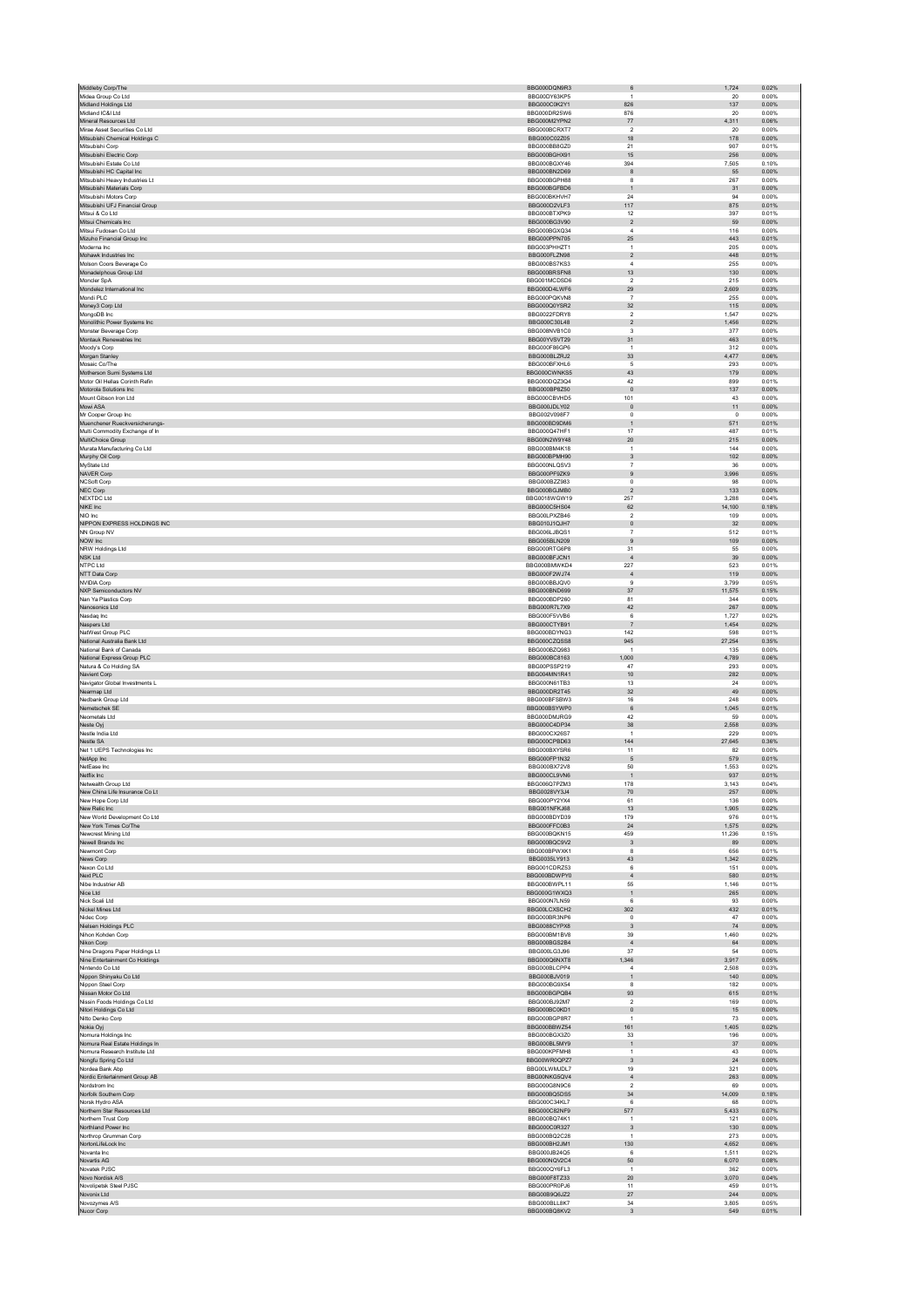| Nuix Ltd                                                        | BBG000C3MRL2                 | 28                            | 134              | 0.00%          |
|-----------------------------------------------------------------|------------------------------|-------------------------------|------------------|----------------|
|                                                                 | BBG00Y6QVMW3                 | $13\,$                        | 29               | 0.00%          |
| Nutrien I td<br>O'Reilly Automotive Inc                         | BBG00JM9SL98<br>BBG000BGYWY6 | $\overline{4}$<br>$\sqrt{2}$  | 439<br>1,950     | 0.01%<br>0.03% |
| OFX Group Ltd                                                   | BBG005BRS504                 | 15                            | 35               | 0.00%          |
| OMV AG                                                          | BBG000BL7SJ1                 | $\sqrt{4}$                    | 334              | 0.00%          |
| OPAP SA                                                         | BBG000BCCML5                 | 12                            | 234              | 0.00%          |
| ORIX Corp<br>OSK Holdings Bhd                                   | BBG000BN25M8<br>BBG000BG2WF2 | 15<br>618                     | 418<br>177       | 0.01%<br>0.00% |
| OTP Bank Nyrt                                                   | BBG000FSWJT3                 | 33                            | 2,343            | 0.03%          |
| OVS SpA                                                         | BBG00840K745                 | 233                           | 934              | 0.01%          |
| OZ Minerals Ltd                                                 | BBG000GPHFD0                 | 81                            | 2,295            | 0.03%          |
| Obavashi Corp                                                   | BBG000BFRCY0                 | 18                            | 192              | 0.00%          |
| Obic Co Ltd<br>Objective Corp Ltd                               | BBG000BYYCK6<br>BBG000C13Y69 | $\,6\,$<br>$\overline{7}$     | 1,606<br>135     | 0.02%<br>0.00% |
| Occidental Petroleum Corp                                       | BBG000BQQ2S6                 | $20\,$                        | 806              | 0.01%          |
| OceanPal Inc.                                                   | BBG013384JP8                 | 13                            | 36               | 0.00%          |
| Odontoprey SA                                                   | BBG000QBXR73                 | 63                            | 195              | 0.00%          |
| Oil & Natural Gas Corp Ltd                                      | BBG000BF0B62                 | 41                            | 107              | 0.00%          |
| Oji Holdings Corp<br>Okta Inc                                   | BBG000BFYKK9<br>BBG001YV1SM4 | 9<br>$\sqrt{5}$               | 58<br>1,603      | 0.00%<br>0.02% |
| Old Mutual Ltd                                                  | BBG00KRBWLT8                 | 207                           | 234              | 0.00%          |
| Old Republic International Cor                                  | BBG000C4PLF7                 | 3                             | 87               | 0.00%          |
| Olympus Corp                                                    | BBG000BGS8G6                 | 16                            | 504              | 0.01%          |
| Omni Bridgeway Ltd                                              | BBG000DXKPM0                 | 41                            | 150              | 0.00%          |
| Omnicom Group Inc<br>Omron Corp                                 | BBG000BS9489<br>BBG000BGJC59 | $\mathbf 1$<br>$\overline{1}$ | 115<br>74        | 0.00%<br>0.00% |
| OneMain Holdings Inc                                            | BBG005497GZ3                 | $\overline{4}$                | 268              | 0.00%          |
| Onex Corp                                                       | BBG000BC6SL9                 | $\mathbf{1}$                  | 123              | 0.00%          |
| Ono Pharmaceutical Co Ltd                                       | BBG000BJY392                 | $\overline{2}$                | 52               | 0.00%          |
| Open Text Corp                                                  | BBG000JXM895                 | $\mathsf 0$                   | 29               | 0.00%          |
| Opthea Ltd<br>Oracle Corp                                       | BBG000BMBF20<br>BBG000BQLTW7 | $\mathbf 5$<br>53             | $\,6\,$<br>6.317 | 0.00%<br>0.08% |
| Orbia Advance Corp SAB de CV                                    | BBG000C2R1L6                 | 33                            | 116              | 0.00%          |
| Orica Ltd                                                       | BBG000BZFW0                  | 89                            | 1,213            | 0.02%          |
| Orient Securities Co Ltd/China                                  | BBG00D5Z9RW4                 | 56                            | 65               | 0.00%          |
| Orion Corp/Republic of Korea<br>Orkla ASA                       | BBG00FDGYNT7<br>BBG000BDCCC5 | $\sqrt{2}$                    | 213              | 0.00%<br>0.00% |
| Orora Ltd                                                       | BBG005J6H657                 | $\overline{4}$<br>76          | 56<br>267        | 0.00%          |
| Otis Worldwide Corp                                             | BBG00RP60KV0                 | 91                            | 10,944           | 0.14%          |
| Otsuka Holdings Co Ltd                                          | BBG000DZLC98                 | 11                            | 525              | 0.01%          |
| Oversea-Chinese Banking Corp L                                  | BBG000BFDN17                 | $30\,$                        | 344              | 0.00%          |
| Ovintiv Inc.                                                    | BBG00R2NHR63                 | 9                             | 405              | 0.01%          |
| Owens Corning<br>PACCAR Inc.                                    | BBG000M44VW8<br>BBG000BQVTF5 | 14<br>3                       | 1,691<br>338     | 0.02%<br>0.00% |
| PI Industries Ltd                                               | BBG000CXGL90                 | $\sqrt{2}$                    | 95               | 0.00%          |
| PICC Property & Casualty Co Lt                                  | BBG000BYRGX1                 | 155                           | 174              | 0.00%          |
| PNC Financial Services Group I                                  | BBG000BRD0D8                 | 5                             | 1.471            | 0.02%          |
| POSCO Holdings Inc                                              | BBG000BDVH79                 | $\sqrt{2}$                    | 496              | 0.01%          |
| PPG Industries Inc<br>PPK Group Ltd                             | BBG000BRJ809<br>BBG000DR8B57 | $\mathbf{3}$<br>6             | 714<br>52        | 0.01%<br>0.00% |
| PTT Exploration & Production P                                  | BBG000BTWVY2                 | 14                            | 68               | 0.00%          |
| PTT Global Chemical PCL                                         | BBG0025BQ3G3                 | 20                            | 49               | 0.00%          |
| PTT PCL                                                         | BBG000MMQYV9                 | 86                            | 135              | 0.00%          |
| PVH Corp                                                        | BBG000BRRG02                 | $\overline{1}$                | 97               | 0.00%          |
| PWR Holdings Ltd<br>Pacific Basin Shipping Ltd                  | BBG00B6CGRS5<br>BBG000BYXFS2 | $\overline{7}$<br>3,752       | 63<br>1,893      | 0.00%<br>0.02% |
| Pacific Current Group Ltd                                       | BBG000NCXVV8                 | $\overline{\mathbf{3}}$       | 22               | 0.00%          |
| Packaging Corp of America                                       | BBG000BB8SW7                 | $\overline{1}$                | 267              | 0.00%          |
| Pact Group Holdings Ltd                                         | BBG005N1FKF3                 | 14                            | 34               | 0.00%          |
| Pactiv Evergreen Inc                                            | BBG00WXWG2M6                 | $\overline{1}$                | 12               | 0.00%          |
| Page Industries Ltd<br>Pagegroup PLC                            | BBG000PVQ2X4<br>BBG000H7G4L6 | $\mathbf 0$<br>48             | 220<br>563       | 0.00%<br>0.01% |
| Paladin Energy Ltd                                              | BBG000BC8GS6                 | 217                           | 191              | 0.00%          |
| Palo Alto Networks Inc.                                         | BBG0014GJCT9                 | $\overline{2}$                | 1,739            | 0.02%          |
| Panasonic Corp                                                  | BBG000C267K7                 | $35\,$                        | 525              | 0.01%          |
| Pandora A/S                                                     | BBG0016S3JL1                 | $\,0\,$                       | 70               | 0.00%          |
| Pantheon Infrastructure PLC<br>Pantoro Ltd                      | BBG012YLR0H2                 | 650                           | 1.278<br>$36\,$  | 0.02%<br>0.00% |
|                                                                 |                              |                               |                  |                |
|                                                                 | BBG000BWC1X4                 | 106                           |                  |                |
| Paradigm Biopharmaceuticals Lt                                  | BBG009QNWX21                 | $\boldsymbol{8}$              | 15               | 0.00%          |
| Paragon Banking Group PLC<br>Paramount Global                   | BBG000BY21W2<br>BBG000C496P7 | 63<br>$\,6\,$                 | 665<br>237       | 0.01%<br>0.00% |
| Parker-Hannifin Corp.                                           | BBG000BR3KL6                 | $\overline{1}$                | 443              | 0.01%          |
| Partners Group Holding AG                                       | BBG000DYF655                 | $\overline{0}$                | 62               | 0.00%          |
| PayPal Holdings Inc.                                            | BBG0077VNXV6                 | 51                            | 13,125           | 0.17%          |
| Paychex Inc                                                     | BBG000BQSQ38<br>BBG000BDY8C0 | $\,$ 0<br>5                   | 87               | 0.00%          |
| Pearson PLC<br>Pegatron Corp                                    | BBG000F0PKZ2                 | 24                            | 59<br>83         | 0.00%<br>0.00% |
| Pendal Group Ltd                                                | BBG000RVQ6R0                 | 57                            | 316              | 0.00%          |
| Pendragon PLC                                                   | BBG000BFQYW5                 | 2,070                         | 895              | 0.01%          |
| Penske Automotive Group Inc                                     | BBG000H6K1B0                 | $\overline{1}$                | 114              | 0.00%          |
| Pentair PLC<br>People's Insurance Co Group of                   | BBG000C221G9<br>BBG003MLS984 | $\mathbf{1}$<br>575           | 59<br>239        | 0.00%<br>0.00% |
| PeopleIN Ltd                                                    | BBG00J001WS5                 | $\overline{7}$                | 31               | 0.00%          |
| PepsiCo Inc.                                                    | BBG000DH7JK6                 | 31                            | 7,429            | 0.10%          |
| Perenti Global Ltd                                              | BBG000BF8N04                 | 141                           | 130              | 0.00%          |
| Permanent TSB Group Holdings P<br>Pernod Ricard SA              | BBG000BMQGD0<br>BBG000BC9MR3 | 101<br>33                     | 253<br>10.860    | 0.00%<br>0.14% |
| Perpetual Ltd                                                   | BBG000BB4K21                 | $\overline{9}$                | 317              | 0.00%          |
| Perrigo Co PLC                                                  | BBG000CNFQW6                 | $\mathbf{1}$                  | 55               | 0.00%          |
| Perseus Mining Ltd                                              | BBG000Q68231                 | 191                           | 309              | 0.00%          |
| Persimmon PLC                                                   | BBG000BDY6P0                 | 68                            | 3,626            | 0.05%          |
| PetroChina Co Ltd<br>Petroleo Brasileiro SA                     | BBG000BFNTD0<br>BBG000BF4R45 | 1.343<br>447                  | 859<br>3,635     | 0.01%<br>0.05% |
| Pfizer Inc.                                                     | BBG000BR2B91                 | 35                            | 2.869            | 0.04%          |
| Phillips 66                                                     | BBG00286S4N9                 | $\overline{7}$                | 669              | 0.01%          |
| PhosAgro PJSC                                                   | BBG001R16GZ5                 | 6                             | 168              | 0.00%          |
| Phoslock Environmental Technol<br>Pidilite Industries Ltd       | BBG000NR0M05<br>BBG000CXSFG2 | 55<br>$\overline{4}$          | 13<br>188        | 0.00%<br>0.00% |
| Piedmont Lithium Inc                                            | BBG00YY93H43                 | 92                            | 68               | 0.00%          |
| Pilbara Minerals Ltd                                            | <b>BBG000RLN524</b>          | 243                           | 777              | 0.01%          |
| Pilgrim's Pride Corp                                            | BBG000BFLXV3                 | $\,$ 0                        | 14               | 0.00%          |
| Ping An Bank Co Ltd                                             | BBG00DY64HB6                 | 8                             | 27               | 0.00%          |
| Ping An Insurance Group Co of<br>Pinnacle Investment Management | BBG000GD4N44<br>BBG000F8GKY6 | 806<br>23                     | 7,985<br>359     | 0.10%<br>0.00% |
| Pinterest Inc                                                   | BBG002583CV8                 | 30                            | 1.499            | 0.02%          |
| Pioneer Natural Resources Co                                    | BBG000BXRPH1                 | 29                            | 7,349            | 0.10%          |
| Piraeus Financial Holdings SA                                   | BBG000BVLR50                 | 40                            | 80               | 0.00%          |
| Piramal Enterprises Ltd                                         | BBG000CX3HS2<br>BBG000RK24T3 | $\overline{1}$<br>79          | 47<br>212        | 0.00%<br>0.00% |
| Platinum Asset Management Ltd<br>Plug Power Inc                 | BBG000C1XSP8                 | $\overline{2}$                | 85               | 0.00%          |
| PointsBet Holdings Ltd                                          | BBG00P9CDRZ6                 | 18                            | 127              | 0.00%          |
| Polski Koncern Naftowy ORLEN S                                  | BBG000D0JDP8                 | 5                             | 121              | 0.00%          |
| Polskie Gornictwo Naftowe i Ga                                  | BBG000DB6KP2                 | 55                            | 118              | 0.00%          |
| PolyNovo Ltd                                                    | BBG000C1P0L2<br>BBG0025RP8F9 | 45<br>25                      | 69<br>614        | 0.00%<br>0.01% |
| Polymetal International PLC<br>Polyus PJSC                      | BBG00H2CS6K7                 | $\overline{2}$                | 190              | 0.00%          |
| Pool Corp                                                       | BBG000BCVG28                 | $\mathbf{0}$                  | 57               | 0.00%          |
| Porsche Automobil Holding SE                                    | BBG000BCZ5F4                 | 5                             | 712              | 0.01%          |
| Porto Seguro SA                                                 | BBG000D7JMP3                 | 25                            | 129              | 0.00%          |
| Postal Savings Bank of China C                                  | BBG00DSLKXX3                 | 62                            | 59               | 0.00%          |
| Poste Italiane SpA<br>Pou Chen Corp                             | BBG009S5S6L1<br>BBG000BBQC07 | $\mathbf{3}$<br>117           | 53<br>193        | 0.00%<br>0.00% |
| Power Corp of Canada                                            | BBG000BCC284                 | 5                             | 238              | 0.00%          |
| Powszechna Kasa Oszczednosci B                                  | BBG000BMWXJ0                 | 18                            | 279              | 0.00%          |
| Powszechny Zaklad Ubezpieczen                                   | BBG000BTY1D9                 | 17                            | 205              | 0.00%          |
| Praemium Ltd                                                    | BBG000P363H4<br>BBG006FD67J9 | $37\,$                        | 55<br>50         | 0.00%<br>0.00% |
| PrairieSky Royalty Ltd<br>Premier Investments Ltd               | BBG000BMC1S2                 | $_{\rm 3}$<br>14              | 411              | 0.01%          |
| Principal Financial Group Inc                                   | BBG000NSCNT7                 | $\overline{2}$                | 175              | 0.00%          |
| Pro Medicus Ltd                                                 | BBG000C41MZ9                 | $\overline{7}$                | 415              | 0.01%          |
| ProSiebenSat.1 Media SE                                         | BBG000CLKVQ0                 | $\mathbf 5$                   | 118              | 0.00%          |
| Procter & Gamble Co/The<br>Progressive Corp/The                 | BBG000BR2TH3<br>BBG000BR37X2 | 24<br>$_{\rm 3}$              | 5.342<br>454     | 0.07%<br>0.01% |
| Prosus NV                                                       | BBG00NQKSQ99                 | $\mathbf 0$                   | 18               | 0.00%          |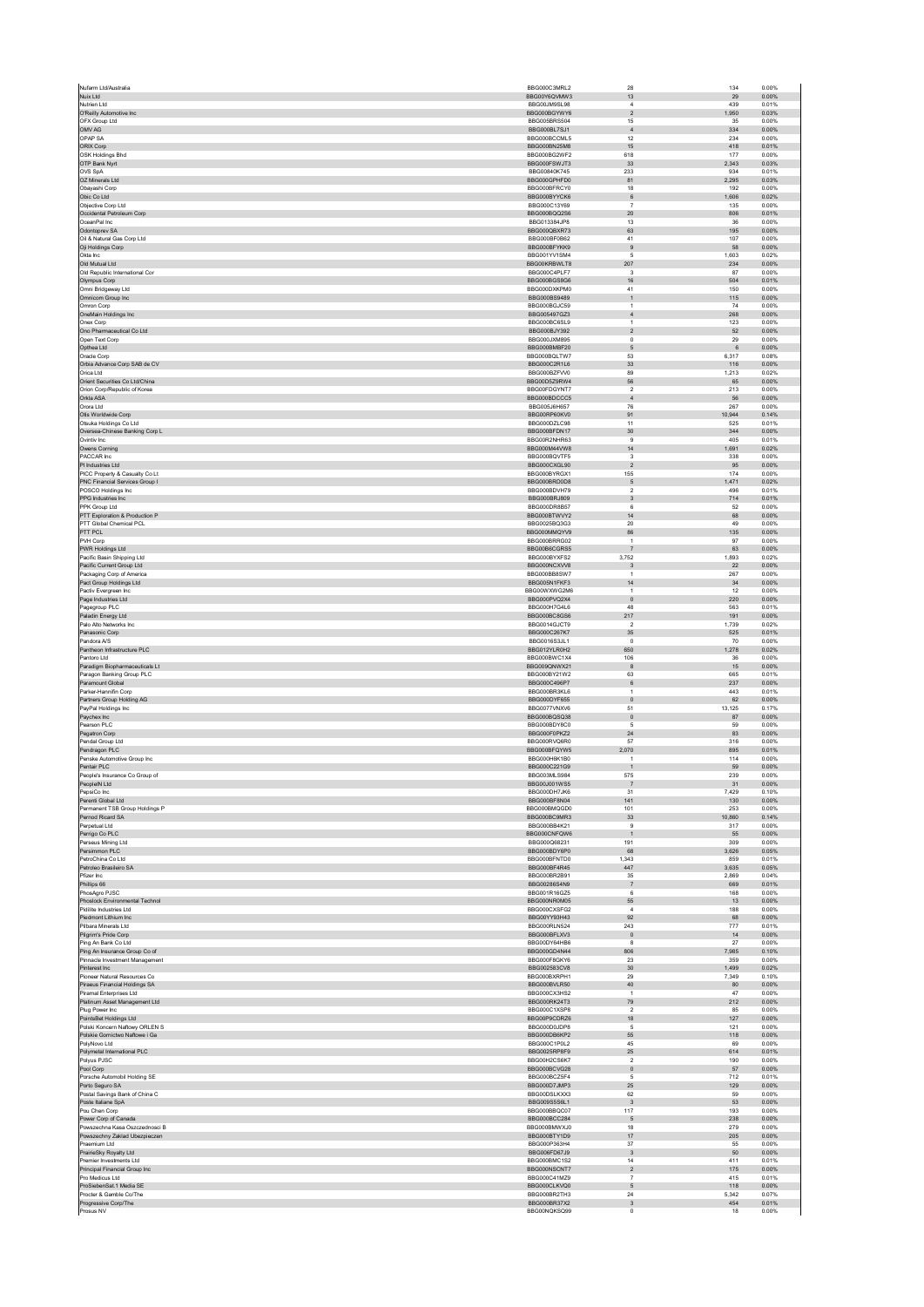| Prudential Financial Inc                                        | BBG000HCJMF9                  | 5                              | 787<br>0.01%                     |
|-----------------------------------------------------------------|-------------------------------|--------------------------------|----------------------------------|
| Prudential PLC<br>Prysmian SpA                                  | BBG000BDY322<br>BBG000R58W81  | 272<br>$\overline{2}$          | 6.468<br>0.08%<br>128<br>0.00%   |
| Public Bank Bhd                                                 | BBG000BB2BD1                  | 702                            | 965<br>0.01%                     |
| Publicis Groupe SA                                              | BBG000BCB3M7                  | 12                             | 1.086<br>0.01%                   |
| PulteGroup Inc                                                  | BBG000BR54L0                  | 3                              | 266<br>0.00%                     |
| Punjab National Bank<br>Pushpay Holdings Ltd                    | BBG000GMJZ78<br>BBG00DY9Z158  | $40\,$<br>80                   | 28<br>0.00%<br>97<br>0.00%       |
| QBE Insurance Group Ltd                                         | BBG000BB1VD8                  | 1,664                          | 18,886<br>0.25%                  |
| OLIAL COMM Inc.                                                 | BBG000CGC1X8                  | 6                              | 0.02%<br>1.404                   |
| Qantas Airways Ltd<br>Qatar International Islamic Ba            | BBG000BLCWX0<br>BBG000PS8145  | 2,842<br>28                    | 14,238<br>0.19%<br>96<br>0.00%   |
| Qatar Islamic Bank SAQ                                          | BBG000PS7ZP8                  | 41                             | 285<br>0.00%                     |
| Qatar National Bank QPSC                                        | BBG000BBDH91                  | 200                            | 1,523<br>0.02%                   |
| QinetiQ Group PLC                                               | BBG000HF5083                  | 50                             | 248<br>0.00%                     |
| Qorvo Inc<br>Qualitas Ltd                                       | BBG007TJF1N7<br>BBG013ZJJKN2  | $\mathsf 0$<br>1,011           | 63<br>0.00%<br>2,507<br>0.03%    |
| Quanta Computer Inc.                                            | BBG000CL1KQ5                  | 37                             | 176<br>0.00%                     |
| Quanta Services Inc                                             | BBG000BBL8V7                  | $\mathbf 0$                    | 56<br>0.00%                      |
| Quebecor Inc.                                                   | BBG000BZT.IO8                 | $\mathbf{3}$                   | 107<br>0.00%                     |
| Quest Diagnostics Inc<br>Quinenco SA                            | BBG000BN84F3<br>BBG000HS.I2M0 | $\mathbf 0$<br>55              | 113<br>0.00%<br>147<br>0.00%     |
| Qurate Retail Inc.                                              | BBG000PCQQL6                  | 41                             | 425<br>0.01%                     |
| REA Group Ltd                                                   | BBG000C41NH7                  | 42                             | 7,067<br>0.09%                   |
| <b>RELX PLC</b>                                                 | BBG000D03XD4                  | 212                            | 9,483<br>0.12%                   |
| RHB Bank Bhd<br>RPM International Inc                           | BBG002HR1PP3<br>BBG000DCNK80  | 112<br>$\mathbf 1$             | 198<br>0.00%<br>163<br>0.00%     |
| <b>RPMGlobal Holdings Ltd</b>                                   | BBG000F8KMY7                  | 17                             | 36<br>0.00%                      |
| RTL Group SA                                                    | BBG000BLDDC4                  | $\mathbf{1}$                   | 85<br>0.00%                      |
| Rackspace Technology Inc<br>Radico Khaitan Ltd                  | BBG00W0.IYOO4<br>BBG000BL2XZ7 | 19<br>$17\,$                   | 349<br>0.00%<br>399<br>0.01%     |
| Raia Drogasil SA                                                | BBG000BTXK93                  | 59                             | 357<br>0.00%                     |
| Raiffeisen Bank International                                   | BBG000F4LJ27                  | 5                              | 213<br>0.00%                     |
| Rakuten Group Inc                                               | BBG000CGWW31                  | 14                             | 189<br>0.00%                     |
| Rallye SA<br>Ralph Lauren Corp                                  | BBG000BGF6M7<br>BBG000BS0ZF1  | 28<br>$\mathsf 0$              | 220<br>0.00%<br>76<br>0.00%      |
| Ramelius Resources Ltd                                          | BBG000PMB297                  | 136                            | 213<br>0.00%                     |
| Randstad NV                                                     | BBG000BFFZH1                  | 3                              | 301<br>0.00%                     |
| Rational AG<br>Raymond James Financial Inc.                     | BBG000C22V73<br>BBG000BS73.11 | $\mathbf{1}$<br>$\overline{1}$ | 1,177<br>0.02%<br>128<br>0.00%   |
| Raytheon Technologies Corp                                      | BBG000BW8S60                  | 56                             | 6,657<br>0.09%                   |
| Realia Business SA                                              | BBG000GTD3N2                  | 206                            | 256<br>0.00%                     |
| Reckitt Benckiser Group PLC                                     | BBG000C38NP3                  | $\overline{4}$                 | 472<br>0.01%                     |
| Recordati Industria Chimica e<br>Recruit Holdings Co Ltd        | BBG000BC7PF1<br>BBG000F2BCY2  | 12<br>$\overline{2}$           | 1,061<br>0.01%<br>195<br>0.00%   |
| Red 5 Ltd                                                       | BBG000H39TV7                  | 187                            | 54<br>0.00%                      |
| Red Star Macalline Group Corp                                   | BBG009DL1Z82                  | $40\,$                         | ${\bf 26}$<br>0.00%              |
| Redbubble Ltd                                                   | BBG00CRHLVN9                  | 40                             | 130<br>0.00%                     |
| Reece Ltd<br>Regeneron Pharmaceuticals Inc.                     | BBG000BB8QJ6<br>BBG000C734W3  | $25\,$<br>$\Omega$             | 666<br>0.01%<br>367<br>0.00%     |
| Regions Financial Corp                                          | BBG000Q3JN03                  | 55                             | 1,659<br>0.02%                   |
| Regis Resources Ltd                                             | BBG000BLX2J9                  | 122                            | 238<br>0.00%                     |
| Reinet Investments SCA                                          | BBG00J36Z0B0                  | 5                              | 122<br>0.00%                     |
| Reinsurance Group of America I<br>Reliance Industries Ltd       | BBG000BDLCQ0<br>BBG000BKVP93  | $\mathsf 0$<br>64              | 25<br>0.00%<br>2.826<br>0.04%    |
| Reliance Steel & Aluminum Co                                    | BBG000CJ2181                  | $\mathsf 0$                    | 60<br>0.00%                      |
| Reliance Worldwide Corp Ltd                                     | BBG00CNNCST1                  | 69                             | 431<br>0.01%                     |
| Remaro Ltd                                                      | BBG000C55RJ9                  | 37                             | 413<br>0.01%                     |
| Renault SA<br>Renesas Electronics Corp                          | BBG000BKD864<br>BBG000MHQMB8  | 8<br>$\overline{7}$            | 363<br>0.00%<br>116<br>0.00%     |
| Renewables Infrastructure Grou                                  | BBG004TMT6C3                  | 5,742                          | 14,376<br>0.19%                  |
| Rentokil Initial PLC                                            | BBG000BDZZM8                  | 573                            | 6,233<br>0.08%                   |
| Repligen Corp                                                   | BBG000BS48J3                  | $\overline{4}$                 | 1.409<br>0.02%                   |
| Repsol SA<br>Republic Services Inc.                             | BBG000C2V6W8<br>BBG000BPXVJ6  | 14<br>9                        | 235<br>0.00%<br>1,771<br>0.02%   |
| ResMed Inc                                                      | BBG000L4M7F1                  | 678                            | 25,838<br>0.34%                  |
| Resolute Mining Ltd                                             | BBG000BT9RX8                  | 118                            | 46<br>0.00%                      |
| Resona Holdings Inc.                                            | BBG000C6HT37                  | 27                             | 146<br>0.00%                     |
| Restaurant Brands Internationa<br>Rexel SA                      | BBG0076WG2V1<br>BBG000M3SNV3  | $\overline{\mathbf{3}}$<br>40  | 269<br>0.00%<br>1,124<br>0.01%   |
| Richard Pieris & Co PLC                                         | BBG000FP8L39                  | 600                            | 100<br>0.00%                     |
| Ricoh Co Ltd                                                    | BBG000BKFTL9                  | $\overline{7}$                 | 94<br>0.00%                      |
| Ridley Corp Ltd<br>Rio Tinto Ltd                                | BBG000BMFXK7<br>BBG000BYLWT7  | 61<br>70                       | 91<br>0.00%<br>7,018<br>0.09%    |
| Rio Tinto PLC                                                   | BBG000DZG3K1                  | 27                             | 2,467<br>0.03%                   |
| Rite Aid Corp                                                   | BBG000BRWGG9                  | $\overline{\mathbf{2}}$        | 46<br>0.00%                      |
| Robert Half International Inc.                                  | BBG000BS5DR2                  | 10 <sub>1</sub>                | 1,605<br>0.02%                   |
| Roche Holding AG<br>Rockwell Automation Inc                     | BBG000BNV243<br>BBG000BBCDZ2  | 5<br>$\sqrt{4}$                | 2.854<br>0.04%<br>1,682<br>0.02% |
| Rohm Co Ltd                                                     | BBG000BGNZR9                  | 13                             | 1.589<br>0.02%                   |
| Roku Inc                                                        | BBG001ZZPQJ6                  | $\mathbf 0$                    | 92<br>0.00%                      |
| Roper Technologies Inc.<br>Rosneft Oil Co PJSC                  | BBG000F1ZSN5<br>BBG000Q75BV1  | $\overline{\mathbf{3}}$<br>69  | 1,991<br>0.03%<br>0.01%<br>766   |
| Ross Stores Inc                                                 | BBG000BSBZH7                  | 13                             | 1,995<br>0.03%                   |
| Rothschild & Co                                                 | BBG000BVTPN6                  | $\mathbf{3}$                   | 0.00%<br>205                     |
| Royal Bank of Canada                                            | BBG000BCJG31                  | 6                              | 894<br>0.01%                     |
| Royal Caribbean Cruises Ltd<br>Royal Mail PLC                   | BBG000BB5792<br>BBG005CM0YV7  | $\mathbf 1$<br>29              | 101<br>0.00%<br>271<br>0.00%     |
| Royalty Pharma PLC                                              | BBG00V1L5YZ5                  | $\mathbf{1}$                   | 56<br>0.00%                      |
| Rumo SA                                                         | BBG00G6D37M6                  | 67                             | 295<br>0.00%                     |
| Ryanair Holdings PLC                                            | BBG000J9CBT0                  | 39                             | 5,516<br>0.07%                   |
| Ryder System Inc<br>S&P Global Inc                              | BBG000BRVP70<br>BBG000BP1Q11  | $\mathsf 3$<br>3               | 384<br>0.00%<br>2,110<br>0.03%   |
| SAP SE                                                          | BBG000BG7DY8                  | ${\bf 26}$                     | 5,121<br>0.07%                   |
| <b>SCOR SE</b>                                                  | BBG000DZ5LK3                  | $\overline{2}$                 | 82<br>0.00%                      |
| SEB SA<br><b>SEEK Ltd</b>                                       | BBG000BCCKX6<br>BBG000FWNJP8  | $\mathbf{0}$<br>288            | 35<br>0.00%<br>9,456<br>0.12%    |
| <b>SES SA</b>                                                   | BBG000GXK7D7                  | 5                              | 56<br>0.00%                      |
| SGS SA                                                          | BBG000BHR3B1                  | $\mathbf 0$                    | 74<br>0.00%                      |
| SITC International Holdings Co<br>SK Biopharmaceuticals Co Ltd. | BBG00159JSH2<br>BBG002Q871F3  | 18<br>$\overline{2}$           | 87<br>0.00%<br>0.00%<br>274      |
| SK Bioscience Co Ltd                                            |                               |                                | 344<br>0.00%                     |
| SK Hynix Inc                                                    | BBG00N9MHSP4                  | 1                              | 4.062<br>0.05%                   |
| SK Inc                                                          | BBG000GQVT51                  | 27                             |                                  |
|                                                                 | BBG000C2JFR8                  | $\,$ 1 $\,$                    | 352<br>0.00%                     |
| SK Square Co Ltd<br>SKF AB                                      | BBG011CLDZ86<br>BBG000BCD7X4  | $\mathbf{1}$<br>$\overline{2}$ | 62<br>0.00%<br>61<br>0.00%       |
| SKYCITY Entertainment Group Lt                                  | BBG000HX74B0                  | 32                             | 90<br>0.00%                      |
| SM Investments Corp                                             | BBG000DKX0B1                  | $\overline{2}$                 | 54<br>0.00%                      |
| SMC Corp<br>SODEXO SA PF                                        | BBG000BLKXN0<br>BBG012G23H56  | $\sqrt{2}$<br>$\mathbf{1}$     | 1,561<br>0.02%<br>63<br>0.00%    |
| SPAR Group Ltd/The                                              | BBG000Q8ZZM3                  | 16                             | 225<br>0.00%                     |
| SSR Mining Inc                                                  | BBG00VR71W95                  | 121                            | 2,937<br>0.04%                   |
| STMicroelectronics NV                                           | BBG000BHHK06                  | 20                             | 0.02%<br>1.337                   |
| SVB Financial Group<br>Safran SA                                | BBG000BT0CM2<br>BBG000BP01S8  | $\overline{2}$<br>$\mathbf 0$  | 1,503<br>0.02%<br>68<br>0.00%    |
| Saga PLC                                                        | BBG006K57CX2                  | 84                             | 444<br>0.01%                     |
| Sage Group PLC/The                                              | BBG000BN0PP3                  | ${\bf 26}$                     | 410<br>0.01%                     |
| Saipem SpA                                                      | BBG000BC9VV8                  | 12                             | 35<br>0.00%                      |
| Sampo Oyj<br>Samsung Biologics Co Ltd                           | BBG000BRP3P6<br>BBG0060N9DS7  | $10$<br>$\mathbf{1}$           | 698<br>0.01%<br>1,026<br>0.01%   |
| Samsung C&T Corp                                                | BBG000D5PS68                  | $\overline{2}$                 | 297<br>0.00%                     |
| Samsung Electro-Mechanics Co L                                  | BBG000BCXYZ1                  | $\mathsf 0$                    | 40<br>0.00%                      |
| Samsung Electronics Co Ltd<br>Samsung Engineering Co Ltd        | BBG000BCY2S8<br>BBG000HTQXQ8  | 160<br>$\mathsf 3$             | 14.055<br>0.18%<br>69<br>0.00%   |
| Samsung Fire & Marine Insuranc                                  | BBG000BG7W76                  | $\mathbf{1}$                   | 195<br>0.00%                     |
| Samsung Life Insurance Co Ltd                                   | BBG000FGB8Z9                  | $\overline{2}$                 | 123<br>0.00%                     |
| Samsung SDI Co Ltd                                              | BBG000BCY0Q4                  | $\mathsf S$<br>23              | 4,134<br>0.05%                   |
| San Miguel Corp<br>Sandfire Resources Ltd                       | BBG000BFHD51<br>BBG000JTYKD9  | 381                            | 72<br>0.00%<br>2,507<br>0.03%    |
| Sands China Ltd                                                 | BBG000PSNMN1                  | 72                             | 231<br>0.00%                     |
| Sandvik AB                                                      | BBG000BR0GN6                  | $\overline{\mathbf{3}}$        | 125<br>0.00%                     |
| Sanlam Ltd<br>Sanofi                                            | BBG000CDQK77<br>BBG000BWBBP2  | 46<br>61                       | 236<br>0.00%<br>8,479<br>0.11%   |
| Santander Bank Polska SA<br>Santen Pharmaceutical Co Ltd        | BBG000DP4F92<br>BBG000BJYV90  | $\mathbf{1}$<br>$9$            | 124<br>0.00%<br>151<br>0.00%     |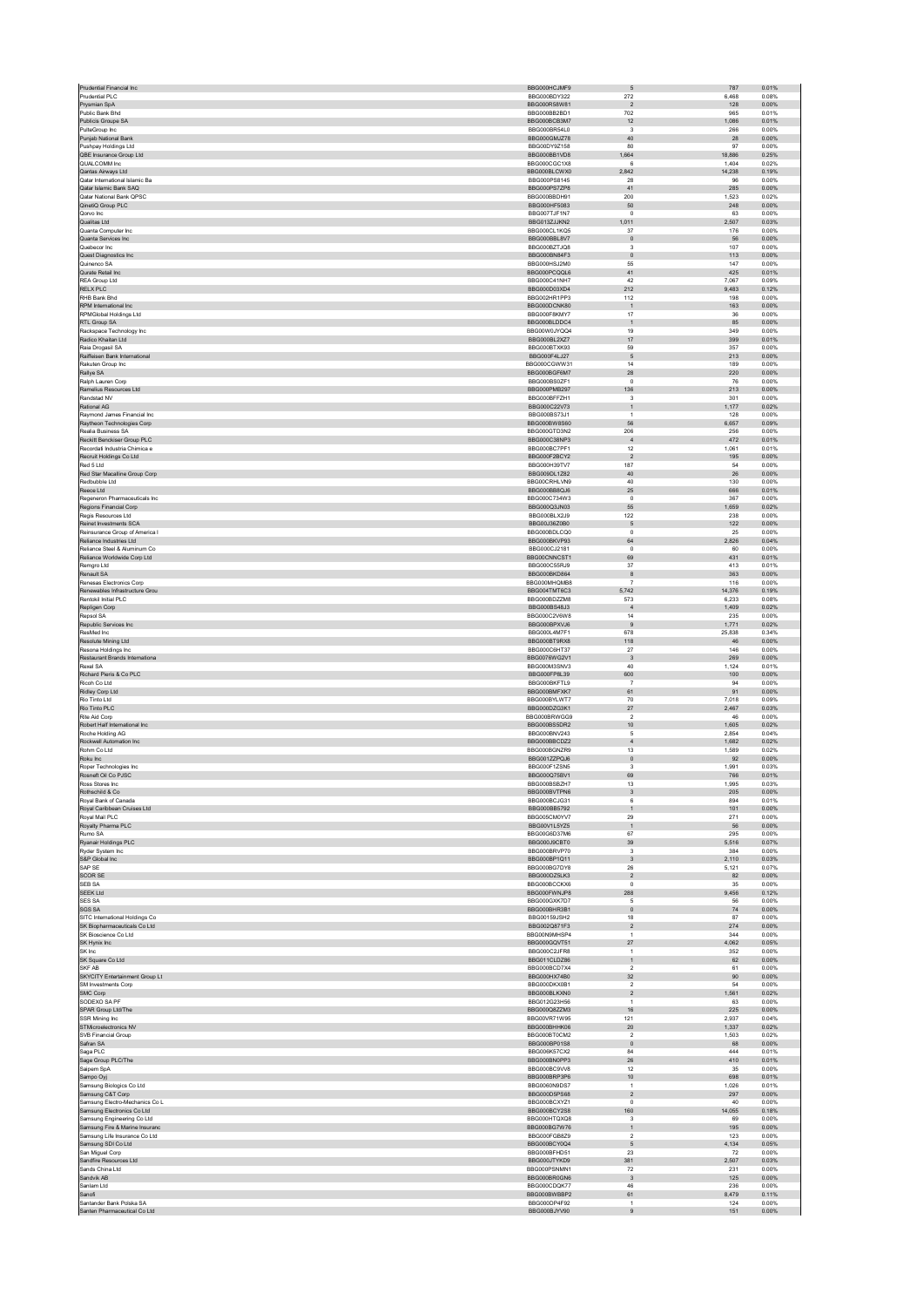| Saputo Inc.                                                      | BBG000BQKQ90                 | 3,235                            | 20,415        | 0.27%          |
|------------------------------------------------------------------|------------------------------|----------------------------------|---------------|----------------|
|                                                                  | BBG000BHGZT3                 | $\overline{2}$                   | 54            | 0.00%          |
| Sartorius AG                                                     | BBG000BGC542                 | $\overline{1}$                   | 1,089         | 0.01%          |
| Sartorius Stedim Biotech                                         | BBG000FH5WS9                 | $\overline{0}$                   | 246           | 0.00%          |
| Sasol Ltd                                                        | BBG000BTZ0H6                 | 12                               | 262           | 0.00%          |
| Sberbank of Russia PJSC<br>Schaeffler AG                         | BBG001VBZR00<br>BBG00B2FVG27 | 142<br>29                        | 3,132<br>329  | 0.04%<br>0.00% |
| Schibsted ASA                                                    | BBG000BBMVZ1                 | $\overline{7}$                   | 366           | 0.00%          |
| Schindler Holding AG                                             | BBG000BC8JQ2                 | $^{\circ}$                       | 73            | 0.00%          |
| Schlumberger NV                                                  | BBG000BT41Q8                 | 18                               | 739           | 0.01%          |
| Schneider Electric SE                                            | BBG000BBWCH2                 | 43                               | 11,647        | 0.15%          |
| Schroders PLC                                                    | BBG000BF0TF3                 | $\overline{2}$                   | 129           | 0.00%          |
| Scotts Miracle-Gro Co/The                                        | BBG000BT5PG5                 | $\overline{\mathbf{2}}$          | 400           | 0.01%          |
| Sdcl Energy Efficiency Income                                    | BBG00MNLXLX0                 | 4,501                            | 9,851         | 0.13%          |
| Sea Ltd                                                          | BBG00HTBWMG5                 | $\overline{4}$                   | 1,267         | 0.02%          |
| Seagate Technology Holdings PL                                   | BBG0113JGQF0                 | 11                               | 1,658         | 0.02%          |
| Sealed Air Corp                                                  | BBG000C22QV7                 | $\overline{2}$                   | 211           | 0.00%          |
| Seazen Group Ltd                                                 | BBG003MJZ5R8                 | 32                               | 30            | 0.00%          |
| Secom Co Ltd<br>Seegene Inc                                      | BBG000BNHG57<br>BBG0014G4BH0 | $\overline{1}$                   | 68<br>176     | 0.00%<br>0.00% |
| Seiko Epson Corp                                                 | BBG000PRVGB0                 | $\overline{2}$<br>$\overline{4}$ | 89            | 0.00%          |
| Sekisui Chemical Co Ltd                                          | BBG000BG5531                 | $\overline{3}$                   | 71            | 0.00%          |
| Sekisui House Ltd                                                | BBG000BFTPN1                 | $\sqrt{4}$                       | 129           | 0.00%          |
| Select Harvests Ltd                                              | BBG000HK7XF0                 | 16                               | 102           | 0.00%          |
| Senex Energy Ltd                                                 | BBG000BRSD44                 | 33                               | 153           | 0.00%          |
| Service Corp International/US                                    | BBG000BTHH16                 | 17                               | 1,645         | 0.02%          |
| Service Stream Ltd                                               | BBG000PLXDY3                 | 82                               | 66            | 0.00%          |
| ServiceNow Inc                                                   | BBG000M1R011                 | 18                               | 16,170        | 0.21%          |
| Seven & i Holdings Co Ltd                                        | BBG000BNCSN6                 | 19                               | 1,133         | 0.01%          |
| Seven Group Holdings Ltd                                         | BBG000BJ66K3                 | 14                               | 295           | 0.00%          |
| Severstal PAO                                                    | BBG000Q3XWC4                 | 20                               | 603           | 0.01%          |
| Sezzle Inc                                                       | BBG00PLQBFR8                 | $\overline{1}$                   | $\frac{4}{3}$ | 0.00%          |
| Shaanxi Coal Industry Co Ltd                                     | BBG007FFWC39                 | 134                              | 353           | 0.00%          |
| Shanghai Pharmaceuticals Holdi<br>Shanghai Pudong Development Ba | BBG0015W4KX6<br>BBG00709H9J6 | 27<br>48                         | 71<br>89      | 0.00%<br>0.00% |
| Sharp Corp/Japan                                                 | BBG000BGL515                 | $\overline{4}$                   | 67            | 0.00%          |
| Shaw Communications Inc.                                         | BBG000BSR5N9                 | 11                               | 466           | 0.01%          |
| Shenzhen Overseas Chinese Town                                   | BBG00F1364D9                 | 161                              | 245           | 0.00%          |
| Sherwin-Williams Co/The                                          | BBG000BSXQV7                 | 20                               | 9.551         | 0.12%          |
| Shimadzu Corp.                                                   | BBG000BGRSS0                 | 27                               | 1,593         | 0.02%          |
| Shimao Group Holdings Ltd                                        | BBG000C0T6W5                 | 49                               | $\bf{44}$     | 0.00%          |
| Shimizu Corp                                                     | BBG000BFRMJ5                 | 12                               | 104           | 0.00%          |
| Shin Kong Financial Holding Co                                   | BBG000BZBZS9                 | 105                              | 58            | 0.00%          |
| Shin Poong Pharmaceutical Co L                                   | BBG000BG62G3                 | $\overline{2}$                   | 73            | 0.00%          |
| Shin-Etsu Chemical Co Ltd                                        | BBG000BG24K8                 | $\overline{2}$                   | 376           | 0.00%          |
| Shinhan Financial Group Co Ltd                                   | BBG000K7N844                 | 13                               | 562           | 0.01%          |
| Shionogi & Co Ltd                                                | BBG000BJQ7X5                 | $\overline{1}$                   | 111           | 0.00%          |
| Shiseido Co Ltd                                                  | BBG000BG7Y27                 | $\overline{7}$                   | 556           | 0.01%          |
| Shopify Inc.                                                     | BBG004DW5NB8                 | $\overline{1}$                   | 1,748         | 0.02%          |
| Shoprite Holdings Ltd<br>Showa Denko KK                          | BBG000BFNXZ7<br>BBG000BG05J9 | 25<br>$\overline{1}$             | 450<br>21     | 0.01%<br>0.00% |
|                                                                  |                              |                                  |               |                |
| Shree Cement Ltd<br>Shurgard Self Storage SA                     | BBG000CZMT73<br>BBG00M4QJQ38 | $\circ$<br>57                    | 155<br>5,143  | 0.00%<br>0.07% |
| Siam Cement PCL/The                                              | BBG000BSLLR6                 | 5                                | 87            | 0.00%          |
| Siam Commercial Bank PCL/The                                     | BBG000BSLKZ9                 | 22                               | 114           | 0.00%          |
| Siam Makro PCL                                                   | BBG000M262B7                 | $\overline{1}$                   | $\mathbf{1}$  | 0.00%          |
| Sibanye Stillwater Ltd                                           | BBG00R3JTQ15                 | 443                              | 1,875         | 0.02%          |
| Siemens AG                                                       | BBG000BCCRV3                 | $15\,$                           | 3,492         | 0.05%          |
| Siemens Energy AG                                                | BBG00XLWSW57                 | 44                               | 1,535         | 0.02%          |
| Siemens Gamesa Renewable Energ                                   | BBG000BH2X22                 | $\overline{4}$                   | 126           | 0.00%          |
| Siemens Ltd                                                      | BBG000CZTJS5                 | $\overline{\mathbf{2}}$          | 91            | 0.00%          |
| Sigma Healthcare Ltd                                             | BBG000PBSFN8                 | 110                              | 53            | 0.00%          |
| Signature Bank/New York NY                                       | BBG000M6TR37                 | $\overline{4}$                   | 1,760         | 0.02%          |
| Signet Jewelers Ltd                                              | BBG000C4ZZ10                 | $\overline{\mathbf{3}}$          | 313           | 0.00%          |
| Signify NV                                                       | BBG00CTZ9MW1                 | $\overline{2}$                   | 141           | 0.00%          |
| Sika AG                                                          | BBG000BC97P8                 | $_{3}$                           | 1,566         | 0.02%          |
| Silver Lake Resources Ltd                                        | BBG000DGM5W8                 | 140                              | 248           | 0.00%          |
| Silver Mines Ltd<br>Sime Darby Bhd                               | BBG000QBM7B4<br>BBG000F9J6T8 | $90\,$<br>334                    | 20<br>256     | 0.00%<br>0.00% |
| Sime Darby Plantation Bhd                                        |                              |                                  |               |                |
|                                                                  |                              |                                  |               |                |
|                                                                  | BBG00J88MJM2                 | 143                              | 178           | 0.00%          |
| Sime Darby Property Bhd                                          | BBG00J88MDX3                 | 212                              | 42            | 0.00%          |
| Sims Ltd                                                         | BBG000BSRGJ0                 | 23                               | 371           | 0.00%          |
| Sinch AB                                                         | BBG00B0DSW69                 | $10$                             | 179           | 0.00%          |
| Sino Land Co Ltd<br>Sino-Ocean Group Holding Ltd                 | BBG000BDSR53<br>BBG000PMF346 | 37<br>207                        | 63<br>66      | 0.00%<br>0.00% |
| Sinopharm Group Co Ltd                                           | BBG000VWV3Z5                 | 31                               | 93            | 0.00%          |
| Sirius XM Holdings Inc                                           | BBG000BT0093                 | 15                               | 132           | 0.00%          |
| SiteMinder Ltd                                                   | BBG01223RK65                 | 233                              | 1,573         | 0.02%          |
| Skandinaviska Enskilda Banken                                    | BBG000BGX763                 | 20                               | 376           | 0.00%          |
| Skanska AB                                                       | BBG000BCD9M2                 | $\overline{1}$                   | 50            | 0.00%          |
| Skyworks Solutions Inc                                           | BBG000KLB4Q1                 | $\,0\,$                          | 83            | 0.00%          |
| SmartGroup Corp Ltd                                              | BBG002VKXZN7                 | 21                               | 162           | 0.00%          |
| Smith & Nephew PLC                                               | BBG000BF2206                 | 17                               | 404           | 0.01%          |
| Smiths Group PLC                                                 | BBG000BF1SQ2                 | 86                               | 2.542         | 0.03%          |
| Smurfit Kappa Group PLC                                          | BBG000NCTTW7                 | 3                                | 227           | 0.00%          |
| Snap Inc                                                         | BBG00441QMJ7<br>BBG000BT7JW9 | $\sqrt{2}$<br>$\Omega$           | 147<br>43     | 0.00%<br>0.00% |
| Snap-on Inc<br>Snowflake Inc                                     | BBG007DHGNJ4                 | 3                                | 1,502         | 0.02%          |
| Societe BIC SA                                                   | BBG000BBX6X6                 | $\overline{2}$                   | 149           | 0.00%          |
| Societe Generale SA                                              | BBG000BCDQ35                 | 12                               | 585           | 0.01%          |
| Sodexo SA                                                        | BBG000BC1GH5                 | $\overline{1}$                   | 84            | 0.00%          |
| Solvay SA                                                        | BBG000BQ5Z15                 | $\overline{2}$                   | 260           | 0.00%          |
| Sompo Holdings Inc                                               | BBG000QDQHZ8                 | $\overline{\mathbf{3}}$          | 191           | 0.00%          |
| Sonic Healthcare Ltd                                             | BBG000BLHPW1                 | 57                               | 2,638         | 0.03%          |
| Sonova Holding AG                                                | BBG000RSPBY9                 | $^{\circ}$                       | 18            | 0.00%          |
| Sony Group Corp<br>South32 Ltd                                   | BBG000C26F38                 | 64<br>457                        | 11,067        | 0.14%          |
|                                                                  | BBG0070L8ZT0<br>BBG000BSHH72 | $_{\rm 6}$                       | 1,831<br>544  | 0.02%<br>0.01% |
| Southern Copper Corp<br>Southern Cross Media Group Ltd           | BBG000KNLH78                 | 2,067                            | 4,009         | 0.05%          |
| Spectrum Brands Holdings Inc                                     | BBG000DS5588                 | $\mathbf{0}$                     | 41            | 0.00%          |
| Spirit Airlines Inc.                                             | BBG000BF6RQ9                 | $\overline{\mathbf{3}}$          | 99            | 0.00%          |
| Spotify Technology SA                                            | BBG003T4VFC2                 | $\mathbf 0$                      | 154           | 0.00%          |
| Square Enix Holdings Co Ltd                                      | BBG000BJXQM7                 | 14                               | 955           | 0.01%          |
| St Barbara Ltd                                                   | BBG000BS4GC2                 | 114                              | 168           | 0.00%          |
| Standard Bank Group Ltd                                          | BBG000BQR991                 | 36                               | 437           | 0.01%          |
| Standard Chartered PLC                                           | BBG000BF2QW8                 | $25\,$                           | 207           | 0.00%          |
| Stanley Black & Decker Inc                                       | BBG000BTQR96                 | $\Omega$                         | 111           | 0.00%          |
| Star Entertainment Grp Ltd/The                                   | <b>BBG0017SCN04</b>          | 836                              | 3,077         | 0.04%          |
| Starbucks Corp                                                   | BBG000CTQBF3                 | $\overline{4}$                   | 646<br>25     | 0.01%<br>0.00% |
| Starpharma Holdings Ltd                                          | BBG000BW3JT0                 | 19<br>$\overline{1}$             |               |                |
| Starwood Property Trust Inc                                      | BBG000M1J270                 | 25                               | $34\,$        | 0.00%          |
| State Bank of India<br>State Street Corp                         | BBG000GQ5749<br>BBG000BKFBD7 | $\overline{\mathbf{3}}$          | 213<br>402    | 0.00%<br>0.01% |
|                                                                  | BBG001BHCVX9                 | 1,195                            | 6,275         | 0.08%          |
| Steadfast Group Ltd<br>Steel Dynamics Inc                        | BBG000HGYNZ9                 | -7                               | 634           | 0.01%          |
| Steinhoff International Holdin                                   | BBG009T5PLG6                 | 1,743                            | 755           | 0.01%          |
| Stellantis NV                                                    | BBG00793G288                 | 436                              | 11,370        | 0.15%          |
| Stora Enso Oyj                                                   | BBG000G1VR87                 | 59                               | 1,478         | 0.02%          |
| Straumann Holding AG                                             | BBG000C1Y6Q4                 | $\,0\,$                          | 989           | 0.01%          |
| Strike Energy Ltd                                                | BBG000F89318                 | 496                              | 102           | 0.00%          |
| Stryker Corp                                                     | BBG000DN7P92                 | $\sqrt{5}$                       | 1,943         | 0.03%          |
| Subaru Corp                                                      | BBG000BGR1H1                 | 8                                | 206           | 0.00%          |
| Sul America SA                                                   | BBG000TDRS53                 | 11                               | 73            | 0.00%          |
| Sumitomo Chemical Co Ltd                                         | BBG000BG0GJ5                 | 21                               | 134           | 0.00%          |
| Sumitomo Corp                                                    | BBG000BB6ZY1                 | 9                                | 187           | 0.00%          |
| Sumitomo Dainippon Pharma Co L                                   | BBG000BG65R4                 | $\overline{2}$                   | 32            | 0.00%          |
| Sumitomo Electric Industries L                                   | BBG000BLBD45<br>BBG000BB13F8 | 8<br>$\overline{1}$              | 144<br>45     | 0.00%<br>0.00% |
| Sumitomo Metal Mining Co Ltd                                     |                              |                                  | 575           |                |
| Sumitomo Mitsui Financial Grou                                   | BBG000PJ4DL4<br>BBG000LN14V1 | 12<br>106                        | 4,849         | 0.01%<br>0.06% |
| Sumitomo Mitsui Trust Holdings<br>Sumitomo Realty & Development  | BBG000BGY432                 | $\overline{\mathbf{2}}$          | ${\bf 72}$    | 0.00%          |
| Sumitomo Rubber Industries Ltd                                   | BBG000BL18R2                 | 12                               | 174           | 0.00%          |
| Sun Art Retail Group Ltd                                         | BBG001RTXP48                 | 40                               | 22            | 0.00%          |
| Sun Hung Kai Properties Ltd<br>Sun Life Financial Inc            | BBG000BF0155<br>BBG000LS68P3 | 280<br>$\overline{\mathbf{3}}$   | 4,675<br>227  | 0.06%<br>0.00% |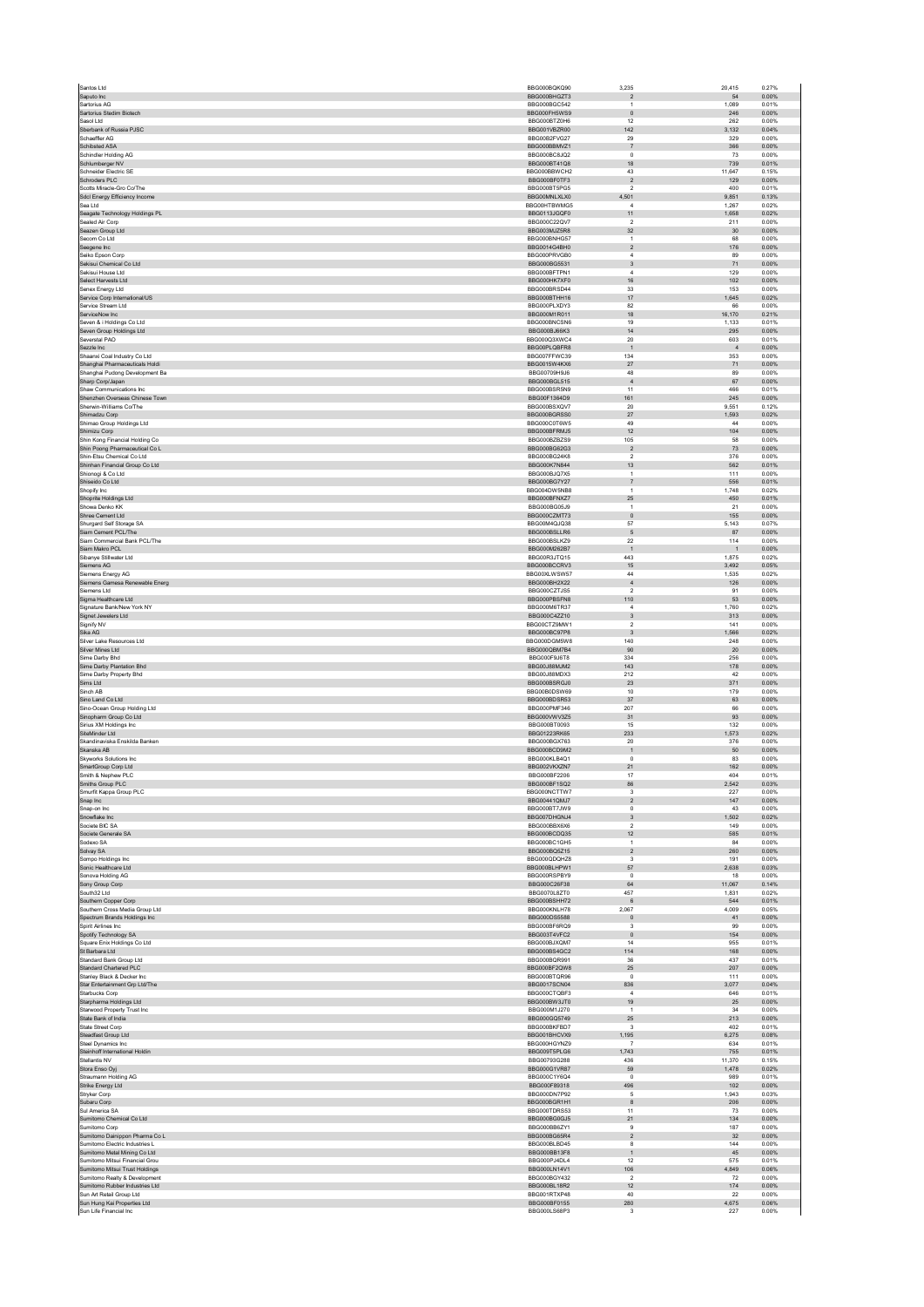| Sun Pharmaceutical Industries                            | BBG000BV5G16                 | $\overline{7}$                             | 117                     | 0.00%          |
|----------------------------------------------------------|------------------------------|--------------------------------------------|-------------------------|----------------|
| Sunac China Holdings Ltd                                 | BBG000PZ8SG7                 | 53                                         | 110                     | 0.00%          |
| Suncorp Group Ltd<br>Sunny Optical Technology Group      | BBG000CR4Y89<br>BBG000C16952 | 905<br>$\overline{4}$                      | 10,015<br>169           | 0.13%<br>0.00% |
| Suntory Beverage & Food Ltd                              | BBG004ML6D96                 | $\sqrt{5}$                                 | 251                     | 0.00%          |
| Super Retail Group Ltd                                   | BBG000BF8GK7                 | 725                                        | 9,038                   | 0.12%          |
| Surgutneftegas PJSC                                      | BBG000NNC0N4                 | 28                                         | 203                     | 0.00%          |
| Suzano SA<br>Suzuki Motor Corp                           | BBG00J5Q0BS0<br>BBG000BGQTF3 | 14<br>46                                   | 214<br>2,432            | 0.00%<br>0.03% |
| Svenska Cellulosa AB SCA                                 | BBG000BCCG29                 | $20\,$                                     | 479                     | 0.01%          |
| Svenska Handelsbanken AB                                 | BBG000BGX8Y0                 | 20                                         | 299                     | 0.00%          |
| Swatch Group AG/The                                      | BBG000BVQ866<br>BBG000BQXJJ1 | $\,$ 1 $\,$<br>6                           | 310<br>171              | 0.00%<br>0.00% |
| Swedbank AB<br>Swire Pacific Ltd                         | BBG000BF0315                 | 219                                        | 420                     | 0.01%          |
| Swire Properties Ltd                                     | BBG000PQBD21                 | $37\,$                                     | 129                     | 0.00%          |
| Swiss Life Holding AG                                    | BBG000BRJTZ5                 | $^{\circ}$                                 | 155                     | 0.00%          |
| Swiss Re AG                                              | BBG001P1Z4F4                 | $\overline{4}$                             | 520                     | 0.01%          |
| Switch Inc.                                              | BBG00HPDM5Z2<br>BBG000P4T4M9 | 54<br>$\sqrt{5}$                           | 2,141<br>37             | 0.03%<br>0.00% |
| Symbio Holdings Ltd<br>Symrise AG                        | BBG000N4B6Z1                 | 5                                          | 1,032                   | 0.01%          |
| Synchrony Financial                                      | BBG00658F3P3                 | 34                                         | 2,175                   | 0.03%          |
| Synopsys Inc.                                            | BBG000BSFRF3                 | $10$                                       | 5,130                   | 0.07%          |
| Sysco Corp<br>Sysmex Corp                                | BBG000BTVJ25<br>BBG000C2SF52 | $20\,$<br>$\overline{2}$                   | 2,145<br>395            | 0.03%<br>0.01% |
| T Rowe Price Group Inc                                   | BBG000BVMPN3                 | $\mathbf{1}$                               | 169                     | 0.00%          |
| T&D Holdings Inc                                         | BBG000BVF804                 | 5                                          | 95                      | 0.00%          |
| <b>TCS Group Holding PLC</b>                             | BBG005DXJS36                 | 40                                         | 4,658                   | 0.06%          |
| <b>TDK Corp</b>                                          | BBG000C26MP9<br>BBG000RGM5P1 | $\overline{2}$<br>43                       | 83<br>9,582             | 0.00%<br>0.12% |
| TE Connectivity Ltd<br>TJX Cos Inc/The                   | BBG000BV8DN6                 | 6                                          | 609                     | 0.01%          |
| <b>TOMRA Systems ASA</b>                                 | BBG000BCQZM0                 | 21                                         | 2,071                   | 0.03%          |
| <b>TOPPAN INC</b>                                        | BBG000BCN8S7                 | 3                                          | 81                      | 0.00%          |
| Tabcorp Holdings Ltd                                     | BBG000CMHCR3                 | 194<br>6                                   | 972<br>266              | 0.01%<br>0.00% |
| Taisei Corp<br>Taiwan Cement Corp                        | BBG000BFR3K5<br>BBG000BCWQQ9 | 120                                        | 286                     | 0.00%          |
| Taiwan Semiconductor Manufactu                           | BBG000BD8ZK0                 | 185                                        | 15,520                  | 0.20%          |
| Take-Two Interactive Software                            | BBG000BS1YV5                 | $\overline{7}$                             | 1,618                   | 0.02%          |
| Takeda Pharmaceutical Co Ltd                             | BBG000BJPPH4                 | 26                                         | 983                     | 0.01%          |
| Talanx AG<br>Tamburi Investment Partners Sp              | BBG000CRQVF3                 | $\overline{3}$                             | 189                     | 0.00%          |
| Tapestry Inc                                             | BBG000KDCQ25<br>BBG000BY29C7 | 105<br>$\overline{1}$                      | 1,626<br>73             | 0.02%<br>0.00% |
| <b>Target Corp</b>                                       | BBG000H8TVT2                 | $\overline{\mathbf{3}}$                    | 906                     | 0.01%          |
| <b>Tassal Group Ltd</b>                                  | BBG000BXPTR4                 | 18                                         | 62                      | 0.00%          |
| <b>Tata Consultancy Services Ltd</b>                     | BBG000Q0WCK6                 | 65                                         | 4.497                   | 0.06%          |
| Tata Consumer Products Ltd<br>Tata Motors Ltd            | BBG000D1BVC8<br>BBG000D0Z6J2 | 13<br>49                                   | 182<br>441              | 0.00%<br>0.01% |
| <b>Tata Steel Ltd</b>                                    | BBG000D0ZDF1                 | 14                                         | 294                     | 0.00%          |
| <b>Tatneft PJSC</b>                                      | BBG000B9X7K3                 | 11                                         | 625                     | 0.01%          |
| Taylor Wimpey PLC                                        | BBG000BF4KL1                 | 1,010                                      | 3.302                   | 0.04%          |
| Tecan Group AG                                           | BBG000BNP507                 | $\mathbf{1}$                               | 1,041                   | 0.01%          |
| <b>TechnipFMC PLC</b><br>Technology One Ltd              | BBG00DL8NMV2<br>BBG000BMDJH4 | $\overline{7}$<br>166                      | 58<br>2.124             | 0.00%<br>0.03% |
| Techtronic Industries Co Ltd                             | BBG000BFGXV9                 | 123                                        | 3,363                   | 0.04%          |
| <b>Teck Resources Ltd</b>                                | BBG000BCS9D6                 | 24                                         | 957                     | 0.01%          |
| Teijin Ltd                                               | BBG000BFXX22                 | $\sqrt{2}$                                 | $30\,$                  | 0.00%          |
| Tekfen Holding AS                                        | BBG000TFZRY9                 | 84                                         | 176                     | 0.00%<br>0.00% |
| Teladoc Health Inc<br>Teleflex Inc                       | BBG0019T5SG0<br>BBG000BV59Y6 | $\overline{1}$<br>19                       | 74<br>8,543             | 0.11%          |
| Telefonaktiebolaget LM Ericsso                           | BBG000BX2SW5                 | 76                                         | 1,149                   | 0.01%          |
| Teleperformance                                          | BBG000BC86D4                 | 8                                          | 4,919                   | 0.06%          |
| <b>Television Broadcasts Ltd</b>                         | BBG000BF07T6                 | 152                                        | 126                     | 0.00%          |
| <b>Telix Pharmaceuticals Ltd</b>                         | BBG00HZHXWM5<br>BBG006T0RJQ5 | 17<br>16                                   | 130<br>174              | 0.00%<br>0.00% |
| Temple & Webster Group Ltd<br><b>Tenaris SA</b>          | BBG000KF3XG0                 | 72                                         | 1,044                   | 0.01%          |
| <b>Tencent Holdings Ltd</b>                              | BBG000BJ35N5                 | $70\,$                                     | 5,674                   | 0.07%          |
| Tencent Music Entertainment Gr                           | BBG00LDC5RK5                 | 120                                        | 1,133                   | 0.01%          |
| Teradyne Inc                                             | BBG000BV4DR6                 | $\overline{7}$                             | 1,610                   | 0.02%          |
| Ternium SA<br><b>Terumo Corp</b>                         | BBG000LTPD97<br>BBG000BK08X8 | $\mathbf{1}$<br>9                          | 79<br>534               | 0.00%<br>0.01% |
| Tesco PLC                                                | BBG000BF46Y8                 | 279                                        | 1,505                   | 0.02%          |
| Tesla Inc                                                | BBG000N9MNX3                 | $\overline{1}$                             | 1,917                   | 0.02%          |
| Teva Pharmaceutical Industries                           | BBG000HVWNL3                 | 31                                         | 374                     | 0.00%          |
| Texas Instruments Inc                                    | BBG000BVV7G1                 | 39<br>35                                   | 10,188<br>24            | 0.13%<br>0.00% |
| Thai Beverage PCL<br><b>Thanachart Capital PCL</b>       | BBG000BQ6ZN0<br>BBG000BDJ6G7 | 114                                        | 177                     | 0.00%          |
| Thermo Fisher Scientific Inc                             | BBG000BVDLH9                 | 10                                         | 9,170                   | 0.12%          |
| <b>Thomson Reuters Corp</b>                              | BBG000BFK1R9                 | $\overline{2}$                             | 290                     | 0.00%          |
| Thor Industries Inc.                                     | BBG000BV6R84                 | 12                                         | 1,674                   | 0.02%          |
| <b>Tiger Brands Ltd</b><br>Tingyi Cayman Islands Holding | BBG000C3KV44<br>BBG000G5QMZ5 | 13<br>343                                  | 201<br>969              | 0.00%<br>0.01% |
| Titan Co Ltd                                             | BBG000D17Q16                 | $\overline{7}$                             | 337                     | 0.00%          |
| Tokio Marine Holdings Inc                                | BBG000BBN738                 | 89                                         | 6.789                   | 0.09%          |
| Tokyo Century Corp                                       | BBG000C4RCK9                 | $\mathbf 0$                                | 10                      | 0.00%          |
| <b>Tokyo Electron Ltd</b><br>Tokyu Corp                  | BBG000BB59S7<br>BBG000BCQ4G6 | 1<br>$\mathbf{1}$                          | 398<br>$\boldsymbol{9}$ | 0.01%<br>0.00% |
| <b>TopBuild Corp</b>                                     | BBG0077VS2C0                 | 5                                          | 1,985                   | 0.03%          |
| Toray Industries Inc                                     | BBG000BD5C60                 | 12                                         | 100                     | 0.00%          |
| Toronto-Dominion Bank/The                                |                              |                                            | 892                     |                |
| Tosei Corp                                               | BBG000BCRMB0                 | 8                                          |                         | 0.01%          |
|                                                          | BBG000JPVC11                 | 23                                         | 278                     | 0.00%          |
| <b>Toshiba Corp</b>                                      | BBG000BD1N97                 | $\sqrt{4}$                                 | 222                     | 0.00%          |
| Tosoh Corp<br><b>TotalEnergies SE</b>                    | BBG000BCKVD5<br>BBG000C1M4K8 | $\boldsymbol{9}$<br>118                    | 178<br>8.243            | 0.00%<br>0.11% |
| Tourmaline Oil Corp                                      | BBG0017DRN10                 | $\,6\,$                                    | 245                     | 0.00%          |
| Toyo Suisan Kaisha Ltd                                   | BBG000BCV7S0                 | $\overline{2}$                             | 94                      | 0.00%          |
| Toyo Tire Corp<br>Toyota Industries Corp                 | BBG000BCLMY1<br>BBG000BD9J25 | $\overline{7}$<br>5                        | 146<br>561              | 0.00%<br>0.01% |
| Toyota Motor Corp                                        | BBG000BCM915                 | 155                                        | 3.900                   | 0.05%          |
| Toyota Tsusho Corp                                       | BBG000BDGFD3                 | $\mathbf 3$                                | 167                     | 0.00%          |
| Tractor Supply Co                                        | BBG000BLXZN1                 | 6                                          | 2,111                   | 0.03%          |
| Trade Desk Inc/The<br>Trajan Group Holdings Ltd          | BBG00629NGT2<br>BBG010Z1D1P3 | 11<br>$\boldsymbol{9}$                     | 1,422<br>33             | 0.02%<br>0.00% |
| Trane Technologies PLC                                   | BBG000BM6788                 | 15                                         | 4.060                   | 0.05%          |
| TransDigm Group Inc                                      | BBG000L8CBX4                 | $\pmb{0}$                                  | 192                     | 0.00%          |
| Transocean Ltd                                           | BBG000BH5LT6                 | 25                                         | 96                      | 0.00%          |
| Travel + Leisure Co<br>Travelers Cos Inc/The             | BBG000PV2L86<br>BBG000BJ81C1 | $\overline{1}$<br>$\overline{\phantom{a}}$ | 59<br>341               | 0.00%<br>0.00% |
| <b>Travis Perkins PLC</b>                                | BBG000BEDB86                 | 136                                        | 3.926                   | 0.05%          |
| Treasury Wine Estates Ltd                                | BBG000QZ1QQ6                 | 62                                         | 771                     | 0.01%          |
| <b>Treatt PLC</b>                                        | BBG000BB41Y8                 | $\bf 24$                                   | 572                     | 0.01%          |
| Trip.com Group Ltd                                       | BBG000CWKYS8<br>BBG000BYYLS8 | $44\,$<br>$^{\rm 8}$                       | 1,501<br>661            | 0.02%<br>0.01% |
| <b>Truist Financial Corp</b><br>Tryg A/S                 | BBG000QMPGL6                 | $\overline{7}$                             | 236                     | 0.00%          |
| Tsingtao Brewery Co Ltd                                  | BBG000BHWDF9                 | $34\,$                                     | 434                     | 0.01%          |
| Tsuruha Holdings Inc                                     | BBG000JXTF38                 | $\overline{1}$                             | 126                     | 0.00%          |
| Turk Hava Yollari AO                                     | BBG000BVFLX9                 | ${\bf 26}$                                 | 54                      | 0.00%          |
| Turkiye Garanti Bankasi AS<br>Turkiye Is Bankasi AS      | BBG000BHDJ67<br>BBG000BVF6R9 | 124<br>91                                  | 145<br>68               | 0.00%<br>0.00% |
| <b>Twist Bioscience Corp</b>                             | BBG006KDCHJ4                 | 13                                         | 1,333                   | 0.02%          |
| Twitter Inc                                              | BBG000H6HNW3                 | $\overline{1}$                             | 70                      | 0.00%          |
| Tyro Payments Ltd                                        | BBG0062RX132                 | 730                                        | 2,088                   | 0.03%          |
| Tyson Foods Inc<br><b>UBS Group AG</b>                   | BBG000DKCC19<br>BBG007936GV2 | $\sqrt{3}$<br>19                           | 416<br>482              | 0.01%<br>0.01% |
| <b>UCB SA</b>                                            | BBG000BD8CR4                 | $\bf8$                                     | 1,287                   | 0.02%          |
| <b>UOL Group Ltd</b>                                     | BBG000BFDYK2                 | 12                                         | 85                      | 0.00%          |
| UPL Ltd                                                  | BBG000JN6ZM0                 | 15                                         | 213                     | 0.00%          |
| UPM-Kymmene Oyj<br>US Bancorp                            | BBG000GM9CH9<br>BBG000FFDM15 | 37<br>12                                   | 1,932<br>914            | 0.03%<br>0.01% |
| US Foods Holding Corp                                    | BBG00C6H6D40                 | $\overline{1}$                             | $35\,$                  | 0.00%          |
| Uber Technologies Inc                                    | BBG002B04MT8                 | 9                                          | 514                     | 0.01%          |
| Ulta Beauty Inc                                          | BBG00FWQ4VD6                 | $\pmb{0}$                                  | 42                      | 0.00%          |
| UltraTech Cement Ltd<br><b>Umicore SA</b>                | BBG000PZ2JC7<br>BBG000BN6FD2 | $\sqrt{2}$<br>5                            | 283<br>272              | 0.00%<br>0.00% |
| Uni-President Enterprises Corp                           | BBG000BF1ZZ6                 | $\bf 24$                                   | 83                      | 0.00%          |
| UniCredit SpA<br>Unicharm Corp                           | BBG000BN0LC6<br>BBG000BDJH37 | 27<br>$^{\rm 8}$                           | 574<br>468              | 0.01%<br>0.01% |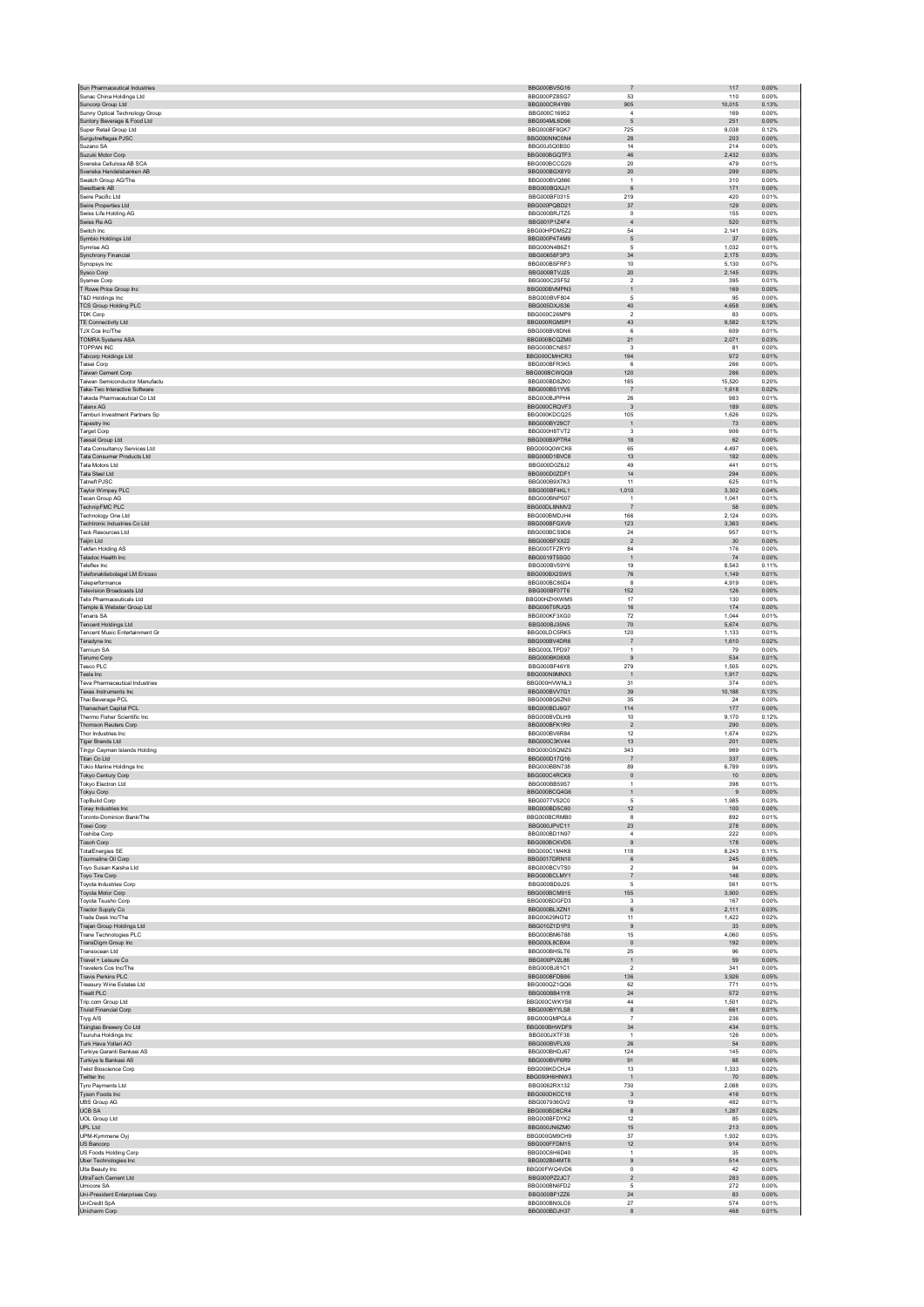| Unilever Indonesia Tbk PT                                             | BBG000BFGJG7                 | 125                           | 50               | 0.00%          |
|-----------------------------------------------------------------------|------------------------------|-------------------------------|------------------|----------------|
| Unilever PLC                                                          | BBG000C0M8X7                 | 68                            | 5.040            | 0.07%          |
| Union Pacific Corp<br>Uniper SE                                       | BBG000BW3299<br>BBG007NDF7H0 | 28<br>$\mathbf{1}$            | 9,865<br>83      | 0.13%<br>0.00% |
| Unipol Gruppo SpA                                                     | BBG000BGHKH0                 | 43                            | 319              | 0.00%          |
| UnipolSai Assicurazioni SpA                                           | BBG000BCR6X1                 | $\bf 24$                      | 91               | 0.00%          |
| <b>United Airlines Holdings Inc.</b><br>United Co RUSAL International | BBG000M65M61<br>BBG000W4XX79 | 3<br>66                       | 180<br>88        | 0.00%<br>0.00% |
| United Malt Grp Ltd                                                   | BBG00RMVY241                 | 23                            | 101              | 0.00%          |
| United Microelectronics Corp.                                         | BBG000BCWT65                 | 28                            | 91               | 0.00%          |
| United Overseas Bank Ltd                                              | BBG000BFDWJ8                 | 6                             | 177              | 0.00%          |
| United Parcel Service Inc.<br>United Rentals Inc.                     | BBG000L9CV04<br>BBG000BXMFC3 | $\overline{4}$<br>$\mathsf 3$ | 1.048<br>1,570   | 0.01%<br>0.02% |
| United Spirits Ltd                                                    | BBG000KGJM66                 | 9                             | 151              | 0.00%          |
| United Therapeutics Corp                                              | BBG000BV4XJ1                 | $^{\circ}$                    | 22               | 0.00%          |
| UnitedHealth Group Inc                                                | BBG000CH5208                 | 22                            | 15,228           | 0.20%          |
| Unity Software Inc.<br>Universal Music Group NV                       | BBG0056JW5G6<br>BBG012J967J2 | $\overline{7}$<br>66          | 1.282<br>2,563   | 0.02%<br>0.03% |
| Unum Group                                                            | BBG000BW2QX0                 | 3                             | 105              | 0.00%          |
| VF Corp                                                               | BBG000BWCKB6                 | $\mathbf{1}$                  | 76               | 0.00%          |
| VK Co Ltd                                                             | BBG00178PGX3                 | 6                             | 103              | 0.00%          |
| VMware Inc<br>Vale SA                                                 | BBG000BC9938<br>BBG000BHNR86 | $\mathbf{1}$<br>109           | 221<br>2,107     | 0.00%<br>0.03% |
| Valeo                                                                 | BBG000BCGYJ8                 | $\ensuremath{\mathsf{3}}$     | 108              | 0.00%          |
| Valero Energy Corp                                                    | BBG000BBGGQ1                 | $\overline{7}$                | 720              | 0.01%          |
| Valmet Oyj                                                            | BBG005PTLS84                 | $\overline{4}$                | 210              | 0.00%          |
| VanEck Gold Miners ETF/USA<br>Vedanta Ltd                             | BBG000PLNON7<br>BBG000CZG8N8 | 18<br>${\bf 26}$              | 782<br>163       | 0.01%<br>0.00% |
| Veeco Instruments Inc.                                                | BBG000BDCB28                 | $\overline{2}$                | 76               | 0.00%          |
| Veeva Systems Inc                                                     | BBG001CGB489                 | $\mathbf{0}$                  | 154              | 0.00%          |
| Venator Materials PLC                                                 | BBG00GNHP3Y0<br>BBG00R6VRJV0 | 14                            | 48               | 0.00%<br>0.05% |
| Ventia Services Group Pty Ltd<br>VeriSign Inc                         | BBG000BGKHZ3                 | 2,070<br>$\mathsf 0$          | 4,141<br>153     | 0.00%          |
| Verisk Analytics Inc                                                  | BBG000BCZL41                 | $\mathbf{1}$                  | 161              | 0.00%          |
| Vertex Pharmaceuticals Inc.                                           | BBG000C1S2X2                 | $\overline{1}$                | 310              | 0.00%          |
| Vestas Wind Systems A/S<br>Via S/A                                    | BBG000BJBK53<br>BBG000BWXYF9 | ${\bf 28}$<br>136             | 1,170<br>177     | 0.02%<br>0.00% |
| Viatris Inc                                                           | BBG00Y4RQNH4                 | $\overline{2}$                | $34\,$           | 0.00%          |
| Vibra Energia SA                                                      | BBG00JC2B374                 | 102                           | 537              | 0.01%          |
| Victoria's Secret & Co.                                               | BBG01103B471                 | $\mathbf{1}$                  | 63               | 0.00%          |
| Vienna Insurance Group AG Wien<br>Vinci SA                            | BBG000BJKZH7<br>BBG000BDXBJ7 | $\sqrt{2}$<br>$\overline{2}$  | 79<br>272        | 0.00%<br>0.00% |
| Vipshop Holdings Ltd                                                  | BBG002NLDLV8                 | 35                            | 407              | 0.01%          |
| Virgin Money UK PLC                                                   | BBG00BNHGK82                 | 110                           | 362              | 0.00%          |
| Visa Inc                                                              | BBG000PSKYX7                 | 33                            | 9.779            | 0.13%          |
| Vistra Corp<br>Viva Energy Group Ltd                                  | BBG00DXDL6Q1<br>BBG00L7QFD67 | $14$<br>2,209                 | 424<br>5,190     | 0.01%<br>0.07% |
| Vivendi SE                                                            | BBG000BC0R46                 | $10$                          | 185              | 0.00%          |
| Volkswagen AG                                                         | BBG000BCH458                 | 31                            | 9.240            | 0.12%          |
| Volvo AB                                                              | BBG000BCH2F1                 | 13                            | 402              | 0.01%          |
| Vonovia SE<br>Voya Financial Inc                                      | BBG000BT0ZM1<br>BBG000BCWKD6 | 79<br>$\mathbf{1}$            | 6,011<br>114     | 0.08%<br>0.00% |
| Vulcan Energy Resources Ltd                                           | BBG00KXSP9N5                 | 11                            | 119              | 0.00%          |
| Vulcan Materials Co                                                   | BBG000BWGYF8                 | 20                            | 5,841            | 0.08%          |
| W R Berkley Corp                                                      | BBG000BD1HP2                 | $\overline{1}$                | 72               | 0.00%          |
| <b>WEGSA</b><br>WH Group Ltd                                          | BBG000BV7KG9<br>BBG00699M8Q7 | 93<br>191                     | 757<br>165       | 0.01%<br>0.00% |
| WPP PLC                                                               | BBG000BF6B57                 | $\boldsymbol{9}$              | 180              | 0.00%          |
| WW Grainger Inc                                                       | BBG000BKR1D6                 | $\pmb{0}$                     | 315              | 0.00%          |
| Wacker Neuson SE                                                      | BBG000C6GMF0                 | 9                             | 372              | 0.00%          |
| Wal-Mart de Mexico SAB de CV<br>Walgreens Boots Alliance Inc          | BBG000BRQ507<br>BBG000BWLMJ4 | 1,138<br>11                   | 5,819<br>819     | 0.08%<br>0.01% |
| Walmart Inc                                                           | BBG000BWXBC2                 | 18                            | 3,569            | 0.05%          |
| Walt Disney Co/The                                                    | BBG000BH4R78                 | 10                            | 2,236            | 0.03%          |
| Wan Hai Lines Ltd                                                     | BBG000GQF9B6                 | 9                             | 87               | 0.00%          |
| Wanhua Chemical Group Co Ltd<br>Want Want China Holdings Ltd          | BBG00709HM07<br>BBG000R588R3 | $\mathsf S$<br>42             | 118<br>53        | 0.00%<br>0.00% |
| Warrior Met Coal Inc                                                  | BBG00GD1JMV4                 | $\mathbf 5$                   | 174              | 0.00%          |
| Wartsila OYJ Abp                                                      | BBG000BS65Q9                 | 8                             | 161              | 0.00%          |
| Waste Connections Inc.<br>Waste Management Inc                        | BBG000DZ8BC1<br>BBG000BWVSR1 | 9<br>$\overline{9}$           | 1.710<br>1,956   | 0.02%<br>0.03% |
| <b>Waters Corp</b>                                                    | BBG000FQRVM3                 | $\mathbf{1}$                  | 338              | 0.00%          |
| Webjet Ltd                                                            | BBG000C93BF2                 | 31                            | 160              | 0.00%          |
| Weichai Power Co Ltd                                                  | BBG000L8BY83                 | 86                            | 233              | 0.00%          |
| Wells Fargo & Co.<br>Wesfarmers Ltd                                   | BBG000BWQFY7<br>BBG000BFJYW3 | 114<br>114                    | 7.514<br>6,766   | 0.10%<br>0.09% |
| West African Resources Ltd                                            | BBG000R17C94                 | 80                            | 105              | 0.00%          |
| West Fraser Timber Co Ltd                                             | BBG000BD1GP4                 | $15\,$                        | 1,946            | 0.03%          |
| West Japan Railway Co                                                 | BBG000H5XXL7                 | 94                            | 5,395            | 0.07%          |
| West Pharmaceutical Services I<br>Western Areas Ltd                   | BBG000BX24N8<br>BBG000BWRT03 | $\mathbf{0}$<br>49            | 236<br>167       | 0.00%<br>0.00% |
| Western Digital Corp                                                  | BBG000BWNFZ9                 | 5                             | 452              | 0.01%          |
| Western Union Co/The                                                  | BBG000BB5373                 | 13                            | 313              | 0.00%          |
| Westgold Resources Ltd<br>Westlake Corp                               | BBG000BG27F7<br>BBG000PXZFW2 | 68<br>$^{\circ}$              | 139<br>59        | 0.00%<br>0.00% |
| Westpac Banking Corp                                                  | BBG000D0JD23                 | 1,330                         | 28,406           | 0.37%          |
| Westrack Co.                                                          | BBG008NXC572                 | 32                            | 1.960            | 0.03%          |
| Wharf Holdings Ltd/The                                                | BBG000BD5H69                 | $30\,$                        | 127              | 0.00%          |
| Wharf Real Estate Investment C<br>Wheaton Precious Metals Corp        | BBG00J76TKS1<br>BBG000BJCC41 | 66<br>$\overline{7}$          | 462<br>422       | 0.01%<br>0.01% |
| Whirlpool Corp                                                        | BBG000BWSV34                 | $\mathbf{1}$                  | 240              | 0.00%          |
| Wickes Group PLC                                                      | BBG00ZVX07Y2                 | 106                           | 466              | 0.01%          |
| Williams-Sonoma Inc                                                   | BBG000FSMWC3                 | $\overline{1}$                | 136              | 0.00%          |
| Willis Towers Watson PLC                                              |                              |                               |                  | 0.13%          |
| Wilmar International Ltd                                              | BBG000DB3KT1<br>BBG000BM10Z8 | 31<br>28                      | 10,116<br>119    | 0.00%          |
| WiseTech Global Ltd                                                   | BBG00CJZ0G09                 | 205                           | 11,998           | 0.16%          |
| Wix.com Ltd                                                           | BBG005CM7J89                 | $\Omega$                      | 92               | 0.00%          |
| Wolters Kluwer NV                                                     | BBG000BCHRW7                 | $10$                          | 1,686            | 0.02%          |
| Woodside Petroleum Ltd<br>Woolworths Group Ltd                        | BBG000B9XBS6<br>BBG000BF9Z06 | 588<br>283                    | 12,901<br>10,756 | 0.17%<br>0.14% |
| Woori Financial Group Inc                                             | BBG00LLPTRV9                 | 8                             | 118              | 0.00%          |
| Worldline SA/France                                                   | BBG006N9S3T3                 | $\overline{2}$                | 175              | 0.00%          |
| Worley Ltd                                                            | BBG000F1Q350                 | 431                           | 4,578            | 0.06%          |
| Wuestenrot & Wuerttembergische<br>Wuliangye Yibin Co Ltd              | BBG000C23MM5<br>BBG00DY65RX9 | $\mathbf 5$<br>4              | 125<br>198       | 0.00%<br>0.00% |
| Wuxi Biologics Cayman Inc                                             | BBG00GTY47H0                 | 14                            | 233              | 0.00%          |
| X5 Retail Group NV                                                    | BBG000DSM6V1                 | 19                            | 704              | 0.01%          |
| XP Inc<br>XPO Logistics Inc                                           | BBG012PQXTR0<br>BBG000L5CJF3 | $\mathbf{1}$<br>$\mathsf 0$   | 43<br>31         | 0.00%<br>0.00% |
| Xero Ltd                                                              | BBG003LRCPZ3                 | 144                           | 20.360           | 0.26%          |
| Xerox Holdings Corp                                                   | BBG00NNG2ZJ8                 | $\overline{4}$                | 119              | 0.00%          |
| Xiaomi Corp                                                           | BBG00KVTBY91                 | 94                            | 314              | 0.00%          |
| Xinyi Glass Holdings Ltd<br>Yakult Honsha Co Ltd                      | BBG000LG6G08<br>BBG000BCSQK0 | 32<br>$\sqrt{2}$              | 111<br>173       | 0.00%<br>0.00% |
| Yamada Holdings Co Ltd                                                | BBG000BL6414                 | 40                            | 188              | 0.00%          |
| Yamaha Motor Co Ltd                                                   | BBG000BDDSG5                 | $\ensuremath{\mathsf{3}}$     | 102              | 0.00%          |
| Yamazaki Baking Co Ltd<br>Yandex NV                                   | BBG000BCSDX5                 | $\mathcal{P}$                 | 31               | 0.00%          |
| Yang Ming Marine Transport Cor                                        | BBG001NVJ6W4<br>BBG000BJR7Y3 | ${\bf 26}$<br>25              | 2,177<br>150     | 0.03%<br>0.00% |
| Yankuang Energy Group Co Ltd                                          | BBG000BKZ1H3                 | 60                            | 164              | 0.00%          |
| Yapi ve Kredi Bankasi AS                                              | BBG000BVFT99                 | 157                           | 55               | 0.00%          |
| Yara International ASA<br>Yihai International Holding Lt              | BBG000KDG7R6<br>BBG00D7FS688 | $\mathbf{3}$<br>8             | 241<br>51        | 0.00%<br>0.00% |
| Yue Yuen Industrial Holdings L                                        | BBG000BG82F2                 | 22                            | $50\,$           | 0.00%          |
| Yuhan Corp                                                            | BBG000BDQQP5                 | 5                             | 367              | 0.00%          |
| Yum China Holdings Inc                                                | BBG00B8N0HG1                 | ${\bf 28}$                    | 1,901            | 0.02%          |
| Yum! Brands Inc<br>ZTE Corp                                           | BBG000BH3GZ2<br>BBG000FK8474 | 10<br>27                      | 1,917<br>100     | 0.02%<br>0.00% |
| ZTO Express Cayman Inc                                                | BBG00DY7QWH1                 | $\overline{4}$                | 171              | 0.00%          |
| Zalando SE                                                            | BBG001XVXHF2                 | $\mathbf{1}$                  | 58               | 0.00%          |
| Zebra Technologies Corp                                               | BBG000CC7LQ7                 | $\overline{\mathbf{2}}$<br>5  | 1,644<br>296     | 0.02%<br>0.00% |
| Zenkoku Hosho Co Ltd<br>Zijin Mining Group Co Ltd                     | BBG000C0PPJ2<br>BBG000DCTP29 | 79                            | 130              | 0.00%          |
| Zillow Group Inc<br>Zimmer Biomet Holdings Inc                        | BBG009NRSWJ4<br>BBG000BKPL53 | $\mathbf{1}$<br>$^{\circ}$    | 109<br>33        | 0.00%<br>0.00% |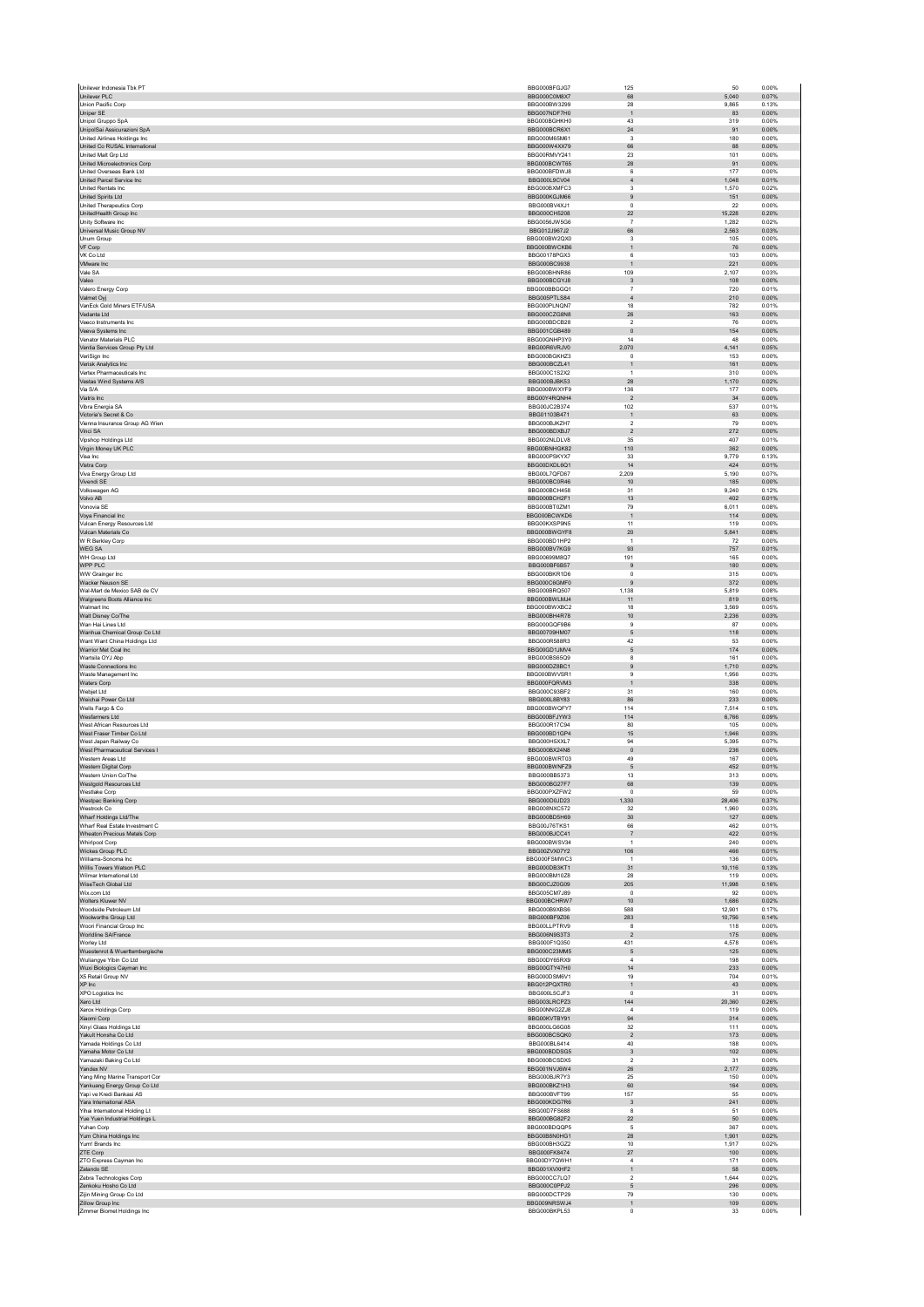| Zions Bancorp NA                                                            | BBG000BX9WL1                                 | 19                       | 1,652                 | 0.02%                   |
|-----------------------------------------------------------------------------|----------------------------------------------|--------------------------|-----------------------|-------------------------|
| Zip Co Ltd                                                                  | BBG000PX4996                                 | 39                       | 169                   | 0.00%                   |
| Zoetis Inc.<br>Zoominfo Technologies Inc                                    | BBG0039320N9<br>BBG00S1HJ3M8                 | 11<br>16                 | 3,837<br>1,391        | 0.05%<br>0.02%          |
| Zurich Insurance Group AG                                                   | BBG000DM6PM0                                 | 29                       | 17,775                | 0.23%                   |
| a2 Milk Co Ltd/The                                                          | BBG0089XM0W0                                 | 478                      | 2,612                 | 0.03%                   |
| abrdn plc<br>adidas AG                                                      | BBG000N2C023<br>BBG000FR1Q22                 | 24<br>$\overline{4}$     | 109<br>1.440          | 0.00%<br>0.02%          |
| carsales.com Ltd                                                            | BBG000CJYVC5                                 | 326                      | 8,182                 | 0.11%                   |
| eBay Inc                                                                    | BBG000C43RR5                                 | 13                       | 1,165                 | 0.02%                   |
| iA Financial Corp Inc                                                       | BBG00K6988R4                                 | $\mathbf{1}$<br>$\Omega$ | 69                    | 0.00%                   |
| iHeartMedia Inc<br>ioneer Ltd                                               | BBG00P2FSNZ9<br>BBG000TS1VS6                 | 192                      | $\overline{1}$<br>154 | 0.00%<br>0.00%          |
| nib holdings Ltd/Australia                                                  | BBG000TS8052                                 | 803                      | 5,631                 | 0.07%                   |
| oOh!media Ltd                                                               | BBG007N467L5                                 | 50                       | 85                    | 0.00%                   |
| salesforce.com Inc<br>thyssenkrupp AG                                       | BBG000BN2DC2<br>BBG000BHPST9                 | 14<br>$\overline{2}$     | 4,848<br>27           | 0.06%<br>0.00%          |
| voestalpine AG                                                              | BBG000FJH743                                 | 24                       | 1.217                 | 0.02%                   |
| <b>Total</b>                                                                |                                              |                          | 3,265,605             | 42.49%                  |
| <b>UNLISTED EQUITY</b>                                                      |                                              |                          |                       |                         |
| Investment in non-associated entities;                                      |                                              |                          |                       |                         |
| Held directly or by associated entities or by PSTs                          |                                              |                          |                       |                         |
| Externally managed                                                          |                                              |                          |                       |                         |
| Name of Fund Manager<br>Doosan Heavy Industries & Construction Co Ltd       |                                              |                          | Value (AUD)<br>-1     | Weighting (%)<br>0.00%  |
| <b>IHS Markit Ltd</b>                                                       |                                              |                          | 254                   | 0.00%                   |
| Nedbank Group Ltd                                                           |                                              |                          | 17                    | 0.00%                   |
| Xilinx Inc<br>Schroder ISF Global Equity                                    |                                              |                          | 1,723<br>38.199       | 0.02%<br>0.50%          |
| Schroder ISF QEP Global ESG                                                 |                                              |                          | 8,276                 | 0.11%                   |
| Schroder International Selection Fund - Emerging Markets Equity             |                                              |                          | 13,979                | 0.18%                   |
| Alpha<br>Athene Holding Ltd                                                 |                                              |                          | 109                   | 0.00%                   |
| McAfee Corp                                                                 |                                              |                          | 57                    | 0.00%                   |
| MMC Norilsk Nickel PJSC<br>CIT Group Inc                                    |                                              |                          | 571                   | 0.01%                   |
| Royal Dutch Shell PLC                                                       |                                              |                          | 67<br>4,132           | 0.00%<br>0.05%          |
| HollyFrontier Corp                                                          |                                              |                          | 53                    | 0.00%                   |
| <b>BHP Billiton PLC</b>                                                     |                                              |                          | 2,614                 | 0.03%                   |
| ICA Gruppen AB<br>Santander Consumer USA Holdings Inc                       |                                              |                          | 272<br>161            | 0.00%<br>0.00%          |
| Sberbank of Russia PJSC                                                     |                                              |                          | 194                   | 0.00%                   |
| Cordiant Digital Infrastructure Ltd                                         |                                              |                          | 751                   | 0.01%                   |
| Lendi Ptv Ltd<br>Class Ltd                                                  |                                              |                          | 2,652<br>9            | 0.03%<br>0.00%          |
| Schroder International Selection Fund - Asian Equity Yield                  |                                              |                          | 10,838                | 0.14%                   |
| Afterpay Touch Group Ltd                                                    |                                              |                          | 20,825                | 0.27%                   |
| <b>Total</b>                                                                |                                              |                          | 105,754               | 1.38%                   |
| <b>LISTED PROPERTY#</b>                                                     |                                              |                          |                       |                         |
| Name/kind of investment item                                                | <b>Security Identifier</b>                   | <b>Units held</b>        | Value (AUD)           | Weighting (%)           |
| Abacus Property Group                                                       | BBG000BSY5T5                                 | 35                       | 133                   | 0.00%                   |
| Alexandria Real Estate Equitie<br>American Campus Communities In            | BBG000BC33T9<br>BBG000M9KP89                 | 23<br>43                 | 7,143<br>3,417        | 0.09%<br>0.04%          |
| American Tower Corp                                                         | BBG000B9XYV2                                 | 21                       | 8.628                 | 0.11%                   |
| Arena REIT                                                                  | BBG004K7CX70                                 | 54                       | 268                   | 0.00%                   |
| Assura PLC<br>AvalonBay Communities Inc                                     | BBG000CPPKR9<br>BBG000BLPBL5                 | 2,095<br>$\overline{1}$  | 2.724<br>456          | 0.04%<br>0.01%          |
| <b>BBGI Global Infrastructure SA</b>                                        | BBG002B287V0                                 | 686                      | 2.243                 | 0.03%                   |
| <b>BWP Trust</b>                                                            | BBG000C5PJD1                                 | 79                       | 326                   | 0.00%                   |
| Big Yellow Group PLC                                                        | BBG000BJYJG9                                 | 141                      | 4,476                 | 0.06%                   |
| Bluefield Solar Income Fund Lt<br>Boston Properties Inc                     | BBG004RV8H70<br>BBG000BS5CM9                 | 601<br>$\sqrt{2}$        | 1.392<br>306          | 0.02%<br>0.00%          |
| British Land Co PLC/The                                                     | BBG000BD7DW7                                 | $\overline{2}$           | 17                    | 0.00%                   |
| Camden Property Trust                                                       | BBG000BB0V03                                 | 18                       | 4,497                 | 0.06%                   |
| Canadian Apartment Properties<br>CapitaLand Integrated Commerci             | BBG000BGHJ83<br>BBG000HR2RM5                 | 76<br>106                | 4,937<br>220          | 0.06%<br>0.00%          |
| Centuria Capital Group                                                      | BBG00DZQQRX1                                 | 92                       | 324                   | 0.00%                   |
| Centuria Industrial REIT                                                    | BBG003Q1QNZ5                                 | 49                       | 204                   | 0.00%                   |
| Centuria Office REIT<br>Charter Hall Group                                  | BBG007HVZ954<br>BBG000FJ5657                 | 38<br>40                 | 88<br>823             | 0.00%<br>0.01%          |
| Charter Hall Long Wale REIT                                                 | BBG00DY7NVH6                                 | 54                       | 272                   | 0.00%                   |
| Charter Hall Retail REIT                                                    | BBG000KWGX79                                 | 46                       | 195                   | 0.00%                   |
| Charter Hall Social Infrastruc<br>Cofinimmo SA                              | BBG000PRQLD3                                 | 55                       | 229                   | 0.00%                   |
| Covivio                                                                     | BBG000DXV7K0<br>BBG000BJ2HD1                 | 15<br>$\,0\,$            | 3,302<br>46           | 0.04%<br>0.00%          |
| Cromwell Property Group                                                     | BBG000BYDS97                                 | 118                      | 102                   | 0.00%                   |
| Crown Castle International Cor                                              | BBG000FV1Z23                                 | 25                       | 7,118                 | 0.09%                   |
| CubeSmart<br>CyrusOne Inc                                                   | BBG000HF28Q9<br>BBG0038V5TX1                 | 93<br>5                  | 7,272<br>659          | 0.09%<br>0.01%          |
| Daiwa House REIT Investment Co                                              | BBG000DD3HR6                                 | $\bf{0}$                 | 137                   | 0.00%                   |
| Derwent London PLC                                                          | BBG000BDFV58                                 | 67<br>94                 | 4,255                 | 0.06%<br>0.01%          |
|                                                                             |                                              |                          |                       |                         |
| Dexus                                                                       | <b>BBG011KHG482</b>                          |                          | 1,041                 |                         |
| Dexus Convenience Retail REIT<br>Dexus Industria REIT                       | BBG00H1LLJ27<br>BBG005KPLPB9                 | $\overline{9}$<br>19     | 31<br>66              | 0.00%<br>0.00%          |
| Digital Realty Trust Inc                                                    | BBG000Q5ZRM7                                 | $\overline{\mathbf{2}}$  | 517                   | 0.01%                   |
| Duke Realty Corp                                                            | BBG000BHD8S7                                 | $\overline{4}$           | 317                   | 0.00%                   |
| Elanor Commercial Property Fun                                              | BBG00QT8WBP6<br>BBG000MBDGM6                 | 18<br>18                 | $20\,$<br>20,442      | 0.00%<br>0.27%          |
| Equinix Inc<br>Equity LifeStyle Properties In                               | BBG000BB7SX7                                 | 45                       | 5.445                 | 0.07%                   |
| <b>Equity Residential</b>                                                   | BBG000BG8M31                                 | 68<br>24                 | 8,462                 | 0.11%                   |
| Essex Property Trust Inc<br>Extra Space Storage Inc                         | BBG000CGJMB9<br>BBG000PV27K3                 | $\overline{1}$           | 11,865<br>320         | 0.15%<br>0.00%          |
| Federal Realty Investment Trus                                              | BBG000BJVN28                                 | $32\,$                   | 5,976                 | 0.08%                   |
| Fibra Uno Administracion SA de                                              | BBG001F4V2C0                                 | 18                       | 26                    | 0.00%                   |
| GCP Infrastructure Investments<br><b>GDI Property Group</b>                 | BBG000BL2KX7<br>BBG001J2N6K1                 | 2,358<br>58              | 4,762<br>64           | 0.06%<br>0.00%          |
| GPT Group/The                                                               | BBG000BBTG05                                 | 166                      | 899                   | 0.01%                   |
| Gecina SA                                                                   | BBG000BC2R35                                 | $\,$ 0                   | 54                    | 0.00%                   |
| Goodman Group<br>Greencoat UK Wind PLC/Funds                                | BBG000QT5K61<br>BBG0043PV6Q6                 | 147<br>5,400             | 3.893<br>14,143       | 0.05%<br>0.18%          |
| Growthpoint Properties Austral                                              | BBG000NM50P2                                 | 26                       | 113                   | 0.00%                   |
| Healthcare Trust of America In                                              | BBG000PRJCX9                                 | 65                       | 2,986                 | 0.04%                   |
| Healthpeak Properties Inc.<br>Home Consortium Ltd                           | BBG000BKYDP9<br>BBG013KLVRC6                 | 140<br>35                | 6,948<br>281          | 0.09%<br>0.00%          |
| HomeCo Daily Needs REIT                                                     | BBG00XVDH1K1                                 | 43                       | 69                    | 0.00%                   |
| Host Hotels & Resorts Inc                                                   | BBG000BL8804                                 | 222                      | 5,302                 | 0.07%                   |
| <b>Hotel Property Investments</b>                                           | BBG000PWTZX6<br>BBG000BJ32Z9                 | 17<br>55                 | 63<br>342             | 0.00%<br>0.00%          |
| Ingenia Communities Group<br>Inmobiliaria Colonial Socimi S                 | BBG000BR8552                                 | 15                       | 190                   | 0.00%                   |
| Invitation Homes Inc                                                        | BBG00FQH6BS9                                 | 238                      | 14,865                | 0.19%                   |
| Iron Mountain Inc.<br>Irongate Group                                        | BBG000KCZPC3<br>BBG00P2JPR94                 | $\overline{a}$<br>40     | 318<br>70             | 0.00%<br>0.00%          |
| Japan Metropolitan Fund Invest                                              | BBG000BLFT55                                 | $\,0\,$                  | 76                    | 0.00%                   |
| Kilroy Realty Corp                                                          | BBG000BLMXN8                                 | 68                       | 6.260                 | 0.08%                   |
| Kimco Realty Corp                                                           | BBG000CN3S73<br>BBG000BDX939                 | 347<br>114               | 11,772<br>3,712       | 0.15%<br>0.05%          |
| Klepierre SA<br>Land Securities Group PLC                                   | BBG000BDPHS3                                 | 13                       | 195                   | 0.00%                   |
| Link REIT                                                                   | BBG000P9D267                                 | 540                      | 6,536                 | 0.09%                   |
| Macerich Co/The                                                             | BBG000BL9C59                                 | -3<br>$\overline{4}$     | 64                    | 0.00%                   |
| Medical Properties Trust Inc<br>Mid-America Apartment Communit              | BBG000BGRB25<br>BBG000BLMY92                 | $\overline{1}$           | 121<br>370            | 0.00%<br>0.00%          |
| Mirvac Group                                                                | BBG000BK3JL4                                 | 1,780                    | 5,180                 | 0.07%                   |
| National Storage REIT                                                       | BBG005M8TBY3<br>BBG000HG80M2                 | 755<br>$\overline{0}$    | 2,009<br>106          | 0.03%<br>0.00%          |
| Nippon Building Fund Inc<br>Nippon Prologis REIT Inc                        | BBG003TFHQK0                                 | $\mathbf{1}$             | 4,941                 | 0.06%                   |
| Nomura Real Estate Master Fund                                              | BBG009XZY7T2                                 | $\circ$                  | 79                    | 0.00%                   |
| Prologis Inc                                                                | BBG000B9Z0J8                                 | 102                      | 23,685                | 0.31%                   |
| Public Storage<br>RAM Essential Services Propert                            | BBG000BPPN67<br>BBG012NNBB29                 | $\boldsymbol{9}$<br>30   | 4,722<br>30           | 0.06%<br>0.00%          |
| Rayonier Inc                                                                | BBG000BG7L34                                 | $47\,$                   | 2,615                 | 0.03%                   |
| Realty Income Corp                                                          | BBG000DHPN63                                 | $\overline{5}$           | 468                   | 0.01%                   |
| Regency Centers Corp<br>Rexford Industrial Realty Inc.<br>Rural Funds Group | BBG000BL46Q4<br>BBG004MB82R0<br>BBG005ZQ5M44 | $\sqrt{2}$<br>76         | 220<br>8,472<br>103   | 0.00%<br>0.11%<br>0.00% |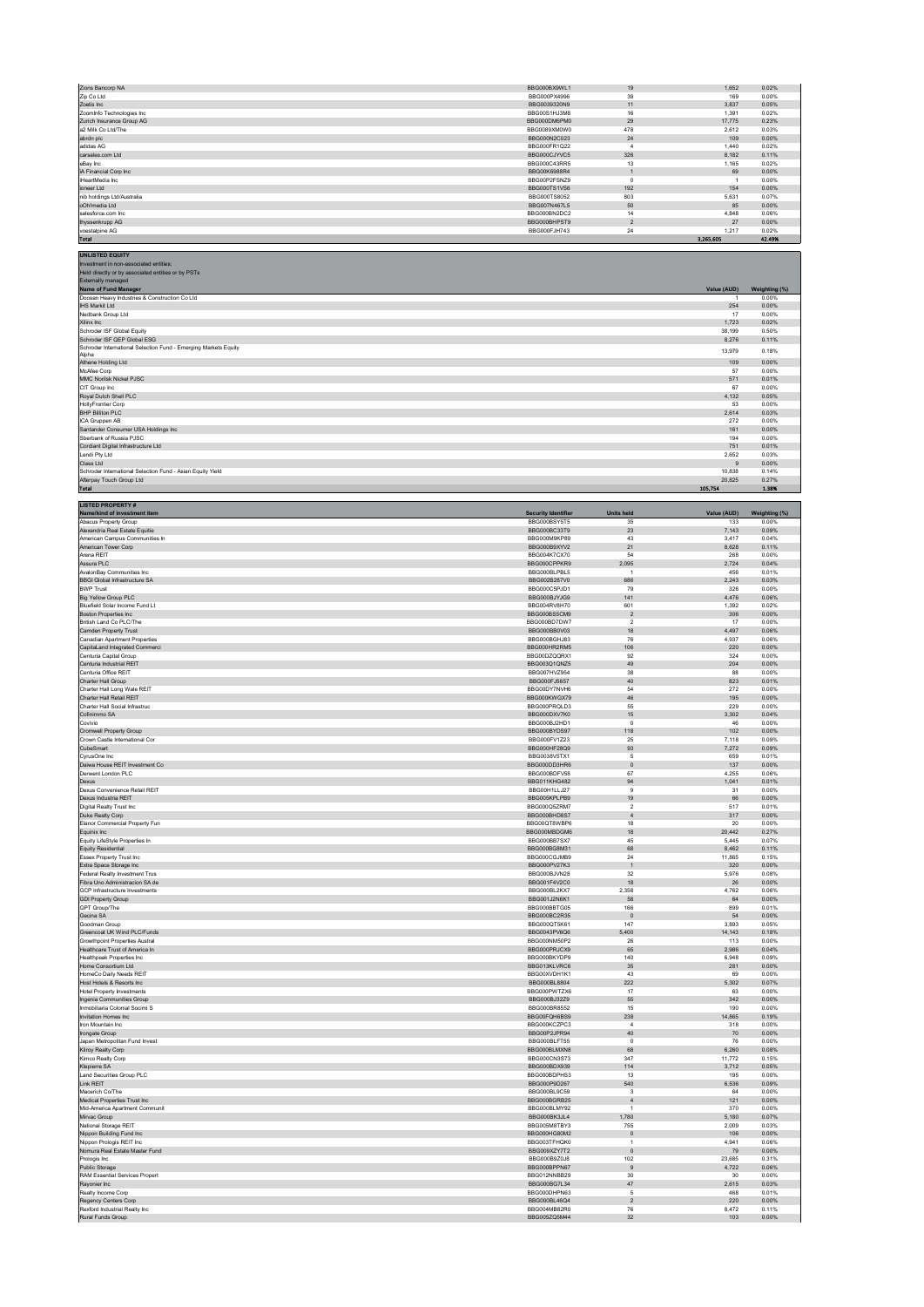| SBA Communications Corp                                                                                                                                                                                    | BBG000D2M0Z7                        | $\overline{1}$                         | 522                | 0.01%                  |
|------------------------------------------------------------------------------------------------------------------------------------------------------------------------------------------------------------|-------------------------------------|----------------------------------------|--------------------|------------------------|
| SL Green Realty Corp<br>Scentre Group                                                                                                                                                                      | BBG000BVP5P2<br>BBG0064P2D05        | 9<br>2.208                             | 886<br>6.978       | 0.01%<br>0.09%         |
| Segro PLC                                                                                                                                                                                                  | BBG000BF1HY7                        | 197                                    | 5,273              | 0.07%                  |
| Shaftesbury PLC<br>Shopping Centres Australasia P                                                                                                                                                          | BBG000BF1332<br>BBG003GQCDD2        | 564<br>97                              | 6,458<br>288       | 0.08%<br>0.00%         |
| Simon Property Group Inc<br>Stockland                                                                                                                                                                      | BBG000BJ2D31                        | $\sqrt{4}$<br>418                      | 841                | 0.01%                  |
| Sun Communities Inc                                                                                                                                                                                        | BBG000BC24D5<br>BBG000BLJWF3        | $\overline{1}$                         | 1,774<br>296       | 0.02%<br>0.00%         |
| Terreno Realty Corp<br>UDR Inc.                                                                                                                                                                            | BBG000PV3J62<br>BBG000C41023        | $12 \overline{ }$<br>$\overline{2}$    | 1,374<br>199       | 0.02%<br>0.00%         |
| UNITE Group PLC/The                                                                                                                                                                                        | BBG000BWQ5J6                        | 96                                     | 1,992              | 0.03%                  |
| Unibail-Rodamco-Westfield<br>Urban Edge Properties                                                                                                                                                         | <b>BBG00L16FN29</b><br>BBG006BFYQN0 | 2.031<br>152                           | 9.869<br>3,969     | 0.13%<br>0.05%         |
| Urban Logistics REIT PLC                                                                                                                                                                                   | BBG00CJT80V6<br>BBG00HVVB499        | 702                                    | 2,445<br>389       | 0.03%<br>0.01%         |
| VICI Properties Inc<br>Ventas Inc                                                                                                                                                                          | BBG000FRVHB9                        | 9<br>$\sqrt{5}$                        | 327                | 0.00%                  |
| <b>Vicinity Centres</b><br>Vornado Realty Trust                                                                                                                                                            | BBG000HH1RP5<br>BBG000BWHD54        | 884<br>$\overline{\mathbf{3}}$         | 1,495<br>188       | 0.02%<br>0.00%         |
| WP Carey Inc                                                                                                                                                                                               | BBG000BCQM58                        | $\sqrt{2}$                             | 190                | 0.00%                  |
| Warehouses De Pauw CVA<br>Waypoint REIT Ltd                                                                                                                                                                | BBG000BXFW61<br>BBG00D9Z8FS2        | 60<br>109                              | 3.978<br>309       | 0.05%<br>0.00%         |
| Welltower Inc.                                                                                                                                                                                             | BBG000BKY1G5<br>BBG000BX3BL3        | 102<br>$10$                            | 12.083             | 0.16%                  |
| Weyerhaeuser Co<br><b>Total</b>                                                                                                                                                                            |                                     |                                        | 539<br>320,499     | 0.01%<br>4.17%         |
| <b>UNLISTED PROPERTY</b><br>Investment in non-associated entities;<br>Held directly or by associated entities or by PSTs<br>Externally managed<br>Name of Fund Manager<br>Aventus Retail Property Fund Ltd |                                     |                                        | Value (AUD)<br>134 | Weighting (%)<br>0.00% |
| Barwon                                                                                                                                                                                                     |                                     |                                        | 104,405            | 1.36%                  |
| Vicinity<br>APN Development Fund 2                                                                                                                                                                         |                                     |                                        | 192,132<br>3,700   | 2.50%<br>0.05%         |
| AMP                                                                                                                                                                                                        |                                     |                                        | 199,440            | 2.59%                  |
| <b>Total</b>                                                                                                                                                                                               |                                     |                                        | 499,811            | 6.50%                  |
| <b>LISTED INFRASTRUCTURE</b><br>Name/kind of investment item                                                                                                                                               | <b>Security Identifier</b>          | <b>Units held</b>                      | Value (AUD)        | Weighting (%)          |
| A2A SpA                                                                                                                                                                                                    | BBG000BFOXY5                        | 1.956                                  | 5.262              | 0.07%                  |
| AGL Energy Ltd<br>APA Group                                                                                                                                                                                | BBG000KB8C89<br>BBG000BC42W6        | 55<br>699                              | 336<br>7,032       | 0.00%<br>0.09%         |
| AT&T Inc                                                                                                                                                                                                   | BBG000BSJK37                        | ${\bf 74}$                             | 2,499              | 0.03%                  |
| Acciona SA<br>Adani Ports & Special Economic                                                                                                                                                               | BBG000BMJCK9<br>BBG000L4ZG49        | $\,0\,$<br>22                          | 67<br>299          | 0.00%<br>0.00%         |
| Adani Total Gas Ltd                                                                                                                                                                                        | BBG005MVWTN1                        | 14                                     | 443                | 0.01%                  |
| Adani Transmission Ltd<br>Advanced Info Service PCL                                                                                                                                                        | BBG008396QB3<br>BBG000BL8TQ0        | 12<br>79                               | 382<br>749         | 0.00%<br>0.01%         |
| Aena SME SA<br>Algonquin Power & Utilities Co                                                                                                                                                              | BBG003T4Y470<br>BBG000BLZFL5        | 18<br>9                                | 3,872<br>173       | 0.05%<br>0.00%         |
| Alliant Energy Corp                                                                                                                                                                                        | BBG000DW4Q75                        | $\ensuremath{\mathsf{3}}$              | 281                | 0.00%                  |
| Ameren Corp<br>America Movil SAB de CV                                                                                                                                                                     | BBG000B9X8C0<br>BBG000CYPVX9        | $\overline{2}$<br>1,271                | 291<br>2,031       | 0.00%<br>0.03%         |
| American Electric Power Co Inc                                                                                                                                                                             | BBG000BB9KF2                        | 19                                     | 2,356              | 0.03%                  |
| American Water Works Co Inc.<br>Atlantia SpA                                                                                                                                                               | BBG000TRJ294<br>BBG000PW1303        | 9<br>12                                | 2.230<br>323       | 0.03%<br>0.00%         |
| Atlas Arteria Ltd                                                                                                                                                                                          | BBG000BCT4P3                        | 742                                    | 5,136              | 0.07%                  |
| Atmos Energy Corp<br>Auckland International Airport                                                                                                                                                        | BBG000BRNGM2<br>BBG000K0S531        | 14<br>21                               | 2.016<br>148       | 0.03%<br>0.00%         |
| Aussie Broadband Ltd                                                                                                                                                                                       | BBG001Y03WG8                        | 17                                     | 79                 | 0.00%                  |
| Avangrid Inc<br>Axiata Group Bhd                                                                                                                                                                           | BBG00B8NWRF5<br>BBG000NXP8K4        | 86<br>14                               | 5,900<br>20        | 0.08%<br>0.00%         |
| BCE Inc<br><b>BT Group PLC</b>                                                                                                                                                                             | BBG000DQ7170<br>BBG000C05R82        | 6<br>281                               | 436<br>888         | 0.01%<br>0.01%         |
| <b>Bharti Airtel Ltd</b>                                                                                                                                                                                   | BBG000DX1FT6                        | 120                                    | 1.519              | 0.02%                  |
| CCR SA<br>CK Infrastructure Holdings Ltd                                                                                                                                                                   | BBG000LVGQW7<br>BBG000H3CDH4        | 75<br>42                               | 215<br>369         | 0.00%<br>0.00%         |
| CLP Holdings Ltd                                                                                                                                                                                           | BBG000BDV566                        | 81                                     | 1.130              | 0.01%                  |
| CMS Energy Corp<br>COSCO SHIPPING Energy Transpor                                                                                                                                                          | BBG000BFVXX0<br>BBG000BLPS92        | $\sqrt{4}$<br>95                       | 329<br>50          | 0.00%<br>0.00%         |
| CPFL Energia SA<br>Canadian Utilities Ltd.                                                                                                                                                                 | BBG000Q99216                        | $23\,$                                 | 155                | 0.00%                  |
| Cellnex Telecom SA                                                                                                                                                                                         | BBG000BYDP11<br>BBG008G74Z89        | $\overline{2}$<br>89                   | 77<br>7,116        | 0.00%<br>0.09%         |
| CenterPoint Energy Inc<br>Centrais Eletricas Brasileiras                                                                                                                                                   | BBG000FDBX90<br>BBG000BDG493        | $\overline{7}$<br>$\overline{7}$       | 277<br>59          | 0.00%<br>0.00%         |
| Centrica PLC                                                                                                                                                                                               | BBG000BPFPZ1                        | 423                                    | 563                | 0.01%                  |
| Cheniere Energy Inc<br>China Gas Holdings Ltd                                                                                                                                                              | BBG000C3HSR0<br>BBG000C2ZS65        | 65<br>58                               | 9,021<br>165       | 0.12%<br>0.00%         |
| China Merchants Port Holdings                                                                                                                                                                              | BBG000BGBQC8                        | 26                                     | 65                 | 0.00%                  |
| China Mobile Ltd<br>China Resources Gas Group Ltd                                                                                                                                                          | BBG000BZWNT2<br>BBG000DP29N2        | 44<br>$23\,$                           | 359<br>182         | 0.00%<br>0.00%         |
| China Suntien Green Energy Cor                                                                                                                                                                             | BBG001657YZ9                        | 102                                    | 109                | 0.00%                  |
| China Telecom Corp Ltd<br>China Tower Corp Ltd                                                                                                                                                             | BBG000BL05Q0<br>BBG00LD1QR26        | $177$<br>609                           | 81<br>92           | 0.00%<br>0.00%         |
| China Unicom Hong Kong Ltd                                                                                                                                                                                 | BBG000DZ05Z7                        | 391                                    | 269                | 0.00%                  |
| Chorus Ltd<br>Chubu Electric Power Co Inc                                                                                                                                                                  | BBG00282P8M3<br>BBG000BNBHR7        | 60<br>55                               | 399<br>802         | 0.01%<br>0.01%         |
| Chugoku Electric Power Co Inc/<br>Chunghwa Telecom Co Ltd                                                                                                                                                  | BBG000BNC5C8<br>BBG000D2FM87        | $\overline{2}$<br>243                  | 28<br>1,405        | 0.00%<br>0.02%         |
| Consolidated Edison Inc.                                                                                                                                                                                   | BBG000BHLYS1                        | 54                                     | 6,320              | 0.08%                  |
| Contact Energy Ltd<br>DHT Holdings Inc.                                                                                                                                                                    | BBG00B2W76N6<br>BBG000G3RXX7        | $37\,$<br>96                           | 282<br>686         | 0.00%<br>0.01%         |
| DT Midstream Inc                                                                                                                                                                                           | BBG0112Z58J3                        | $\overline{1}$                         | 34                 | 0.00%                  |
| DTE Energy Co<br>Dalrymple Bay Infrastructure L                                                                                                                                                            | BBG000BB29X4<br>BBG00Y52L2Q9        | $\overline{\mathbf{2}}$<br>21          | 388<br>43          | 0.01%<br>0.00%         |
| Deutsche Telekom AG                                                                                                                                                                                        | BBG000HJTKL0<br>BBG000QMQF55        | 41<br>3,133                            | 1,049<br>232       | 0.01%<br>0.00%         |
| Dialog Axiata PLC<br>Dominion Energy Inc                                                                                                                                                                   | BBG000BGVW60                        | 8                                      | 917                | 0.01%                  |
| Duke Energy Corp<br>F ON SE                                                                                                                                                                                | BBG000BHGDH5<br>BBG000BR7M47        | 48<br>364                              | 6,975<br>6.942     | 0.09%<br>0.09%         |
| EDP - Energias de Portugal SA                                                                                                                                                                              | BBG000BPCKW8                        | 133                                    | 1,004              | 0.01%                  |
| <b>ENN Energy Holdings Ltd</b><br>Edison International                                                                                                                                                     | BBG000N6X3L4<br>BBG000D7RKJ5        | 11<br>5                                | 290<br>442         | 0.00%<br>0.01%         |
| Electricite de France SA                                                                                                                                                                                   | BBG000BJNCV9<br>BBG000BJJ834        | $10$                                   | 159                | 0.00%                  |
| Emera Inc<br>Emirates Telecommunications Gr                                                                                                                                                                | BBG000C0ZM17                        | $\sqrt{5}$<br>$\sqrt{5}$               | 312<br>59          | 0.00%<br>0.00%         |
| Enagas SA<br>Enbridge Inc.                                                                                                                                                                                 | BBG000BD5B99<br><b>BBG000C7P7N2</b> | 181<br>19                              | 5,772<br>1.015     | 0.08%<br>0.01%         |
| Endesa SA                                                                                                                                                                                                  | BBG000C1Q594                        | 197                                    | 6,210              | 0.08%                  |
| Enel Americas SA<br>Enel SpA                                                                                                                                                                               | BBG000BKWZS9<br>BBG000BK43F5        | 539<br>129                             | 81<br>1,417        | 0.00%<br>0.02%         |
| Engie SA                                                                                                                                                                                                   | BBG000BJNPL1                        | 40                                     | 812                | 0.01%                  |
| <b>Entergy Corp</b><br>Equitrans Midstream Corp                                                                                                                                                            | BBG000C1FQS9<br>BBG00K53L394        | $\overline{\mathbf{3}}$<br>5           | 411<br>${\bf 78}$  | 0.01%<br>0.00%         |
| <b>Essential Utilities Inc.</b><br>Estia Health Ltd                                                                                                                                                        | BBG000BRMJN6<br>BBG005PCNG03        | $\overline{\mathbf{3}}$<br>$\sqrt{24}$ | 249<br>${\bf 56}$  | 0.00%<br>0.00%         |
| Evergy Inc                                                                                                                                                                                                 | BBG00H433CR2                        | $\overline{\mathbf{3}}$                | 290                | 0.00%                  |
| Eversource Energy<br>Exelon Corp                                                                                                                                                                           | BBG000BQ87N0<br>BBG000J6XT05        | 56<br>$34\,$                           | 7.041<br>2,676     | 0.09%<br>0.03%         |
| <b>FLEX LNG Ltd</b>                                                                                                                                                                                        | BBG000R4RKQ9                        | $\mathbf{Q}$                           | 269                | 0.00%                  |
| Far EasTone Telecommunications<br>FirstEnergy Corp                                                                                                                                                         | BBG000CK1XH9<br>BBG000BB6M98        | 113<br>8                               | 362<br>456         | 0.00%<br>0.01%         |
| Fortis Inc/Canada<br>Fortum Oyj                                                                                                                                                                            | BBG000BYTHG6<br>BBG000CKYDQ7        | $\overline{7}$<br>$\sqrt{2}$           | 473<br>79          | 0.01%<br>0.00%         |
| G8 Education Ltd                                                                                                                                                                                           | BBG000TRZ900                        | 2,110                                  | 2.342              | 0.03%                  |
| GAIL India Ltd<br>Getlink SE                                                                                                                                                                               | BBG000B9Y2W0<br>BBG000TVW0V9        | $72\,$<br>18                           | 173<br>404         | 0.00%<br>0.01%         |
| Global Ports Investments PLC                                                                                                                                                                               | BBG001QSKQG0                        | 120                                    | 615                | 0.01%                  |
| Globe Telecom Inc<br>Golar   NG   td                                                                                                                                                                       | BBG000BFXK57<br>BBG000K14TT5        | $^{\rm 8}$<br>12                       | 732<br>205         | 0.01%<br>0.00%         |
| Grupo Aeroportuario del Pacifi                                                                                                                                                                             | BBG000BLDJX8                        | 19                                     | 365                | 0.00%                  |
| Grupo Aeroportuario del Surest<br>Guangdong Investment Ltd                                                                                                                                                 | BBG000C98YD9<br>BBG000BDW8M1        | 18<br>104                              | 517<br>182         | 0.01%<br>0.00%         |
| HCA Healthcare Inc                                                                                                                                                                                         | BBG000QW7VC1                        | $\overline{\mathbf{2}}$                | 743                | 0.01%                  |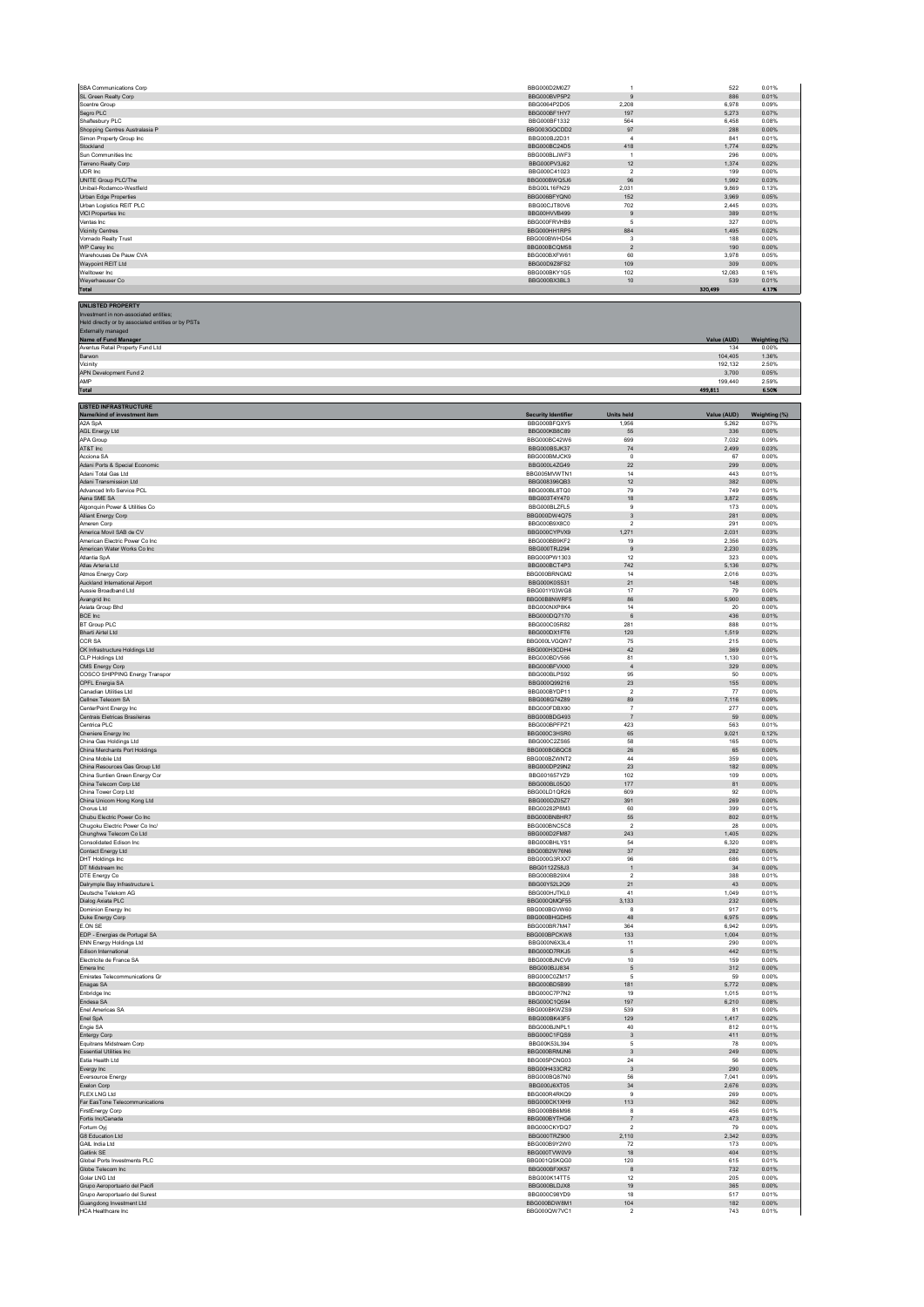| HK Electric Investments & HK E                                | BBG005Q0XWK0                        | $16\,$                        | $22\,$          | 0.00%          |
|---------------------------------------------------------------|-------------------------------------|-------------------------------|-----------------|----------------|
| HKT Trust & HKT Ltd<br>Hafnia Ltd                             | BBG00226B1T3<br>BBG00N2XW7Z5        | 37<br>181                     | 68<br>491       | 0.00%<br>0.01% |
| Hawaiian Electric Industries I                                | BBG000BL0P40                        | 100                           | 5,700           | 0.07%          |
| Helios Towers PLC                                             | BBG00K7MFFV5                        | 58                            | 184             | 0.00%          |
| Hera SpA<br>Hong Kong & China Gas Co Ltd                      | BBG000J8JWT9<br>BBG000BDWT45        | 1,001<br>464                  | 5,733<br>994    | 0.07%<br>0.01% |
| Hydro One Ltd                                                 | BBG00B0VKL16                        | 11                            | 381             | 0.00%          |
| <b>IDP Education Ltd</b><br><b>Iberdrola SA</b>               | BBG00BF0ZND5<br>BBG000BC49N1        | 121<br>69                     | 4,199<br>1,126  | 0.05%<br>0.01% |
| Indosat Tbk PT                                                | BBG000DL53H8                        | 169                           | 101             | 0.00%          |
| Indraprastha Gas Ltd<br>Indus Towers Ltd                      | BBG000BZWF19<br>BBG000TDKBZ4        | 16<br>31                      | 143<br>144      | 0.00%<br>0.00% |
| Infrastrutture Wireless Italia                                | BBG0099WFQ42                        | 375                           | 6,271           | 0.08%          |
| International Seaways Inc                                     | BBG003MN93C9                        | 15                            | 305             | 0.00%          |
| <b>KDDI Corp</b><br>KT Corp                                   | BBG000BJ7JH8<br>BBG000BMQ2T4        | ${\bf 26}$<br>10              | 1,049<br>352    | 0.01%<br>0.00% |
| Kansai Electric Power Co Inc/T                                | BBG000BNBVX9                        | 54                            | 694             | 0.01%          |
| Keypath Education Internationa<br>Kinder Morgan Inc           | BBG010Z1TJY7<br>BBG0019JZ882        | 732<br>37                     | 1,719<br>801    | 0.02%<br>0.01% |
| Koninklijke KPN NV                                            | BBG000BBDX14                        | ${\bf 54}$                    | 231             | 0.00%          |
| Korea Gas Corp<br>Kunlun Energy Co Ltd                        | BBG000C4WJ73<br>BBG000BDW4H6        | $\boldsymbol{A}$<br>163       | 166<br>210      | 0.00%<br>0.00% |
| Kyushu Electric Power Co Inc                                  | BBG000BND3H7                        | 6                             | 60              | 0.00%          |
| LG Uplus Corp<br>Laureate Education Inc.                      | BBG000F8XL84<br>BBG00B4Z2YX0        | $\,6\,$<br>$22\,$             | 95<br>362       | 0.00%<br>0.00% |
| Liberty Global PLC                                            | BBG000BXWBN9                        | 166                           | 6,332           | 0.08%          |
| Liberty Latin America Ltd                                     | BBG00JHP6GP5                        | 14                            | 214             | 0.00%          |
| Lumen Technologies Inc<br>MD Medical Group Investments P      | BBG000BGLRN3<br>BBG003GTN5S5        | 31<br>22                      | 539<br>326      | 0.01%<br>0.00% |
| MTN Group Ltd                                                 | BBG000C4S5Y8                        | 111                           | 1,629           | 0.02%          |
| Millicom International Cellula<br>Mobile TeleSystems PJSC     | BBG000BZV950<br>BBG000CSZKR2        | $\sqrt{4}$<br>55              | 150<br>596      | 0.00%<br>0.01% |
| Monash IVF Group Ltd                                          | BBG006KY3513                        | $23\,$                        | 25              | 0.00%          |
| NRG Energy Inc<br>National Grid PLC                           | BBG000D8RG11<br>BBG000FV67Q4        | 11<br>411                     | 654<br>8,105    | 0.01%<br>0.11% |
| Naturgy Energy Group SA                                       | BBG000BWYKD0                        | 134                           | 6,005           | 0.08%          |
| NetLink NBN Trust                                             | BBG00H1NYR49                        | 5.313                         | 5.421           | 0.07%          |
| NextEra Energy Inc<br>NiSource Inc                            | BBG000BJSBJ0<br>BBG000BPZBB6        | $16\,$<br>$\overline{5}$      | 2,097<br>194    | 0.03%<br>0.00% |
| Nippon Telegraph & Telephone C                                | BBG000BHBZL6                        | $29\,$                        | 1,107           | 0.01%          |
| NorthWestern Corp<br>ONE Gas Inc.                             | BBG000Q1NMJ4<br>BBG004WQKD07        | 72<br>16                      | 5,637<br>1.688  | 0.07%<br>0.02% |
| ONEOK Inc                                                     | BBG000BQHGR6                        | $\overline{7}$                | 549             | 0.01%          |
| Orange SA                                                     | BBG000DQSHL6                        | 43                            | 640             | 0.01%          |
| Origin Energy Ltd<br>Orsted AS                                | BBG000C3W502<br>BBG00B2HPN16        | 3,236<br>21                   | 16,954<br>3,729 | 0.22%<br>0.05% |
| Osaka Gas Co Ltd                                              | BBG000BH2Y84                        | 277                           | 6.299           | 0.08%          |
| PCCW Ltd<br>PG&E Corp                                         | BBG000MDQKJ3<br>BBG000BQWPC5        | 45<br>11                      | 31<br>188       | 0.00%<br>0.00% |
| PGE Polska Grupa Energetyczna                                 | BBG000BP0PD1                        | $48\,$                        | 133             | 0.00%          |
| PLDT Inc<br>PPL Corp                                          | BBG000BFF220<br>BBG000BRJL00        | $\mathbf{1}$<br>152           | 61<br>6,271     | 0.00%<br>0.08% |
| Pembina Pipeline Corp                                         | BBG000BS6M19                        | $\overline{7}$                | 290             | 0.00%          |
| Pennon Group PLC<br>Petronet LNG Ltd                          | BBG000BZT2X7<br>BBG000F53YT2        | 258<br>25                     | 5,610<br>102    | 0.07%<br>0.00% |
| Pinnacle West Capital Corp                                    | BBG000BRDSX5                        | $64\,$                        | 6,250           | 0.08%          |
| Power Assets Holdings Ltd                                     | BBG000BDWNL9                        | 79                            | 675             | 0.01%          |
| Power Grid Corp of India Ltd<br>Proximus SADP                 | BBG000CZ35Q5<br>BBG000H72BJ8        | 153<br>$\overline{1}$         | 579<br>30       | 0.01%<br>0.00% |
| Public Service Enterprise Grou                                | BBG000BQZMH4                        | 41                            | 3,743           | 0.05%          |
| Qube Holdings Ltd<br><b>RWE AG</b>                            | BBG000QG5CW8<br>BBG000BBQ012        | 166<br>99                     | 526<br>5.521    | 0.01%<br>0.07% |
| Ramsay Health Care Ltd                                        | BBG000BB3TB3                        | 139                           | 9,946           | 0.13%          |
| Red Electrica Corp SA<br>Rogers Communications Inc.           | BBG000C2V319<br>BBG000BCG226        | 200<br>24                     | 5,954<br>1,556  | 0.08%<br>0.02% |
| Rostelecom PJSC                                               | BBG000NNBY79                        | $\sqrt{2}$                    | 18              | 0.00%          |
| SK Telecom Co Ltd                                             | BBG000BG79W9                        | $\overline{2}$                | 107             | 0.00%          |
| SSE PLC<br>Scorpio Tankers Inc                                | BBG000C03056<br>BBG000Q1TVZ0        | 198<br>19                     | 6,074<br>327    | 0.08%<br>0.00% |
| Sempra Energy                                                 | BBG000C2ZCH8                        | $\mathbf{3}$                  | 592             | 0.01%          |
| Singapore Telecommunications L<br>Sistema PJSFC               | BBG000BKXVZ9<br>BBG000G7B4C2        | 31<br>40                      | 73<br>343       | 0.00%<br>0.00% |
| SmarTone Telecommunications Ho                                | BBG000BLHZR5                        | 325                           | 238             | 0.00%          |
| Snam SpA<br>SoftBank Corp                                     | BBG000FBNMF8<br>BBG00MJLWHH3        | 726<br>$32\,$                 | 6,015<br>555    | 0.08%<br>0.01% |
| SoftBank Group Corp                                           | BBG000CLY2D3                        | $14\,$                        | 937             | 0.01%          |
| Southern Co/The                                               | BBG000BT9DW0                        | 13                            | 1.186           | 0.02%          |
| Spark New Zealand Ltd<br>Swisscom AG                          | BBG000CCF4G7<br>BBG000CWDCE8        | 21<br>$\Omega$                | 89<br>87        | 0.00%<br>0.00% |
| T-Mobile US Inc                                               | BBG000NDV1D4                        | $\mathbf{1}$                  | 191             | 0.00%          |
| <b>TC Energy Corp</b><br><b>TELUS Corp</b>                    | BBG000D07ZQ1<br>BBG000BZYZB2        | 8<br>12                       | 492<br>393      | 0.01%<br>0.01% |
| TIM SA/Brazil                                                 | BBG000BMG9B9                        | 15                            | 48              | 0.00%          |
| TIME dotCom Bhd<br><b>TPG Telecom Ltd</b>                     | BBG000CXR4D1<br>BBG001BRJMN1        | 96<br>789                     | 147<br>4,645    | 0.00%<br>0.06% |
| Taiwan Mobile Co Ltd                                          | BBG000BM2K92                        | 121                           | 604             | 0.01%          |
| Targa Resources Corp                                          | BBG0015XMW40                        | $\overline{2}$                | 111             | 0.00%          |
| Tata Power Co Ltd/The<br>Tele2 AB                             | BBG000D0ZK56<br>BBG000ND1YG2        | $37\,$<br>22                  | 151<br>424      | 0.00%<br>0.01% |
| Telecom Italia SpA/Milano                                     | BBG000BC91H0                        | 469                           | 318             | 0.00%          |
| Telefonica Brasil SA<br><b>Telefonica Deutschland Holding</b> | BBG000C9BDQ7<br>BBG003G4DHL2        | 16<br>26                      | 192<br>98       | 0.00%<br>0.00% |
| Telefonica SA                                                 | BBG000C20331                        | 144                           | 866             | 0.01%          |
| Telekom Austria AG<br><b>Telenor ASA</b>                      | BBG000FDL9D7<br>BBG000BBPV51        | $\overline{4}$<br>24          | 52<br>514       | 0.00%<br>0.01% |
| Telephone and Data Systems Inc                                | BBG000BV0VK7                        | $\mathbf{1}$                  | $35\,$          | 0.00%          |
| Telia Co AB<br>Telkom Indonesia Persero Tbk P                 | BBG000M3HZX6<br>BBG000BSZXP7        | 134<br>236                    | 722<br>92       | 0.01%<br>0.00% |
| Telstra Corp Ltd                                              | BBG000BTKG69                        | 3,611                         | 15,092          | 0.20%          |
| Tenaga Nasional Bhd<br>Tenet Healthcare Corp                  | BBG000BBBLC0<br>BBG000CPHYL4        | 29<br>$\overline{\mathbf{2}}$ | 90<br>216       | 0.00%<br>0.00% |
| Terna - Rete Flettrica Naziona                                | BBG000BBM454                        | 545                           | 6.069           | 0.08%          |
| Tohoku Electric Power Co Inc                                  | BBG000BNCLQ8<br>BBG000BKJW74        | 8                             | 80              | 0.00%          |
| Tokyo Electric Power Co Holdin<br>Tokyo Gas Co Ltd            | BBG000BNDP42                        | 151<br>259                    | 535<br>6.376    | 0.01%<br>0.08% |
| Transurban Group                                              | BBG000BW7HG4                        | 1,333                         | 18,429          | 0.24%          |
| Turk Telekomunikasvon AS<br>Turkcell lletisim Hizmetleri A    | BBG000BR8WS8<br>BBG000F101G0        | 303<br>$21\,$                 | 302<br>$40\,$   | 0.00%<br>0.00% |
| <b>UGI Corp</b>                                               | BBG000BVYN55                        | $\mathbf{3}$                  | 194             | 0.00%          |
| Ultrapar Participacoes SA<br>United Internet AG               | BBG000C2XTR2<br>BBG000F45Y40        | 39<br>$\overline{1}$          | 139<br>31       | 0.00%<br>0.00% |
| United Utilities Group PLC                                    | BBG000BBFLV5                        | 293                           | 5.939           | 0.08%          |
| Uniti Group Ltd<br>Universal Health Services Inc.             | BBG00GBPC2M4<br>BBG000CB8Q50        | 90                            | 402<br>141      | 0.01%<br>0.00% |
| <b>VEON Ltd</b>                                               | BBG000QCW561                        | $\mathbf{1}$<br>198           | 465             | 0.01%          |
| Veolia Environnement SA                                       | BBG000CSHJP7                        | 12                            | 592             | 0.01%          |
| Verizon Communications Inc.<br>Virtus Health Ltd              | <b>BBG000HS77T5</b><br>BBG001XG1XP4 | 28<br>562                     | 2.018<br>3,851  | 0.03%<br>0.05% |
| Vodacom Group Ltd                                             | BBG000BD5GF1                        | 46                            | 534             | 0.01%          |
| Vodafone Group PLC<br>Vodafone Idea Ltd                       | BBG000C4R6H6<br>BBG000FR5515        | 562<br>903                    | 4.969<br>256    | 0.06%<br>0.00% |
| WEC Energy Group Inc                                          | BBG000BWP7D9                        | $\overline{\mathbf{3}}$       | 391             | 0.01%          |
| Williams Cos Inc/The                                          | BBG000BWVCP8<br>BBG000BCTQ65        | $20\,$                        | 718<br>583      | 0.01%          |
| Xcel Energy Inc<br>d'Amico International Shipping             | BBG000Q2KQ15                        | $\,6\,$<br>1,314              | 194             | 0.01%<br>0.00% |
| <b>Total</b>                                                  |                                     |                               | 371,583         | 4.83%          |